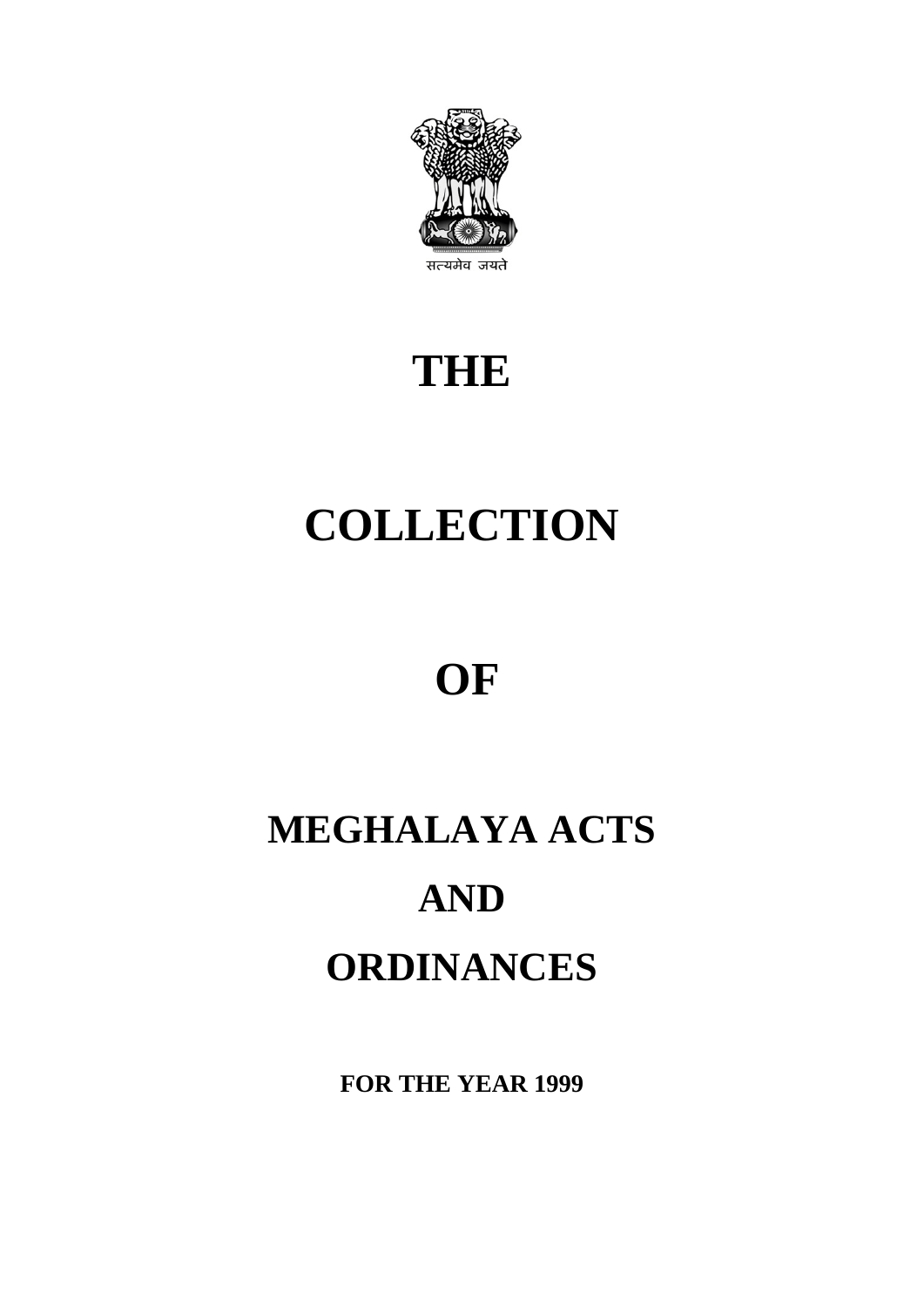#### INDEX

### LISTS OF MEGHALAYA ACTS AND ORDINANCES, 1999

| Acts Nos. | <b>Title of the Acts</b>                                | Page      |
|-----------|---------------------------------------------------------|-----------|
| 1 of 1999 | The Meghalaya Motor Vehicles Taxation Amendment Act,    | $1 - 2$   |
|           | 1998                                                    |           |
| 2 of 1999 | The Employees State Insurance (Extension to the Tribal  | $3-4$     |
|           | Areas of Meghalaya) Act, 1998                           |           |
| 3 of 1999 | The Meghalaya Appropriation (No.1) Act, 1999            | $5 - 18$  |
| 4 of 1999 | The Meghalaya Appropriation (Vote on Account) Act, 1999 | 19-34     |
| 5 of 1999 | The Meghalaya Motor Vehicles Taxation (Amendment)       | $35 - 42$ |
|           | Act, 1999                                               |           |
| 6 of 1999 | The Meghalaya Appropriation (No. II) Act, 1999          | $43 - 56$ |
|           | <b>Ordinances</b>                                       |           |
| 1 of 1999 | The Meghalaya Motor Vehicles Taxation Amendment         | 57-64     |
|           | Ordinances 1999                                         |           |
| 2 of 1999 | The Contingency Fund of Meghalaya (Amendment)           | 65-66     |
|           | Ordinances, 1999                                        |           |
| 3 of 1999 | The Meghalaya Sales Tax (Amendment)                     | 67-69     |
|           | Ordinances, 1999                                        |           |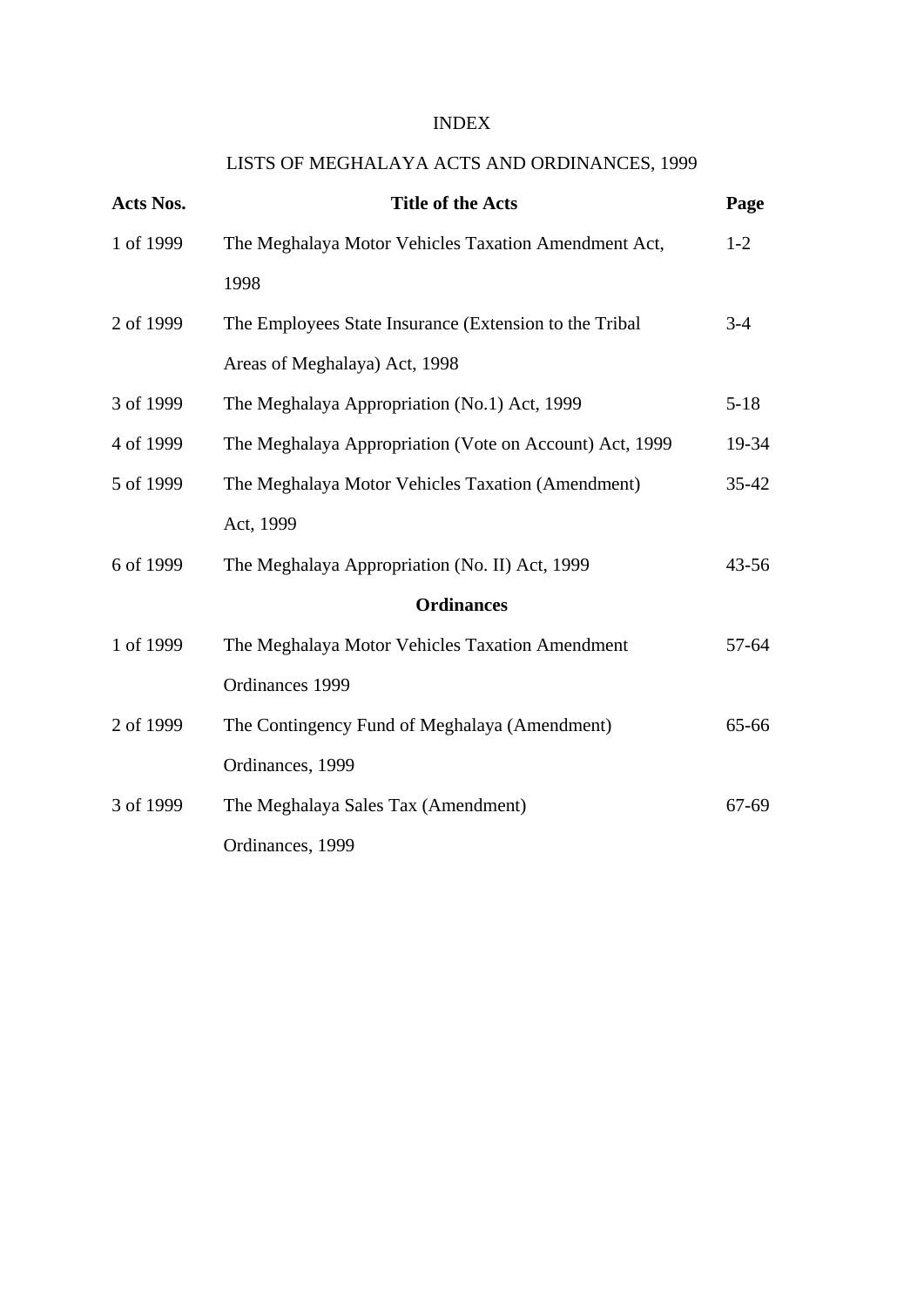### **The 27th January, 1999**

No. LL(B) 29/91/239- The Meghalaya Motor Vehicles Taxation (Amendment) Act, 1998 (Act No. 1 of 1999) is hereby published for general information.

#### **MEGHALAYA ACT NO. 1 OF 1999**

(As passed by the Meghalaya Legislative Assembly)

(Received the assent of the Governor on the  $26<sup>th</sup>$  January, 1999)

(Published in the Gazette of Meghalaya, Extra-ordinary issue,

dated  $27<sup>th</sup>$  January, 1999)

#### THE MEGHALAYA MOTOR VEHICLES TAXATION (AMENDMENT) ACT, 1998

An

Act

Further to amend the Meghalaya Motor Vehicles Taxation Act (Assam Act IX of 1936 as adapted by Meghalaya)

Whereas, with a view to provide for levy of composite tax on certain vehicles registered outside Meghalaya but plying in the State, Legislative amendments to the State Vehicles Taxation Law are to be made.

And, whereas previous sanction of the President under the proviso to Article 304 (b) of the Constitution has been obtained.

Be it enacted by the Legislature of the State of Meghalaya in the Forty-ninth Year of the Republic of India as follows:-

| Short title and<br>Commencement |                                         | (1) This Act may be called the Meghalaya Motor<br>Vehicles Taxation (Amendment) Act, 1998<br>(2) It shall be deemed to have come into force on the $1st$<br>day of September, 1993                                                                                                                                                                                              |
|---------------------------------|-----------------------------------------|---------------------------------------------------------------------------------------------------------------------------------------------------------------------------------------------------------------------------------------------------------------------------------------------------------------------------------------------------------------------------------|
| Insertion of new<br>section 6A  | 2                                       | After section 6 of the Meghalaya Motor Vehicles<br>Taxation Act (Assam Act IX of 1936 as adapted by<br>Meghalaya), the following new section 6A shall be<br>inserted namely-                                                                                                                                                                                                    |
|                                 | Composite<br>tax on<br>good<br>carriage | "6A (1) No goods carriage covered by a national permit<br>granted by any appropriate authority of any State other<br>than the State of Meghalaya under sub-section (12) of<br>Section 88 of the Motor Vehicles Act, 1988 shall ply in<br>Meghalaya unless composite Tax of rupees three<br>thousand annually has been paid in respect thereof to<br>such appropriate authority. |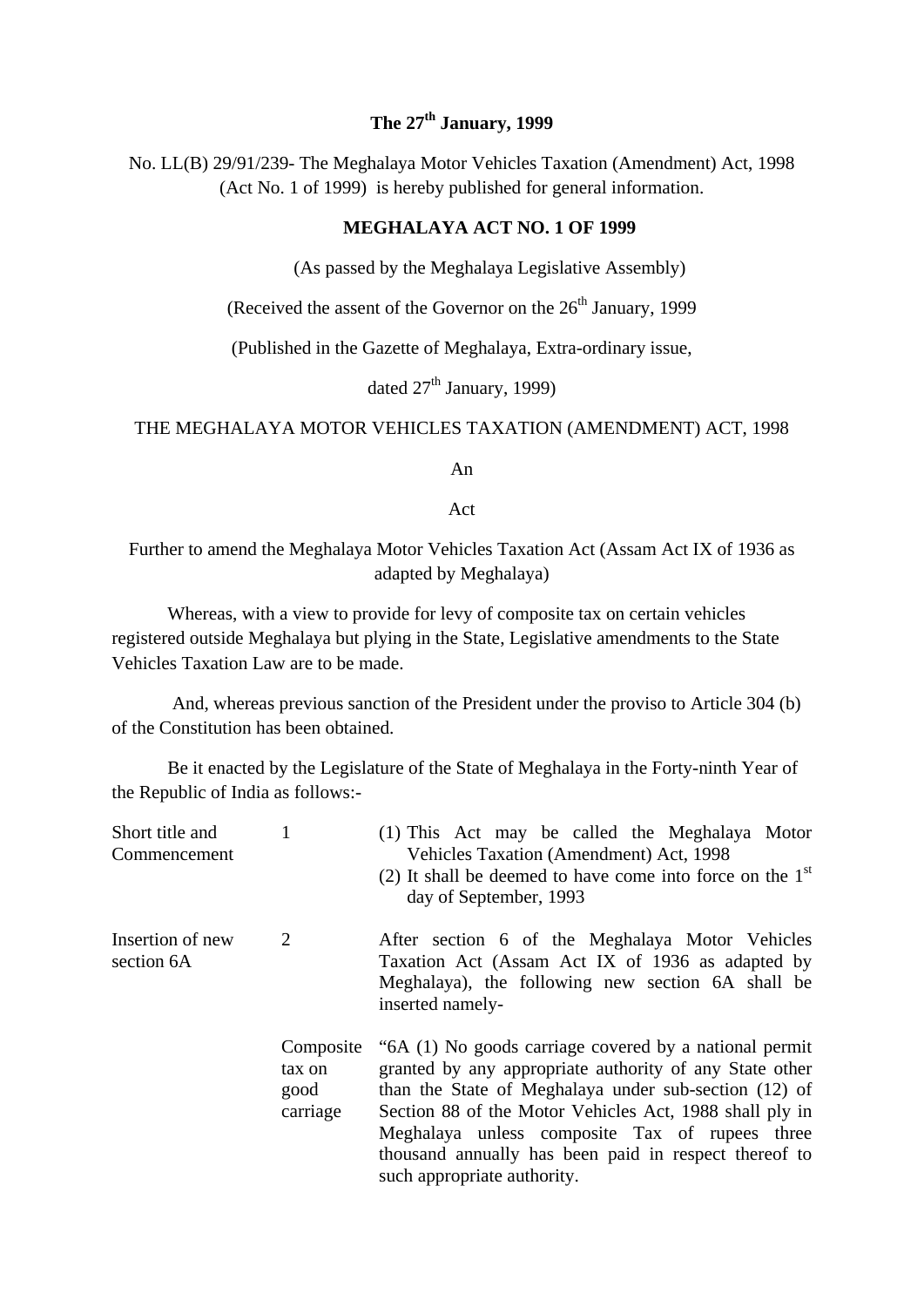"Provided that for goods carriage with more than two axels the composite tax shall be reduced by twenty five percent.

"(2) The Composite tax referred to in sub-section (1) may, from time to time and subject to previous publication, be revised by the State Government by notification in the Official Gazette"

Repeal 3 The Meghalaya Motor Vehicles Taxation (Amendment) ordinances, 1998 (Ordinance No. 2 of 1998) is hereby repealed.

#### L.M.SANGMA

Under Secretary to the Govt. Of Meghalaya,

Law (B) Department.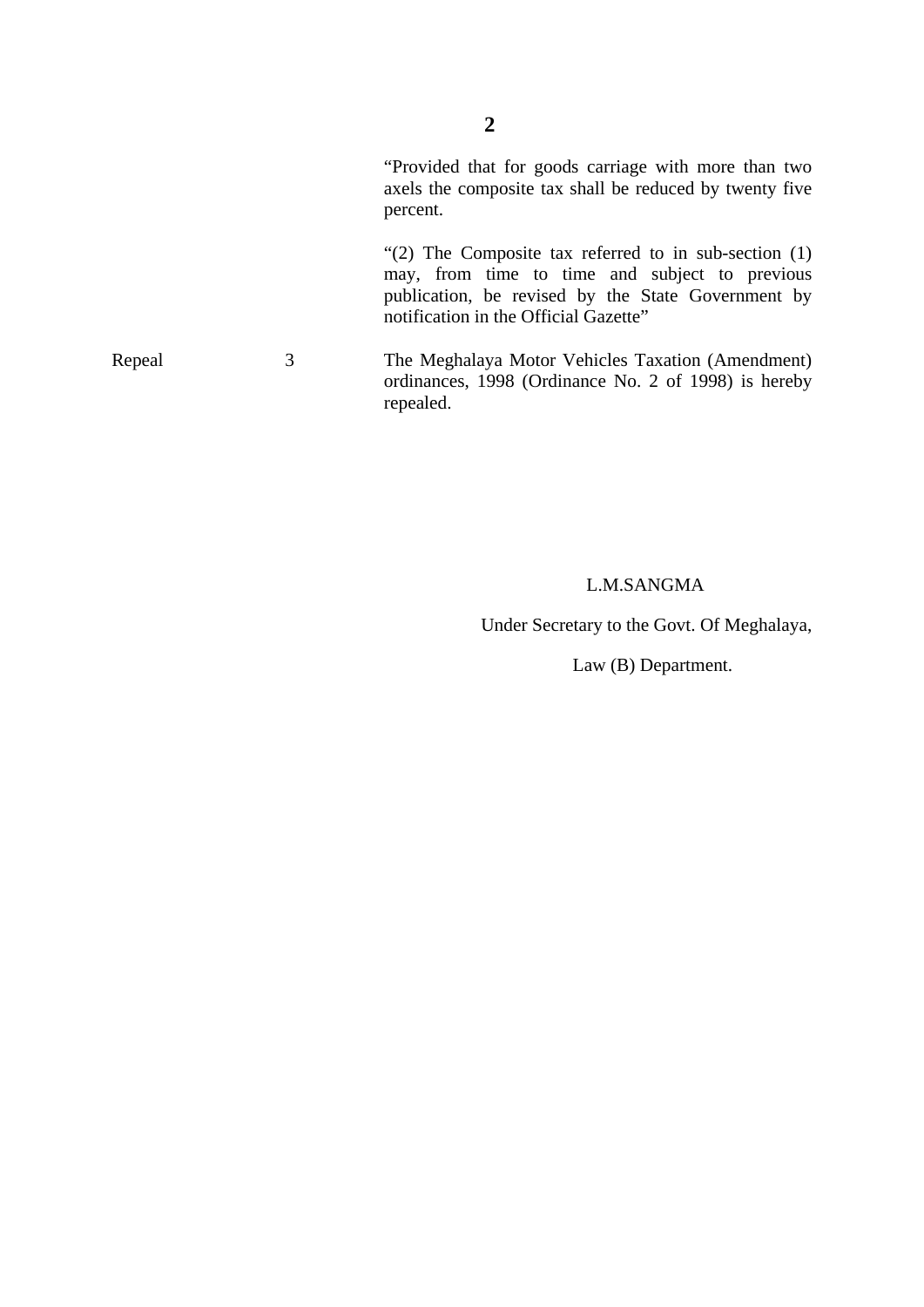#### **The 27th January, 1999**

No. LL(B) 3/98/32- The Employees' State Insurance (Extension to the tribal Areas of Meghalaya) Act, 1998 (Act No. of 1999) is hereby published for general information.

#### **MEGHALAYA ACT NO. 2 OF 1999**

(As passed by the Meghalaya Legislative Assembly)

(Received the assent of the Governor on the  $27<sup>th</sup>$  January, 1999

(Published in the Gazette of Meghalaya, Extra-ordinary issue,

dated  $27<sup>th</sup>$  January, 1999)

#### THE EMPLOYEES STATE INSURANCE (EXTENSION TO THE TRIBAL AREAS OF MEGHALAYA), ACT, 1998

**An**

#### **Act**

#### **to amend the Employees State Insurance Act, 1948 to the tribal areas of Meghalaya**

WHEREAS, because of the historical and constitutional position of the tribal areas of Meghalaya the application of the Employees' State Insurance Act (Central Act 34 of 1948) in those areas has been in doubt.

AND WHEREAS, it is desirable that the Act which is social security enactment should uniformly apply in the whole of the State of Meghalaya including the areas now forming the tribal areas.

AND WHEREAS, to extend the Act to the tribal areas of the State a suitable legislation is necessary.

Be it enacted by the Legislature of the State of Meghalaya in the Forty-ninth Year of the Republic of India as follows:-

| Short title and<br>Commencement |     | (1) This Act may be called the Employees State Insurance<br>Extension to the Tribal Areas of Meghalaya) Act, 1998.<br>(2) It shall come into force with immediate effect. |
|---------------------------------|-----|---------------------------------------------------------------------------------------------------------------------------------------------------------------------------|
| Definition                      | 2   | In this Act.                                                                                                                                                              |
|                                 | (a) | Act means the Employees State Insurance Extension to the<br>Tribal Areas of Meghalaya) Act, 1998.                                                                         |
|                                 | (b) | 'EISA' means the Employees' State Insurance Act, 1984<br>(Central Act 34 of 1948) and.                                                                                    |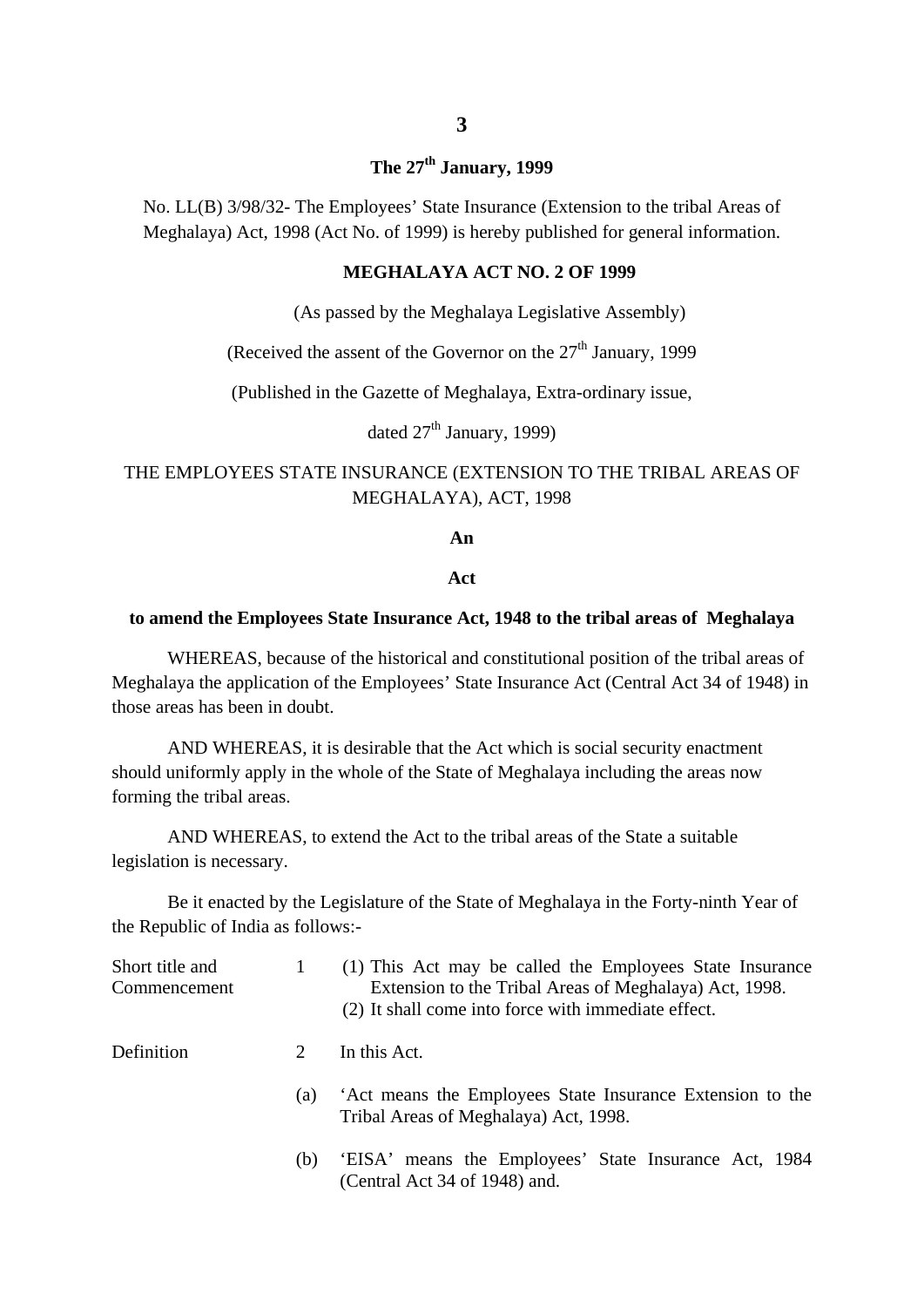- (c) 'Tribal Areas' means the areas in Meghalaya as specified in Part II of the Table appended to paragraph 20 of the Sixth Schedule to the Constitution of India.
- Extension of Central Act Act 34 of 1948 to the Tribal Areas 3 The EISA shall extend to and come into force in the tribal areas will immediate effect.
- Validation of action taken before the application of the Act 4 Notwithstanding anything contained in section 3 of this act no action taken or proceeding initiated under the provisions of the EISA in any part of the tribal areas before the commencement of this Act shall be invalid merely by reason that the EISA as so extended and brought into force by this Act would have had a prospective application.

#### L.M.SANGMA

Under Secretary to the Govt. Of Meghalaya,

Law (B) Department.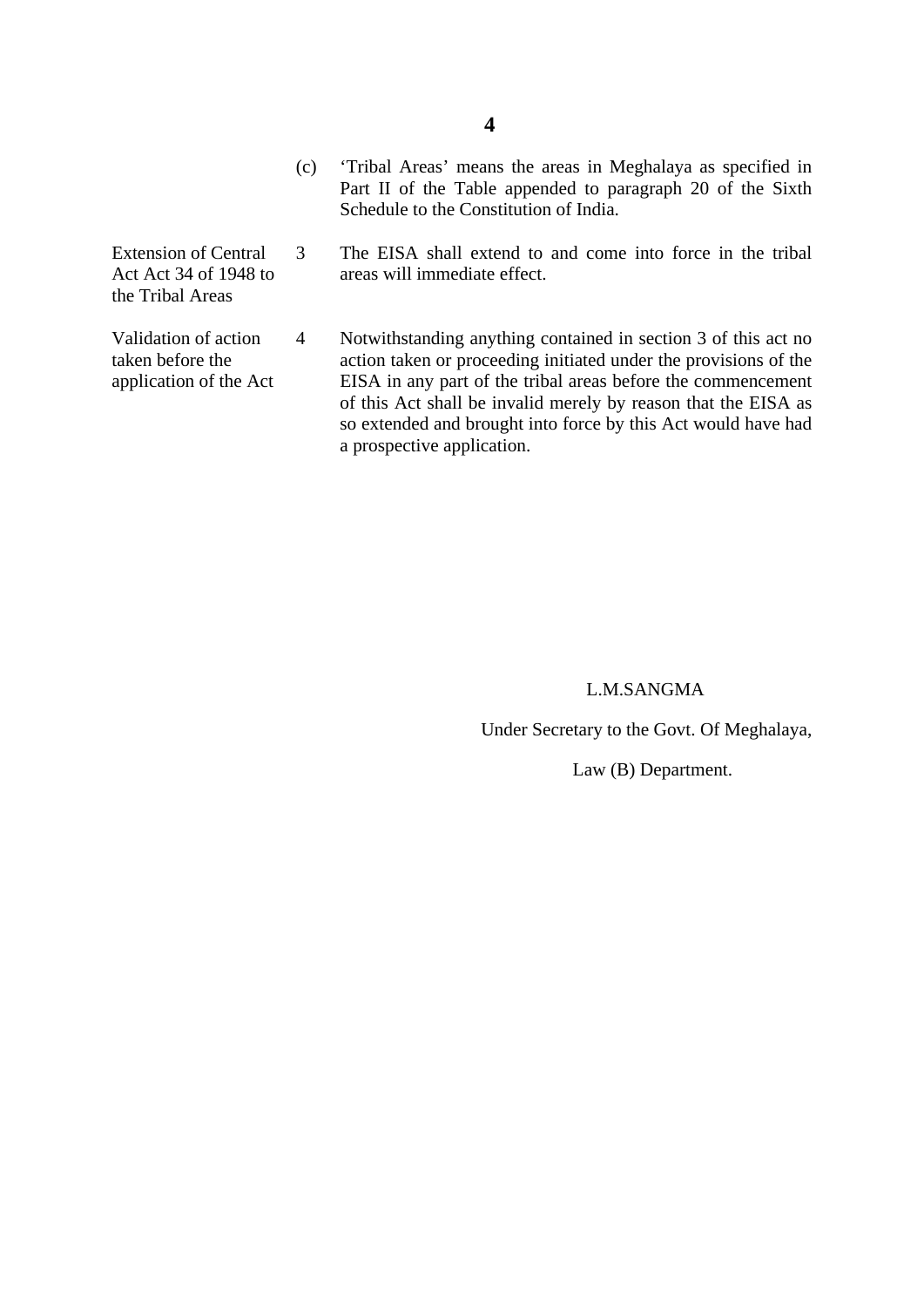### **The 26th March, 1999**

No. LL(B) 17/96/158- The Meghalaya Appropriation (No. 1) Act, 1999 (Act No. 3 of 1999) is hereby published for general information.

#### **MEGHALAYA ACT No. 3 OF 1999**

(As passed by the Meghalaya Legislative Assembly)

(Received the assent of the Governor on the  $26<sup>th</sup>$  March, 1999

(Published in the Gazette of Meghalaya, Extra-ordinary issue, dated  $26<sup>th</sup>$  March, 1999)

#### THE MEGHALAYA APPROPRIATION (NO. 1) ACT, 1999

An

Act

#### **To authorise payment and appropriation of certain further sums from and out of the Consolidated Fund of Meghalaya for the services of the financial year 1998-99**

Be it enacted by the Legislature of the State of Meghalaya in the Fiftieth Year of the Republic of India as follows:-

| Short title and<br>commencement                                                               |   | (1) This Act may be called the Meghalaya Appropriation<br>(No. I) Act, 1999                                                                                                                                                                                                                                                                                                                                                                                                             |
|-----------------------------------------------------------------------------------------------|---|-----------------------------------------------------------------------------------------------------------------------------------------------------------------------------------------------------------------------------------------------------------------------------------------------------------------------------------------------------------------------------------------------------------------------------------------------------------------------------------------|
| Withdrawal of Rs.<br>34,76,32,052 from<br>and out of the<br>Consolidated Fund of<br>Meghalaya | 2 | From and out of the Consolidated Fund of Meghalaya there<br>may be paid and applied sums not exceeding those specified<br>in Column (3) of the Schedule amounting in the aggregate<br>inclusive to sum of rupees thirty four crores, seventy six<br>lakhs, thirty two thousand, fifty two towards defraying the<br>several charges which will come in the course of payment<br>during the financial year 1998-99 in respect of the services<br>specified in Column (2) of the Schedule. |
| Appropriation                                                                                 | 3 | The sums authorised to be withdrawn from and out of the<br>Consolidated Fund of Meghalaya by this Act, shall be<br>appropriated for the services and purposed expressed in the<br>Schedule in relation to the said year.                                                                                                                                                                                                                                                                |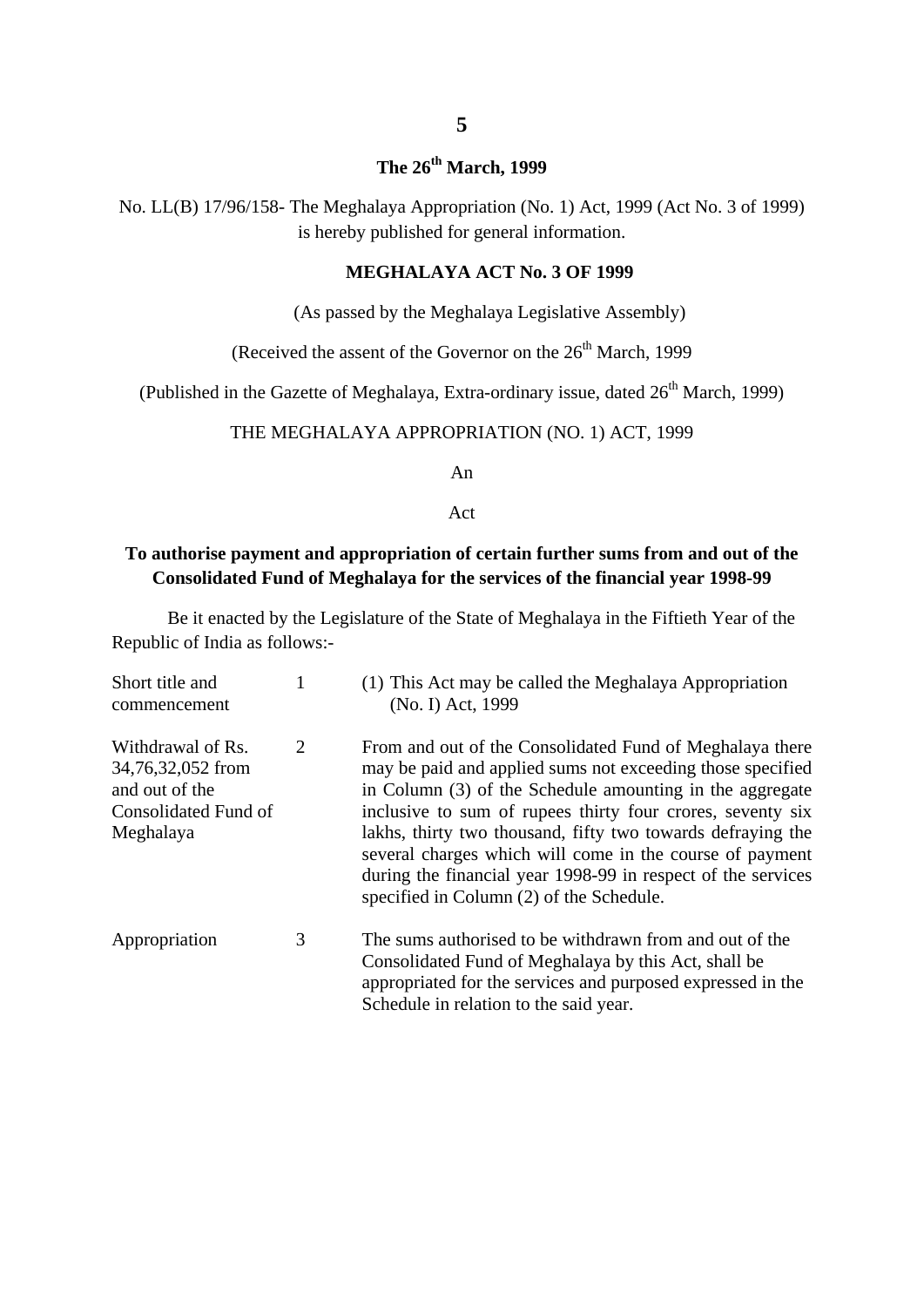| (1)       | (2)                                                     |                  |            | (3)                                      |           |
|-----------|---------------------------------------------------------|------------------|------------|------------------------------------------|-----------|
| Grant No. | Services and Purposes                                   |                  |            | Sums not exceeding                       |           |
|           | (Major Heads)                                           |                  |            |                                          |           |
|           |                                                         |                  | Voted by   | Charged on                               | Total     |
|           |                                                         |                  | the        | the Consolidated                         |           |
|           |                                                         |                  |            |                                          |           |
|           |                                                         |                  | Assembly   | Fund                                     |           |
|           |                                                         |                  | Rs.        | Rs.                                      | Rs.       |
|           | 2011-Parliamentary/State/Union                          | $\sqrt{$ Revenue | 17,65,400  |                                          | 17,65,400 |
|           | <b>Territory Legislature</b>                            |                  |            |                                          |           |
| 1.        | 2058-Stationery and Printing                            |                  |            |                                          |           |
|           | 4058-Capital Outlay on Stationery                       | Capital          |            |                                          |           |
|           | and Printing                                            |                  |            |                                          |           |
| 2.        | 2012-Governor                                           | Revenue          |            | 16,04,309                                | 42,2000   |
| 3.        | -2013-Council of Ministers<br>2070-Other Administrative | Revenue          |            |                                          |           |
|           | Services, etc                                           |                  |            |                                          |           |
| 4.        | 2014-Administration of Justice                          | Revenue          | 7, 17, 320 |                                          | 7,17,320  |
| 5.        | 2015-Elections                                          | Revenue          | 38,56,829  |                                          | 38,56,829 |
|           | 2029-Land Revenue                                       |                  |            |                                          |           |
|           | 2245-Relief on account of Natural                       |                  |            |                                          |           |
|           | Calamities                                              |                  |            |                                          |           |
|           | 2250-Other Social Services                              | <b>Revenue</b>   |            | 78, 23, 49 1, 13, 22, 826 1, 91, 46, 317 |           |
|           | Services<br>3475-Other General Economic                 |                  |            |                                          |           |
|           | Services                                                |                  |            |                                          |           |
| 6.        | 6225-Loans for Welfare of                               |                  |            |                                          |           |
|           | <b>Scheduled Castes, Scheduled</b>                      |                  |            |                                          |           |
|           | Tribes and other Backward                               |                  |            |                                          |           |
|           | Classes                                                 |                  |            |                                          |           |
|           | 6250-Loans for Other Social                             | Capital          |            |                                          |           |
|           | Services                                                |                  |            |                                          |           |
|           | 6401-Loans for Crop Husbandry                           |                  |            |                                          |           |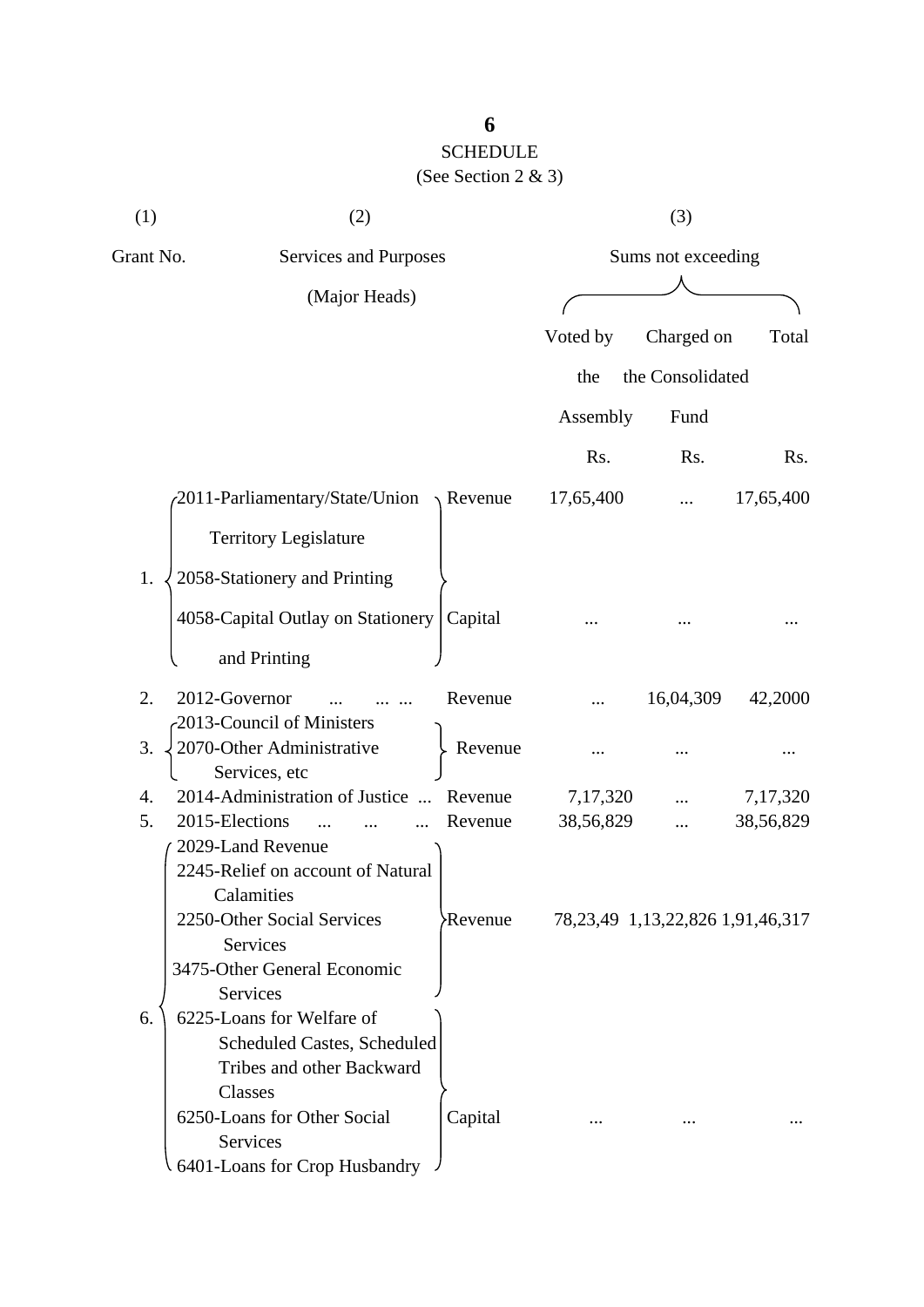| (1)               | (2)                                         |         |                    | (3)              |             |  |
|-------------------|---------------------------------------------|---------|--------------------|------------------|-------------|--|
| Grant No.         | Services and Purposes                       |         | Sums not exceeding |                  |             |  |
| (Major Heads)     |                                             |         |                    |                  |             |  |
|                   |                                             |         | Voted by           | Charged on       | Total       |  |
|                   |                                             |         | the                | the Consolidated |             |  |
|                   |                                             |         | Assembly           | Fund             |             |  |
|                   |                                             |         | Rs.                | Rs.              | Rs.         |  |
| 7.                | 2030-Stamps and Registration                | Revenue |                    |                  |             |  |
| 8.                | 2039-State Excise                           | Revenue | 11,50,381          | 50,000           | 12,00,381   |  |
| 2040-Sales Tax    |                                             |         |                    |                  |             |  |
|                   | 9. $\sqrt{2045}$ -Other Taxes and Duties on | Revenue | 22,62,480          |                  | 22,62,480   |  |
|                   | <b>Commodities and Services</b>             |         |                    |                  |             |  |
|                   | 2041-Taxes on vehicles                      |         |                    |                  |             |  |
|                   | 2070-Other Administrative<br>Services etc   | Revenue |                    |                  |             |  |
|                   | 10.3055-Road Transport                      |         |                    |                  |             |  |
|                   | 5053-Capital Outlay on Civil                |         |                    |                  |             |  |
|                   | Aviation                                    |         |                    |                  |             |  |
|                   | 5055-Capital Outlay on Road                 | Capital | 2,80,00,000        |                  | 2,80,00,000 |  |
|                   | Transport                                   |         |                    |                  |             |  |
|                   | 2045-Other Taxes and Duties on              |         |                    |                  |             |  |
|                   | <b>Commodities and Services</b>             |         |                    |                  |             |  |
|                   | 2501-Special Programme for                  | Revenue | 19,15,691          |                  | 19,15,691   |  |
|                   | <b>Rural Development</b>                    |         |                    |                  |             |  |
| 2801-Power<br>11. |                                             |         |                    |                  |             |  |
|                   | 2810-Non-Conventional Sources               |         |                    |                  |             |  |
|                   | of Energy<br>6801-Loans for Power Project   | Capital |                    |                  |             |  |
|                   |                                             |         |                    |                  |             |  |
|                   | 2047-Other Fiscal Services                  | Revenue |                    |                  |             |  |
|                   | 2048-Appropriation for reduction            | Revenue |                    |                  |             |  |
| $12\lambda$       | or avoidance of Debt                        |         |                    |                  |             |  |
|                   | 2049-Interest Payments                      | Revenue |                    |                  |             |  |
|                   | 2051-Public Services Commission             | Revenue |                    |                  |             |  |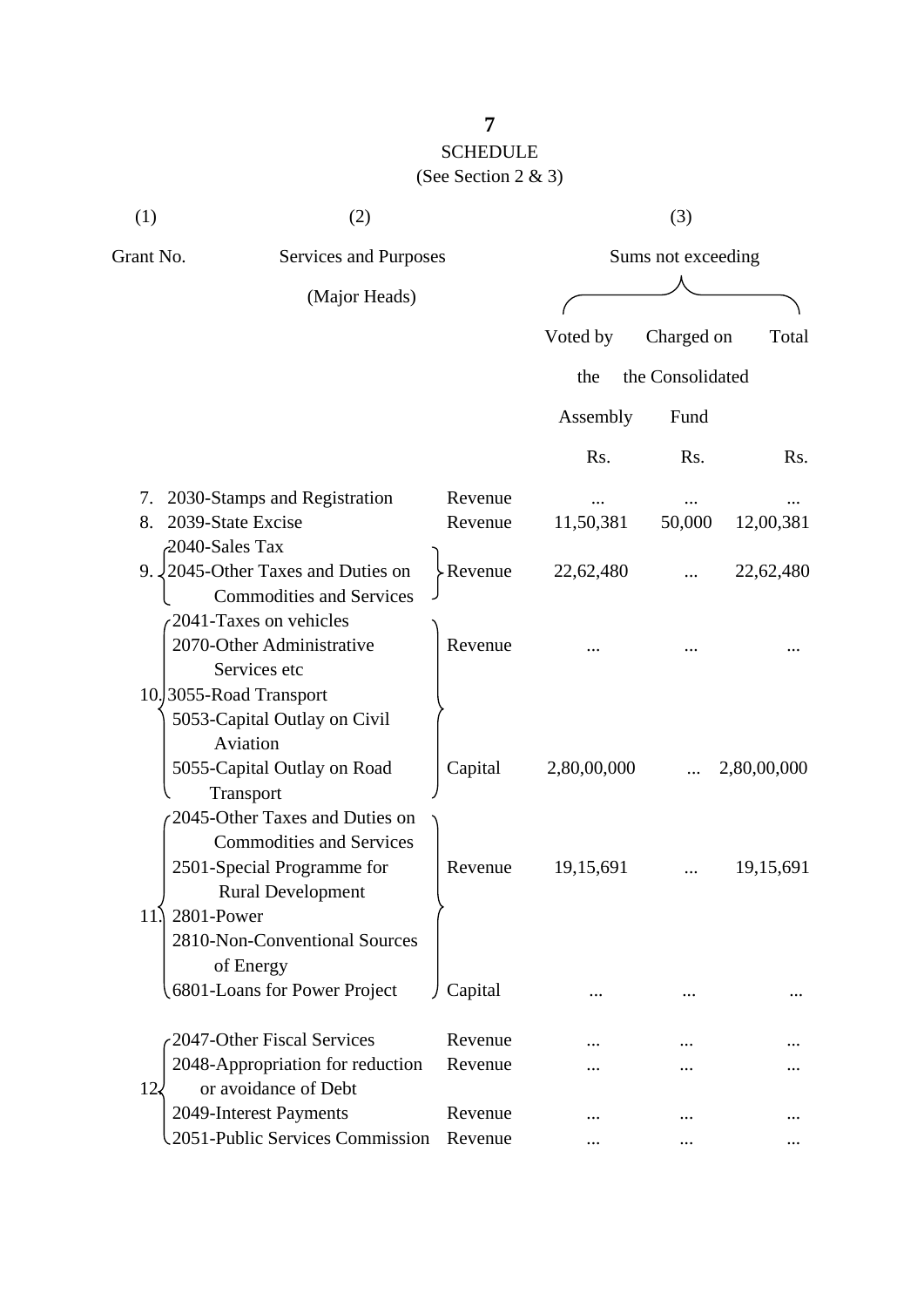| (1)                      | (2)                                                                               |         |                    | (3)              |                  |
|--------------------------|-----------------------------------------------------------------------------------|---------|--------------------|------------------|------------------|
| Grant No.                | Services and Purposes                                                             |         | Sums not exceeding |                  |                  |
|                          | (Major Heads)                                                                     |         |                    |                  |                  |
|                          |                                                                                   |         | Voted by           | Charged on       | Total            |
|                          |                                                                                   |         | the                | the Consolidated |                  |
|                          |                                                                                   |         | Assembly           | Fund             |                  |
|                          |                                                                                   |         | Rs.                | Rs.              | R <sub>s</sub> . |
|                          | 2052-Secretariat General Services                                                 |         |                    |                  |                  |
|                          | 2251-Secretariat Social Services<br>3451-Secretariat Economic                     | Revenue | 56,08,000          |                  | 56,08,000        |
| 13.                      | Services<br>5275-Capital Outlay on other<br><b>Communication Services</b>         | Capital |                    |                  |                  |
|                          | 14. 2053-District Administration                                                  | Revenue |                    |                  |                  |
|                          | 15. 2054-Treasury Accounts                                                        | Revenue | 5,64,299           |                  | 5,64,299         |
| 2055-Police              | Administration                                                                    |         |                    |                  |                  |
|                          | 2070-Other Administrative<br>Services etc                                         | Revenue | 1,18,17,000        |                  | 1,18,17,000      |
| $16\sqrt{2216}$ -Housing | 4059-Capital Outlay on Public<br>Works                                            |         |                    |                  |                  |
|                          | 4216-Capital Outlay on Housing                                                    | Capital |                    |                  |                  |
| $\sqrt{2056}$ -Jails     |                                                                                   | Revenue | 10,00,000          |                  | 10,00,000        |
|                          | 17, 4059-Capital Outlay on Public<br>Works                                        | Capital |                    |                  |                  |
| 18.                      | 2058-Stationery and Printing<br>4058-Capital Outlay on Stationery<br>and Printing | Revenue |                    |                  |                  |
|                          | 4216-Capital Outlay on Housing                                                    | Capital |                    |                  |                  |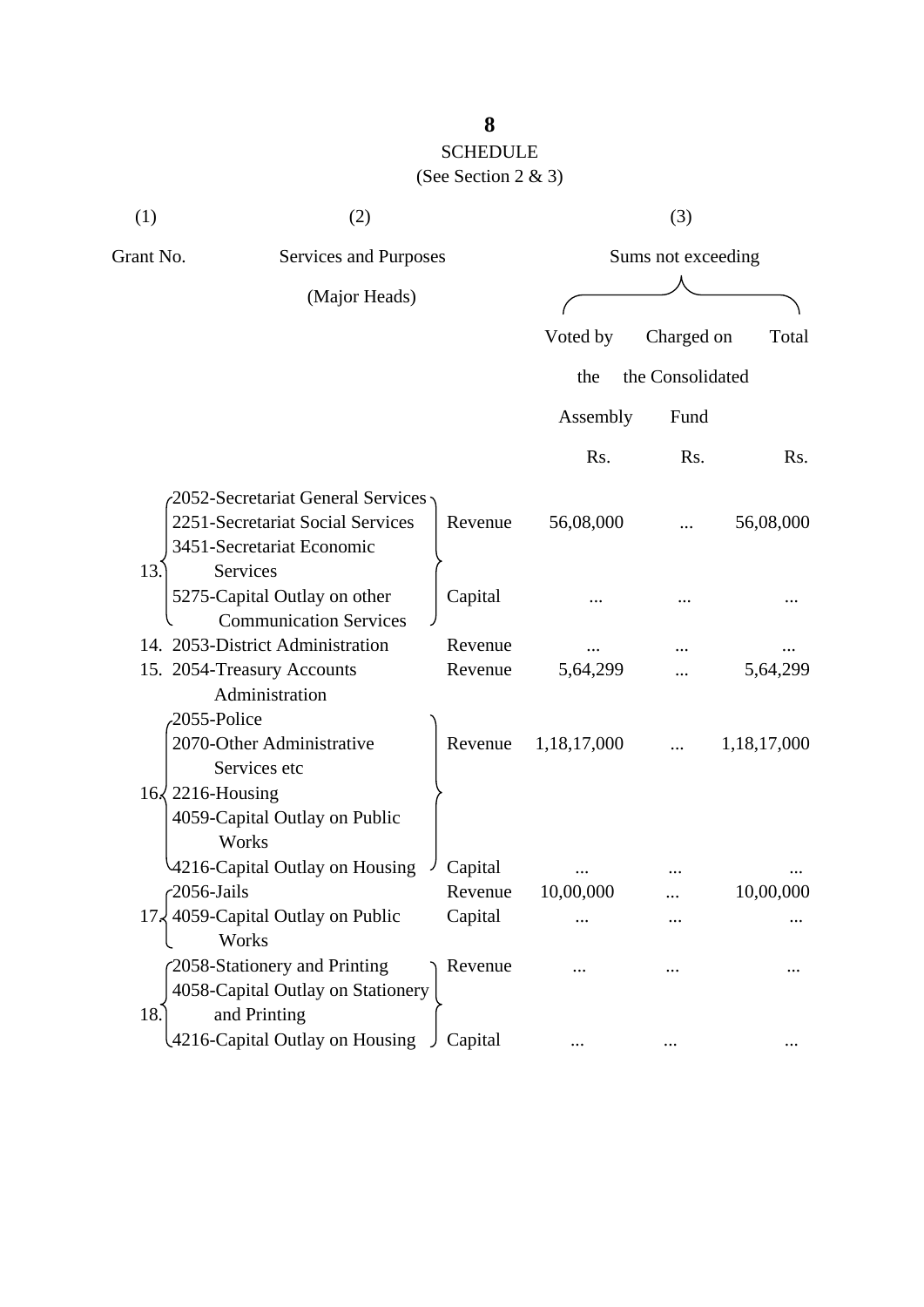| (1)    | (2)                                                                                                                                                                                                                                        |         |                    | (3)              |                  |
|--------|--------------------------------------------------------------------------------------------------------------------------------------------------------------------------------------------------------------------------------------------|---------|--------------------|------------------|------------------|
|        | Grant No.<br>Services and Purposes                                                                                                                                                                                                         |         | Sums not exceeding |                  |                  |
|        | (Major Heads)                                                                                                                                                                                                                              |         |                    |                  |                  |
|        |                                                                                                                                                                                                                                            |         | Voted by           | Charged on       | Total            |
|        |                                                                                                                                                                                                                                            |         | the                | the Consolidated |                  |
|        |                                                                                                                                                                                                                                            |         |                    |                  |                  |
|        |                                                                                                                                                                                                                                            |         | Assembly           | Fund             |                  |
|        |                                                                                                                                                                                                                                            |         | Rs.                | Rs.              | R <sub>s</sub> . |
|        | 2052-Secretariat-General Services<br>2059-Public Works<br>2203-Technical Education<br>2204-Sports and Youth Services<br>2205-Art and Culture<br>2216-Housing<br>4059-Capital Outlay on Public<br>Works                                     | Revenue |                    | 50,000           | 50,000           |
| 19<    | 4202-Capital Outlay on Education,<br>Art and Culture<br>4210-Capital Outlay on Medical<br>and Public Health<br>4216-Capital Outlay on Housing<br>4403-Capital Outlay on Animal<br>Husbandry<br>4404-Capital Outlay on Dairy<br>Development | Capital |                    |                  |                  |
|        | 2070-Other Administrative                                                                                                                                                                                                                  | Revenue |                    |                  |                  |
| $20$ . | Services etc<br>4059-Capital Outlay on Public<br>Works                                                                                                                                                                                     | Capital |                    |                  |                  |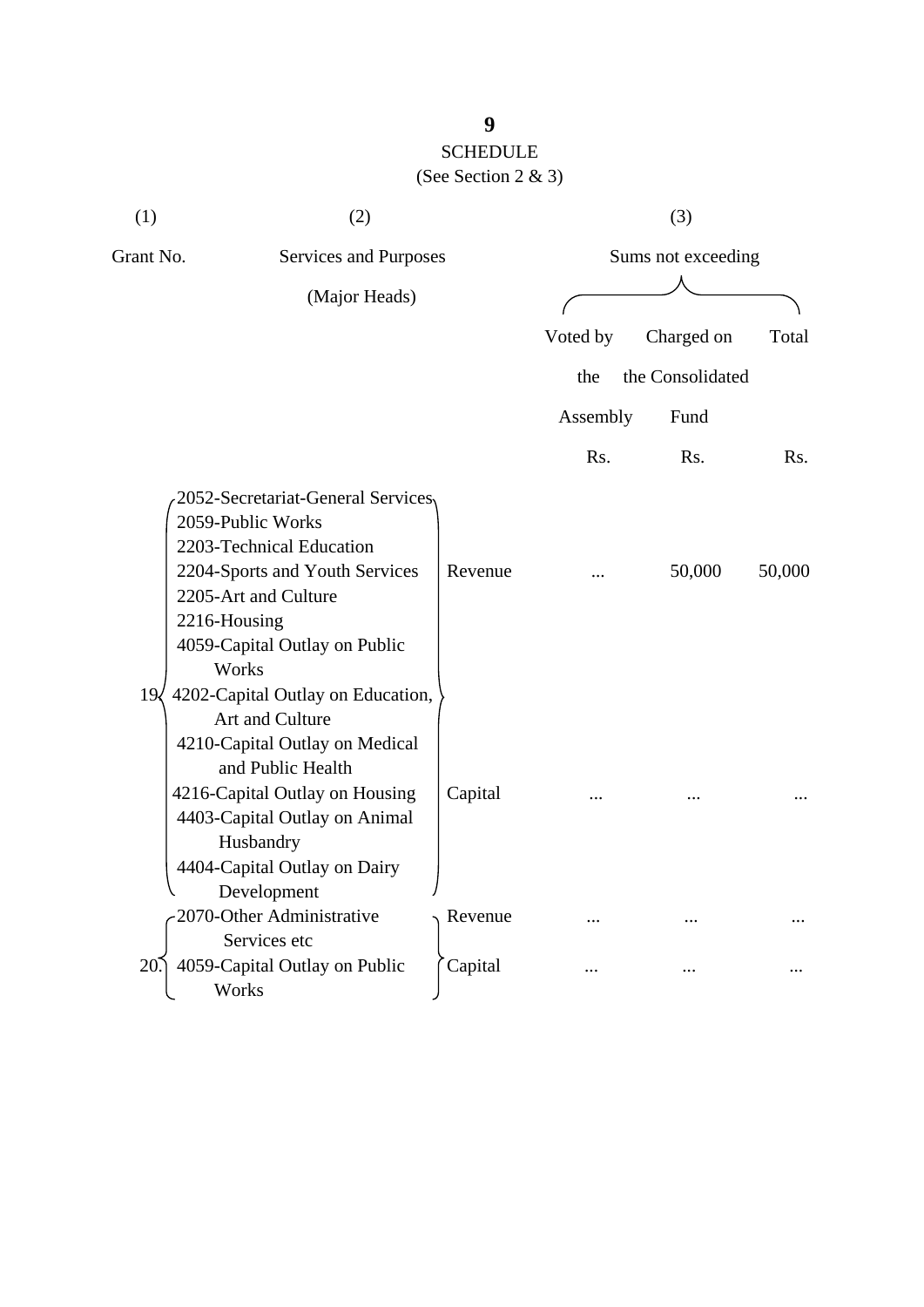| (1)       | (2)                                                                                                                                                                                                                                                               |         |                  | (3)                |                      |
|-----------|-------------------------------------------------------------------------------------------------------------------------------------------------------------------------------------------------------------------------------------------------------------------|---------|------------------|--------------------|----------------------|
| Grant No. | Services and Purposes                                                                                                                                                                                                                                             |         |                  | Sums not exceeding |                      |
|           | (Major Heads)                                                                                                                                                                                                                                                     |         |                  |                    |                      |
|           |                                                                                                                                                                                                                                                                   |         | Voted by         | Charged on         | Total                |
|           |                                                                                                                                                                                                                                                                   |         | the              | the Consolidated   |                      |
|           |                                                                                                                                                                                                                                                                   |         | Assembly         | Fund               |                      |
|           |                                                                                                                                                                                                                                                                   |         | R <sub>s</sub> . | Rs.                | Rs.                  |
| 21        | 2075-Miscellaneous General<br><b>Services</b><br>2202-General Education<br>2203-Technical Education<br>2204-Sports and Youth Services<br>2205-Art and Culture<br>2236-Nutrition<br>3425-Other Scientific Research<br>3454-Census, Survey and<br><b>Statistics</b> | Revenue | 5, 34, 52, 800   |                    | $\ldots$ 5,34,52,800 |
|           | 4202-Capital Outlay on Education,<br>Art and Culture<br>4204-Capital Outlay on Education, Capital<br>Sports, Art and Culture<br>6202-Loans for Education, Art<br>and Culture                                                                                      |         |                  |                    |                      |
|           | c2070-Other Administrative<br>Services etc<br>22. $\frac{2216}{H}$                                                                                                                                                                                                | Revenue | 40,00,000        |                    | 40,00,000            |
|           | 23. 2070-Other Administrative<br>Services etc                                                                                                                                                                                                                     | Revenue |                  |                    |                      |
|           | 24. 2071-Pensions and other                                                                                                                                                                                                                                       | Revenue |                  |                    |                      |
|           | <b>Retirements Benefits</b><br>25. 2075-Miscellaneous General<br>Services                                                                                                                                                                                         | Revenue |                  |                    |                      |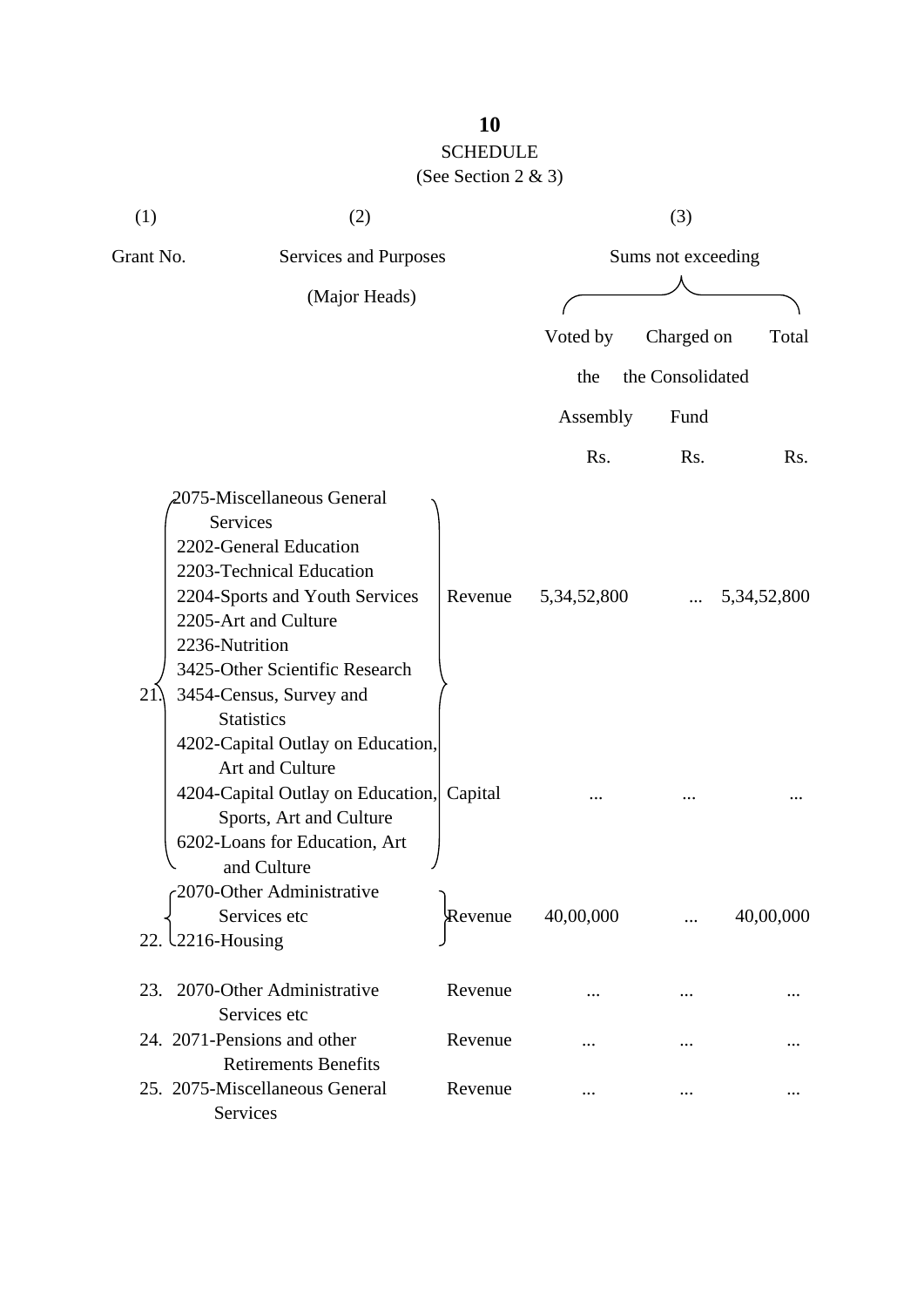# SCHEDULE

(See Section 2 & 3)

| (1)                  | (2)                                                                                                |         |          | (3)                |        |  |  |
|----------------------|----------------------------------------------------------------------------------------------------|---------|----------|--------------------|--------|--|--|
| Grant No.            | Services and Purposes                                                                              |         |          | Sums not exceeding |        |  |  |
|                      | (Major Heads)                                                                                      |         |          |                    |        |  |  |
|                      |                                                                                                    |         | Voted by | Charged on         | Total  |  |  |
|                      |                                                                                                    |         | the      | the Consolidated   |        |  |  |
|                      |                                                                                                    |         | Assembly | Fund               |        |  |  |
|                      |                                                                                                    |         | Rs.      | Rs.                | Rs.    |  |  |
|                      | 2210-Medical and Public Health                                                                     |         |          |                    |        |  |  |
|                      | 2211-Family Welfare<br>4210-Capital Outlay on Medical                                              | Revenue | 60,000   |                    | 60,000 |  |  |
| 26.                  | and Public Health<br>4211-Capital Outlay on Family<br>Welfare                                      | Capital |          |                    |        |  |  |
| 2216-Housing<br>27.5 | 2215-Water Supply and Sanitation, Revenue<br>4215-Capital Outlay on Water<br>Supply and Sanitation |         |          |                    |        |  |  |
|                      | 4216-Capital Outlay on Housing                                                                     | Capital |          |                    |        |  |  |
| 2216-Housing         |                                                                                                    | Revenue |          |                    |        |  |  |
| 28.                  | 4216-Capital Outlay on Housing<br>4217-Capital Outlay on Urban<br>Development                      | Capital |          |                    |        |  |  |
| 2216-Housing<br>29.  | 2217-Urban Development<br>4216-Capital Outlay on Housing                                           | Revenue | 32,000   |                    | 32,000 |  |  |
|                      | 4217-Capital Outlay on Urban<br>Development                                                        | Capital |          |                    |        |  |  |
|                      | 30. 2220-Information and Publicity                                                                 | Revenue |          |                    |        |  |  |
| 31.                  | 2230-Labour and Employment                                                                         | Revenue | .        |                    |        |  |  |
|                      | 3456-Civil Supplies                                                                                | Revenue | 75,000   |                    | 75,000 |  |  |
| 32.                  | 4408-Capital Outlay on Food<br>Storage and Warehousing                                             | Capital |          |                    |        |  |  |
|                      | 33. 2235-Social Security and Welfare                                                               | Revenue |          |                    |        |  |  |
|                      | 6235-Loans for Social Security<br>and Welfare                                                      | Capital |          |                    |        |  |  |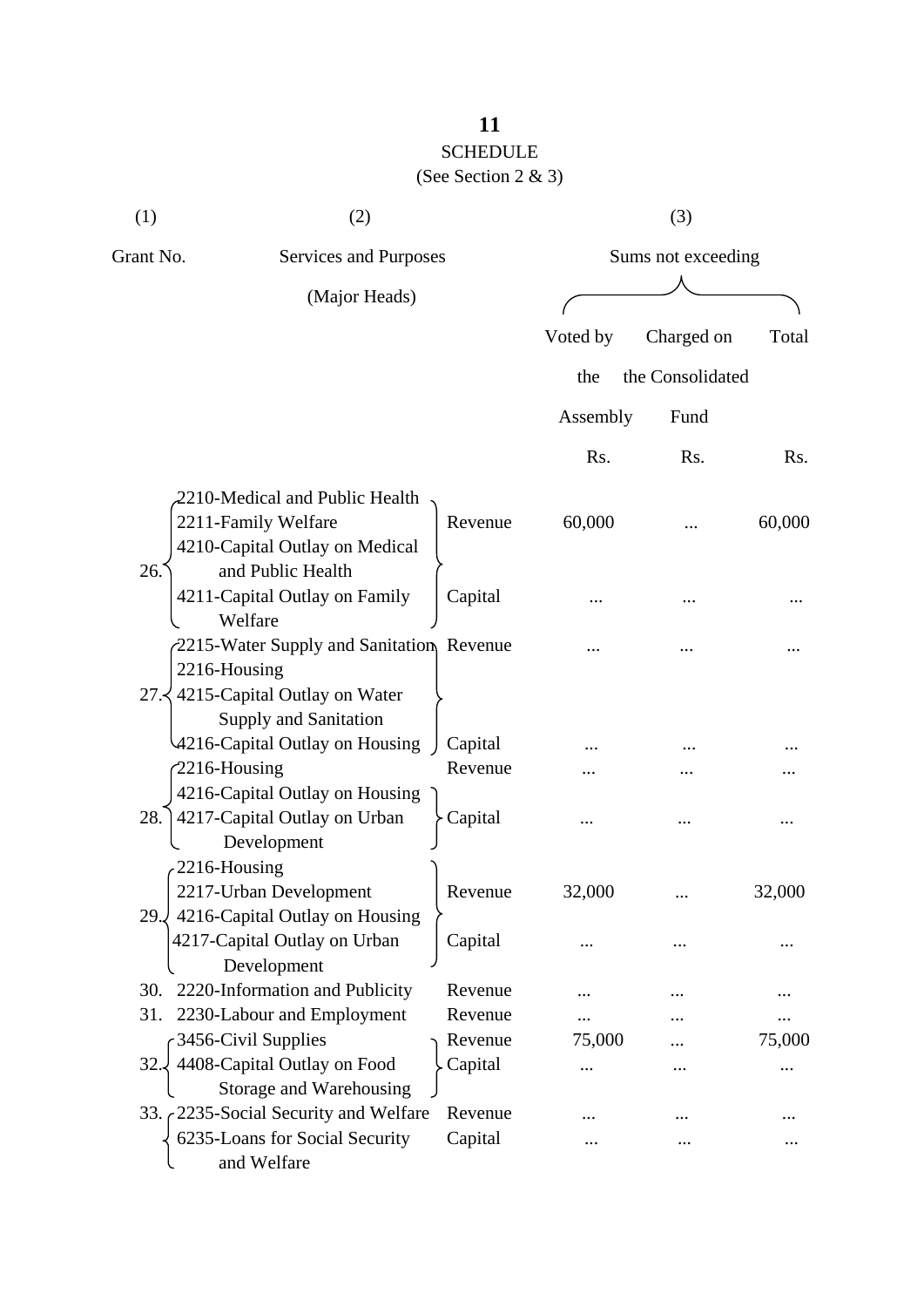# SCHEDULE

| (1)       | (2)                                                                                                                                           |         |                    | (3)              |             |  |
|-----------|-----------------------------------------------------------------------------------------------------------------------------------------------|---------|--------------------|------------------|-------------|--|
| Grant No. | Services and Purposes                                                                                                                         |         | Sums not exceeding |                  |             |  |
|           | (Major Heads)                                                                                                                                 |         |                    |                  |             |  |
|           |                                                                                                                                               |         | Voted by           | Charged on       | Total       |  |
|           |                                                                                                                                               |         | the                | the Consolidated |             |  |
|           |                                                                                                                                               |         | Assembly           | Fund             |             |  |
|           |                                                                                                                                               |         | Rs.                | Rs.              | Rs.         |  |
|           | 2225-Welfare of S.CS, S.TS and<br>Other B.CS<br>2235-Social Security and Welfare   Revenue<br>2236-Nutrition<br>4059-Capital Outlay on Public |         |                    |                  |             |  |
| 34.       | Works<br>4235-Capital Outlay on Social<br>Security and Welfare<br>6225-Loans for Welfare of S.CS,<br>S.TS and Other B.CS                      | Capital |                    |                  |             |  |
|           | 35. 2235- Social Security and Welfare Revenue<br>2075-Miscellaneous General                                                                   |         |                    |                  |             |  |
|           | Services<br>36. 2235-Social Security and Welfare                                                                                              | Revenue |                    |                  |             |  |
|           | 37. 2250-Other Social Services                                                                                                                | Revenue |                    |                  |             |  |
|           | 38. 3451-Secretariat Economic<br>Services                                                                                                     | Revenue | 7,85,667           |                  | 7,85,667    |  |
|           | 39. <i>(2425-Co-operation</i> )<br>4425-Capital Outlay on<br>Co-operation                                                                     | Revenue |                    |                  |             |  |
|           | 4435-Capital Outlay on other<br><b>Agricultural Programmes</b><br>6425-Loans for Co-operation                                                 | Capital |                    |                  |             |  |
|           | 2552-North Eastern Areas (Special Revenue<br>Areas Programme)                                                                                 |         | 1,64,58,000        |                  | 1,64,58,000 |  |
|           | 40.] 4552-Capital Outlay on North<br><b>Eastern Areas</b>                                                                                     | Capital | 3,00,00,000        |                  | 3,00,00,000 |  |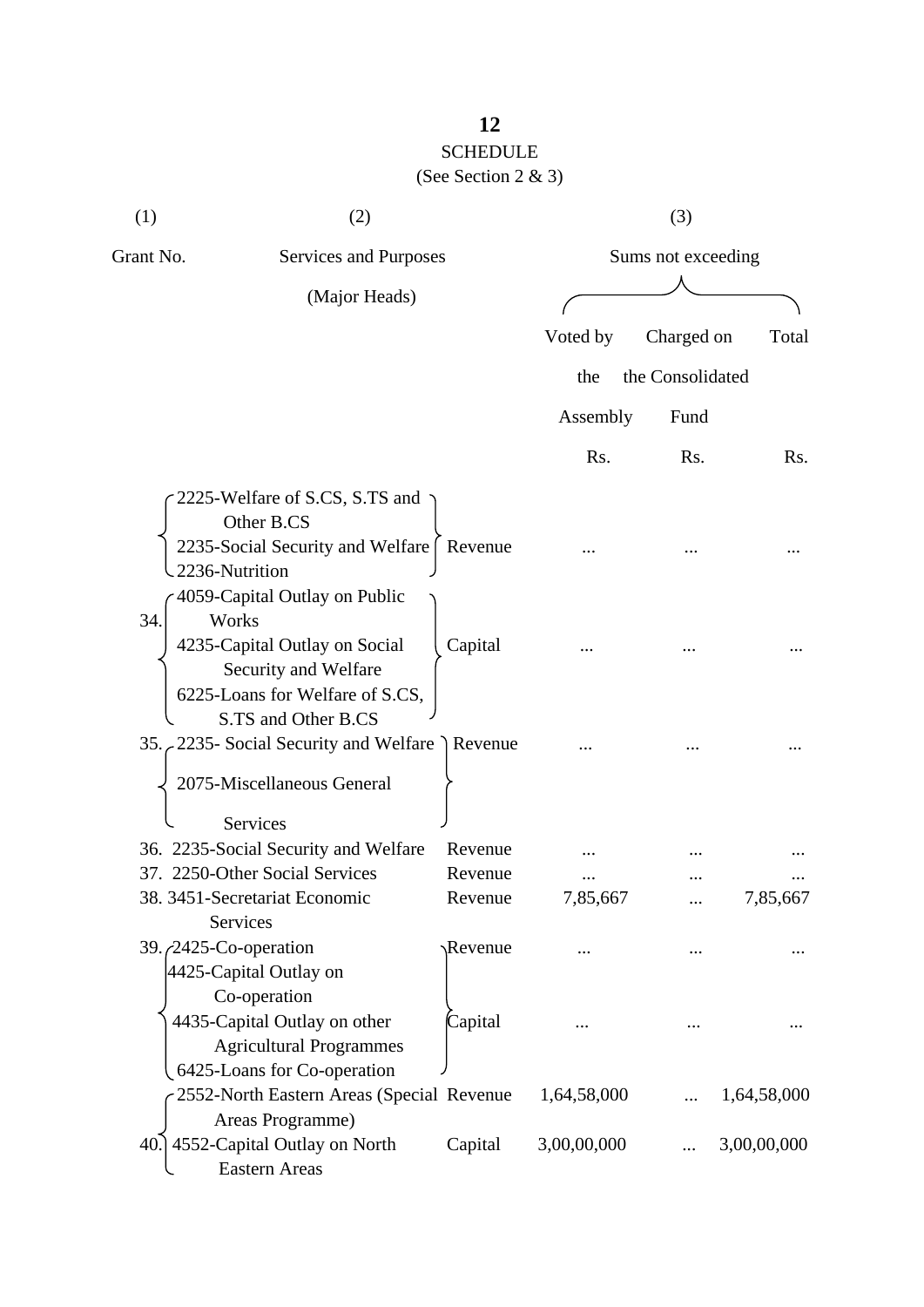| (1)  | (2)                                                                                                                                                                                                                                                   |         |                    | (3)              |          |  |
|------|-------------------------------------------------------------------------------------------------------------------------------------------------------------------------------------------------------------------------------------------------------|---------|--------------------|------------------|----------|--|
|      | Grant No.<br>Services and Purposes                                                                                                                                                                                                                    |         | Sums not exceeding |                  |          |  |
|      | (Major Heads)                                                                                                                                                                                                                                         |         |                    |                  |          |  |
|      |                                                                                                                                                                                                                                                       |         | Voted by           | Charged on       | Total    |  |
|      |                                                                                                                                                                                                                                                       |         | the                | the Consolidated |          |  |
|      |                                                                                                                                                                                                                                                       |         |                    |                  |          |  |
|      |                                                                                                                                                                                                                                                       |         | Assembly           | Fund             |          |  |
|      |                                                                                                                                                                                                                                                       |         | Rs.                | Rs.              | Rs.      |  |
|      | 41. 3454-Census, Surveys and<br><b>Statistics</b>                                                                                                                                                                                                     | Revenue | 4,94,422           |                  | 4,94,422 |  |
| 42.4 | 2216-Housing<br>3475-Other General Economic<br>Services<br>2216-Housing                                                                                                                                                                               | Revenue |                    |                  |          |  |
|      | 2401-Crop Husbandry<br>2408-Food Storage and<br>Warehousing<br>2415-Agricultural Research and<br>Education<br>2435-Other Agricultural<br>Programmes                                                                                                   | Revenue |                    |                  |          |  |
| 43.  | 2702-Minor Irrigation<br>4216-Capital Outlay on Housing<br>4401-Capital Outlay on Crop<br>Husbandry<br>4416-Investments in Agricultural<br><b>Financial INST</b><br>4702-Capital Outlay on Minor<br>Irrigation<br>$.6401$ -Loans for Crop Husbandry J | Capital |                    |                  |          |  |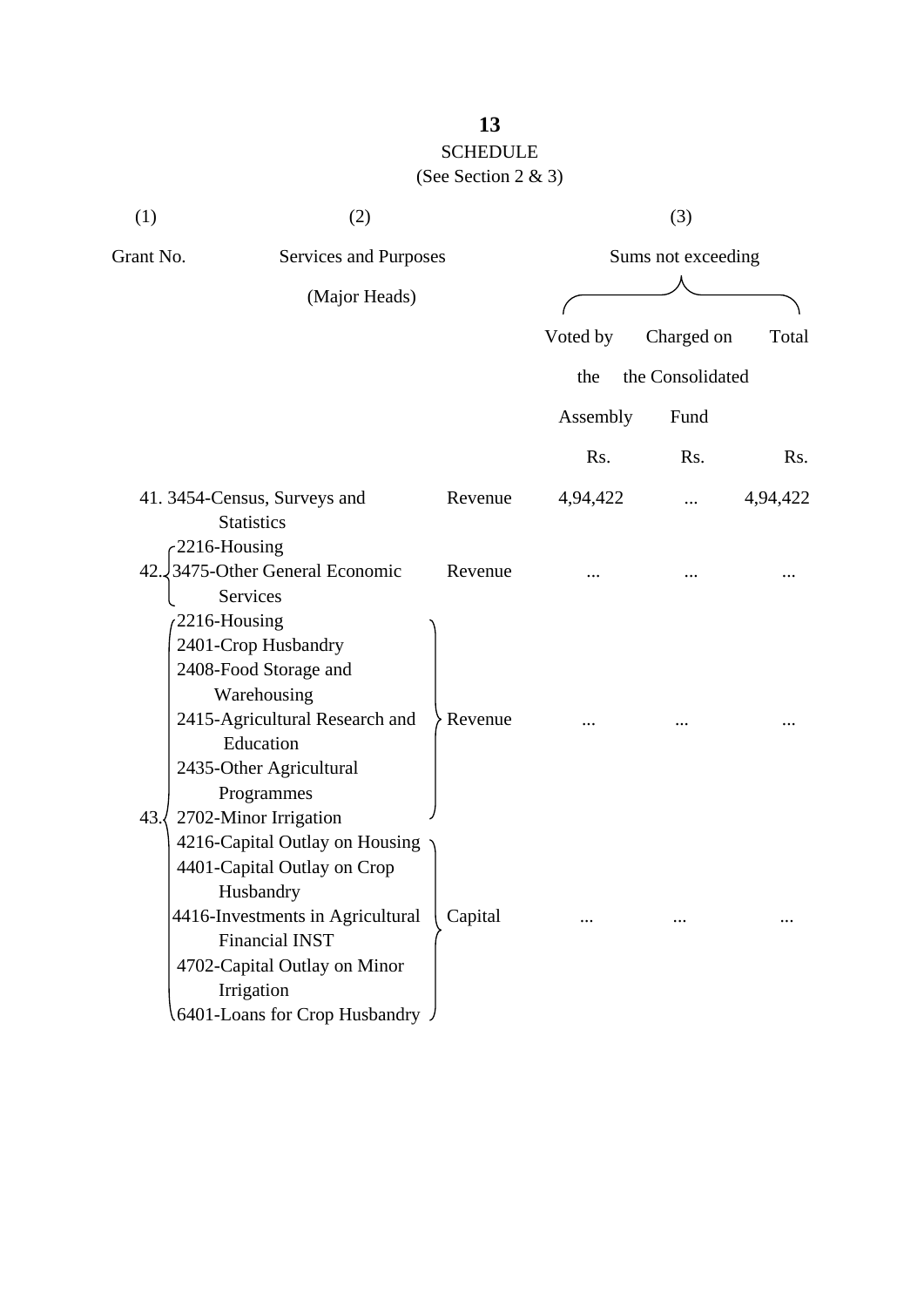# SCHEDULE

| (1)              | (2)                                                         |         |                    | (3)              |             |  |  |
|------------------|-------------------------------------------------------------|---------|--------------------|------------------|-------------|--|--|
| Grant No.        | Services and Purposes                                       |         | Sums not exceeding |                  |             |  |  |
|                  | (Major Heads)                                               |         |                    |                  |             |  |  |
|                  |                                                             |         | Voted by           | Charged on       | Total       |  |  |
|                  |                                                             |         | the                | the Consolidated |             |  |  |
|                  |                                                             |         |                    |                  |             |  |  |
|                  |                                                             |         | Assembly           | Fund             |             |  |  |
|                  |                                                             |         | Rs.                | Rs.              | Rs.         |  |  |
|                  | 2701-Medium Irrigation-II-Works                             |         |                    |                  |             |  |  |
|                  | Under E. and D Wing P.W.D                                   |         |                    |                  |             |  |  |
|                  | <b>Medium Irrigation Projects</b>                           | Revenue |                    |                  |             |  |  |
|                  | 2711-Flood Control                                          |         |                    |                  |             |  |  |
| 44.              | 4701-Capital Outlay on Medium                               |         |                    |                  |             |  |  |
|                  | Irrigation                                                  |         |                    |                  |             |  |  |
|                  | 4711-Capital Outlay on Flood                                | Capital |                    |                  |             |  |  |
|                  | <b>Control Projects</b>                                     |         |                    |                  |             |  |  |
| $-2216$ -Housing |                                                             |         |                    |                  |             |  |  |
|                  | 2402-Soil and Water Conservation Revenue                    |         |                    |                  |             |  |  |
| 45.              | 2415-Agricultural Research and                              |         |                    |                  |             |  |  |
|                  | Education                                                   | Revenue |                    |                  |             |  |  |
|                  | 46. 2501-Special Programmes for<br><b>Rural Development</b> |         | 3,14,00,000        |                  | 3,14,00,000 |  |  |
|                  | $-2216$ -Housing                                            |         |                    |                  |             |  |  |
|                  | 2235-Social Security and Welfare                            |         |                    |                  |             |  |  |
|                  | 2403-Animal Husbandry                                       | Revenue |                    |                  |             |  |  |
|                  | 2415-Agricultural Research and                              |         |                    |                  |             |  |  |
|                  | Education                                                   |         |                    |                  |             |  |  |
|                  | 4059-Capital Outlay on Public                               |         |                    |                  |             |  |  |
|                  | Works                                                       |         |                    |                  |             |  |  |
|                  | 4403-Capital Outlay on Animal                               |         |                    |                  |             |  |  |
| 47.              | Husbandry                                                   |         |                    |                  |             |  |  |
|                  | 6225-Loans for Welfare of S.CS,                             | Capital |                    |                  |             |  |  |
|                  | S.TS and other B.CS                                         |         |                    |                  |             |  |  |
|                  | 6403-Loans for Animal Husbandry                             |         |                    |                  |             |  |  |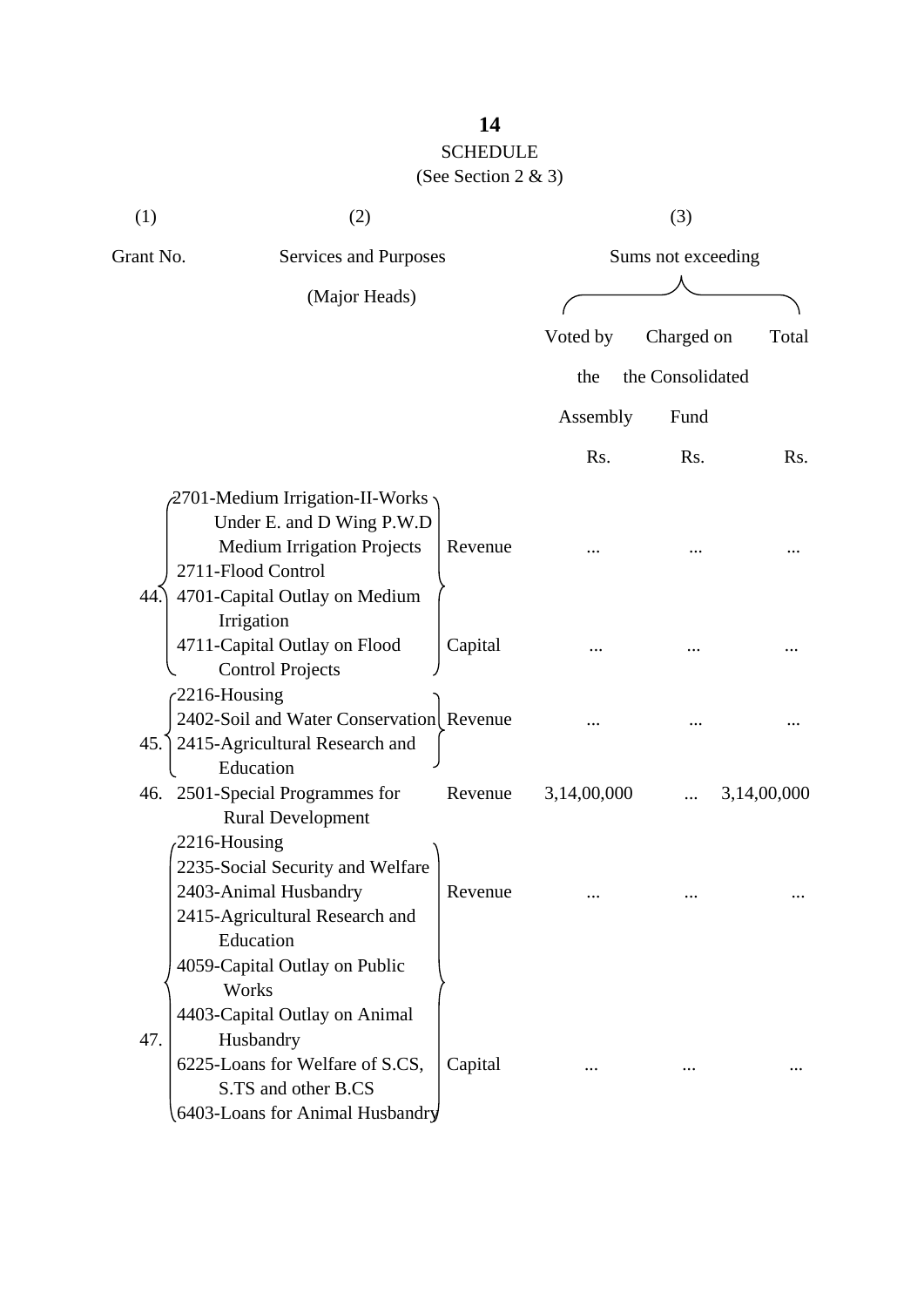# SCHEDULE

| (1)       | (2)                                            |         |                    | (3)              |           |  |
|-----------|------------------------------------------------|---------|--------------------|------------------|-----------|--|
| Grant No. | Services and Purposes                          |         | Sums not exceeding |                  |           |  |
|           | (Major Heads)                                  |         |                    |                  |           |  |
|           |                                                |         | Voted by           | Charged on       | Total     |  |
|           |                                                |         | the                | the Consolidated |           |  |
|           |                                                |         |                    |                  |           |  |
|           |                                                |         | Assembly           | Fund             |           |  |
|           |                                                |         | Rs.                | Rs.              | Rs.       |  |
|           | $-2216$ -Housing                               |         |                    |                  |           |  |
|           | 2404-Dairy Development                         |         |                    |                  |           |  |
| 48.       | 2415-Agricultural Research and                 | Revenue |                    |                  |           |  |
|           | Education                                      |         |                    |                  |           |  |
|           | 2216-Housing                                   |         |                    |                  |           |  |
|           | 2405-Fisheries                                 |         |                    |                  |           |  |
|           | 2415-Agricultural Research and                 | Revenue |                    |                  |           |  |
| 49.       | Education                                      |         |                    |                  |           |  |
|           | 4216-Capital Outlay on Housing                 |         |                    |                  |           |  |
|           | 4405-Capital Outlay on Fisheries $\frac{1}{2}$ | Capital |                    |                  |           |  |
|           | -2406-Forestry and Wild Life                   |         |                    |                  |           |  |
| 50.       | 2415-Agricultural Research and<br>Education    | Revenue |                    |                  |           |  |
|           | 4406-Capital Outlay on Forestry                | Capital |                    |                  |           |  |
|           | and Wild Life                                  |         |                    |                  |           |  |
|           | 2216-Housing                                   |         |                    |                  |           |  |
|           | 2236-Nutrition                                 |         |                    |                  |           |  |
|           | 2401-Crop Husbandry                            |         |                    |                  |           |  |
|           | 2501-Special Programmes for                    | Revenue | 26,75,000          |                  | 26,75,000 |  |
|           | <b>Rural Development</b>                       |         |                    |                  |           |  |
|           | 2505-Rural Employment                          |         |                    |                  |           |  |
|           | 2515-Other Rural Development                   |         |                    |                  |           |  |
|           | Programmes                                     |         |                    |                  |           |  |
|           | 4216-Capital Outlay on Housing                 |         |                    |                  |           |  |
| 51.       | 4515-Capital Outlay on Rural                   | Capital |                    |                  |           |  |
|           | Development                                    |         |                    |                  |           |  |
|           | 6515-Loans for other Rural                     |         |                    |                  |           |  |
|           | <b>Development Programmes</b>                  |         |                    |                  |           |  |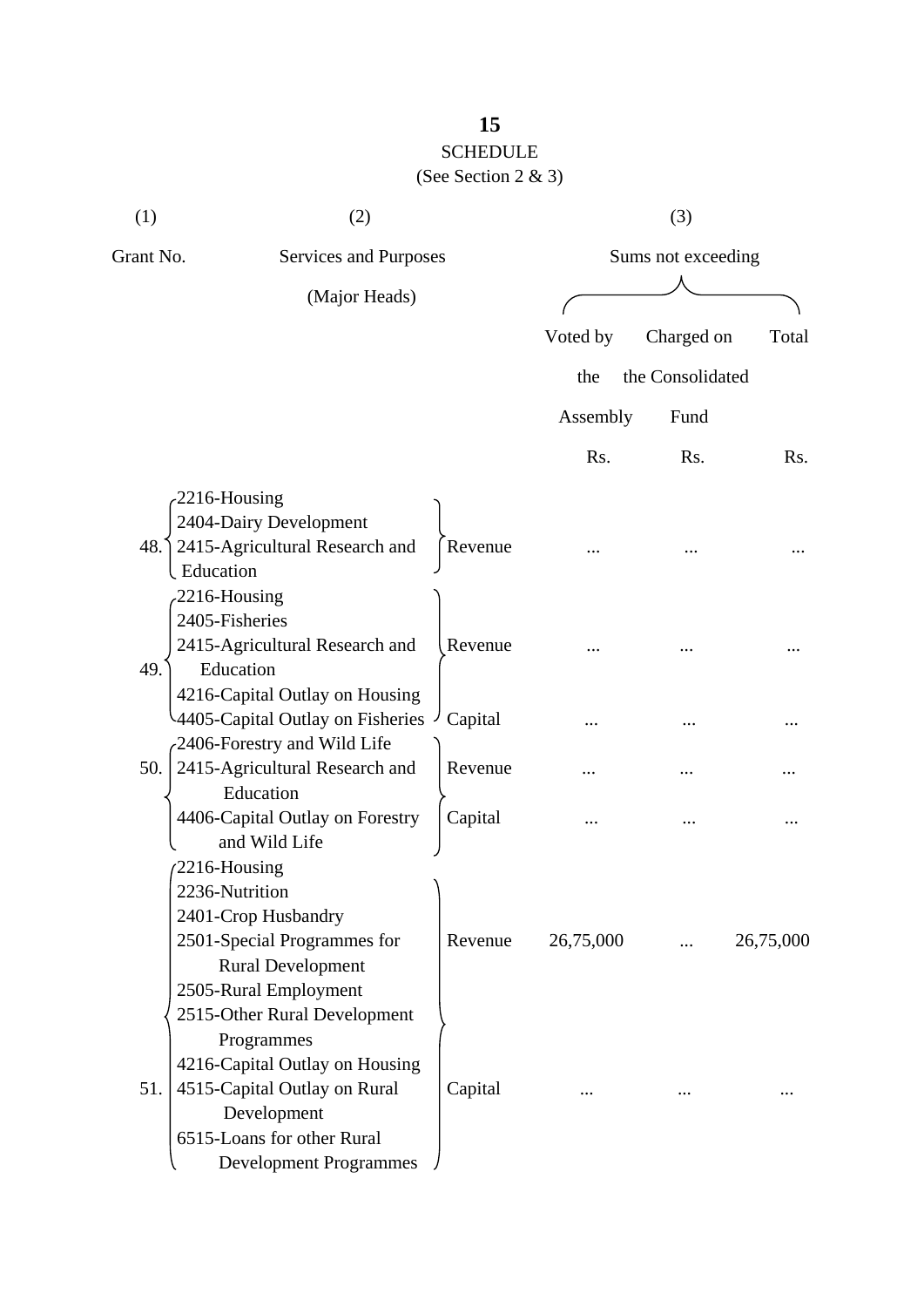# SCHEDULE

| (1)       | (2)                                                                                                                          | (3)         |                    |             |  |  |
|-----------|------------------------------------------------------------------------------------------------------------------------------|-------------|--------------------|-------------|--|--|
| Grant No. | Services and Purposes                                                                                                        |             | Sums not exceeding |             |  |  |
|           | (Major Heads)                                                                                                                |             |                    |             |  |  |
|           |                                                                                                                              | Voted by    | Charged on         | Total       |  |  |
|           |                                                                                                                              | The         | the Consolidated   |             |  |  |
|           |                                                                                                                              | Assembly    | Fund               |             |  |  |
|           |                                                                                                                              | Rs.         | Rs.                | Rs.         |  |  |
|           | 2852-Industries<br>Revenue<br>4854-Capital Outlay on Cement<br>and non-Metallic Mineral                                      | 4,51,00,000 | $\cdots$           | 4,51,00,000 |  |  |
| 52.4      | 4885-Capital Outlay on Industries > Capital<br>and Mineral<br>6885-Loans for other Industries<br>and Mineral                 |             |                    |             |  |  |
|           | 2216-Housing<br>Revenue<br>2851-Village and Small Industries<br>4851-Capital Outlay on Village<br>and Small Scale Industries | 16,70,216   |                    | 16,70,216   |  |  |
| 53.       | 6851-Loans for Village and Small<br>Capital<br>Industries                                                                    |             |                    |             |  |  |
|           | $-2216$ -Housing<br>2851-Village and Small Industries<br>Revenue<br>4216-Capital Outlay on Housing                           | 4,86,65,901 |                    | 4,86,65,901 |  |  |
| 54        | 4851-Capital Outlay on Village<br>Capital<br>and Small Scale Industries<br>6851-Loans for Village and Small<br>Industries    |             |                    |             |  |  |
|           | 2853-Non-Ferrous Mining and<br>Revenue<br>Metallurgical Industries<br>4216-Capital Outlay on Housing                         |             |                    |             |  |  |
| 55.       | 4853-Capital Outlay on Mining<br>Capital<br>and Metallurgical Industries                                                     | 2,26,00,000 |                    | 2,26,00,000 |  |  |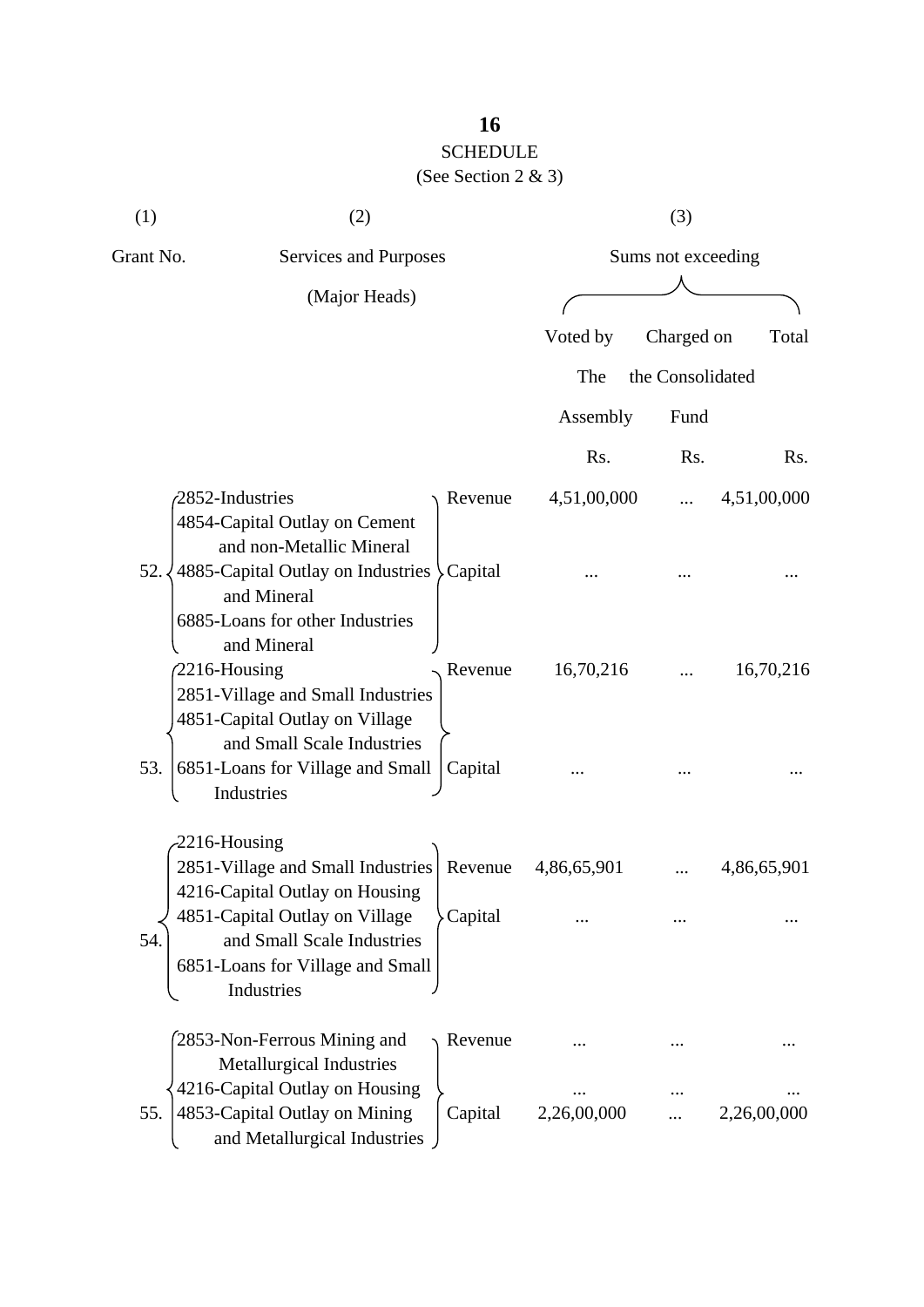| (1)  | (2)                                             |         |                                  | (3)              |           |  |
|------|-------------------------------------------------|---------|----------------------------------|------------------|-----------|--|
|      | Grant No.<br>Services and Purposes              |         | Sums not exceeding               |                  |           |  |
|      | (Major Heads)                                   |         |                                  |                  |           |  |
|      |                                                 |         | Voted by                         | Charged on       | Total     |  |
|      |                                                 |         |                                  |                  |           |  |
|      |                                                 |         | The                              | the Consolidated |           |  |
|      |                                                 |         | Assembly                         | Fund             |           |  |
|      |                                                 |         | Rs.                              | Rs.              | Rs.       |  |
|      | 3054-Roads and Bridges                          | Revenue |                                  |                  |           |  |
|      | 56. 5054-Capital Outlay on Roads<br>and Bridges | Capital | 63,00,00,000 24,55,020 87,55,020 |                  |           |  |
|      | 3452-Tourism                                    | Revenue | 4,00,000                         |                  | 4,00,000  |  |
|      | 4059-Capital Outlay on Public<br>Works          |         |                                  |                  |           |  |
| 57.3 | 5275-Capital Outlay on other                    | Capital |                                  |                  |           |  |
|      | <b>Communication Services</b>                   |         |                                  |                  |           |  |
|      | 5452-Capital Outlay on Tourism                  |         |                                  |                  |           |  |
|      | 57452-Loans for Tourism                         |         |                                  |                  |           |  |
|      | 58. 3606-Aid Materials and Equipment Revenue    |         |                                  |                  |           |  |
|      | 59, 5465-Investment in General                  | Capital |                                  |                  |           |  |
|      | Financial and Training                          |         |                                  |                  |           |  |
|      | Institutions                                    |         |                                  |                  |           |  |
|      | 6003-Internal Debt of the State                 | Capital | $\ddotsc$                        |                  |           |  |
|      | Government                                      |         |                                  |                  |           |  |
|      | 6004-Loans and Advances from the Capital        |         |                                  |                  |           |  |
|      | <b>Central Government</b>                       |         |                                  |                  |           |  |
|      | 60.7610-Loans to Government                     | Capital | 15,00,000                        |                  | 15,00,000 |  |
|      | Servants etc                                    |         |                                  |                  |           |  |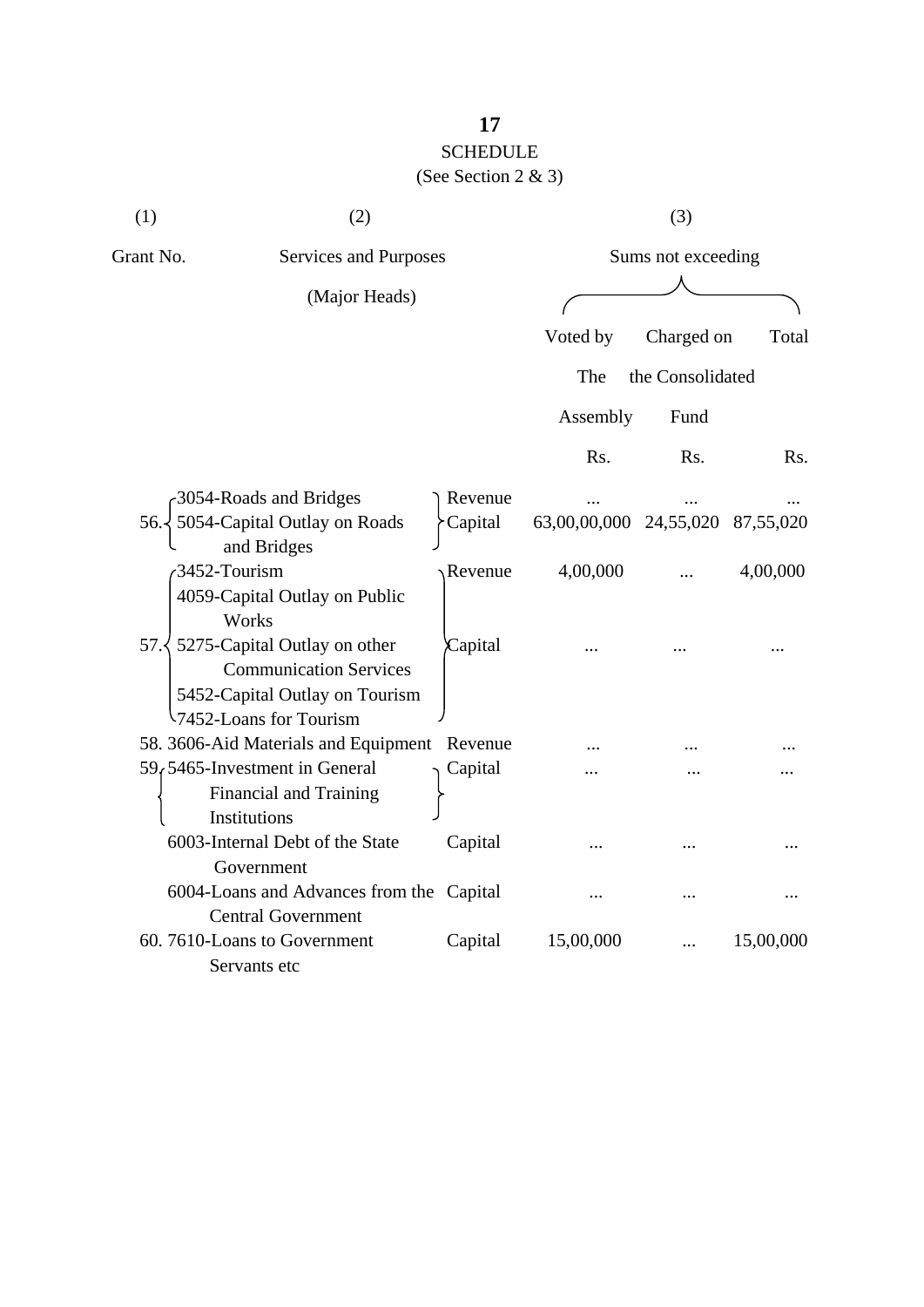### (See Section 2 & 3)

| (1)       | (2)                                   |         |                                                | (3)                |          |
|-----------|---------------------------------------|---------|------------------------------------------------|--------------------|----------|
| Grant No. | Services and Purposes                 |         |                                                | Sums not exceeding |          |
|           | (Major Heads)                         |         |                                                |                    |          |
|           |                                       |         | Voted by                                       | Charged on         | Total    |
|           |                                       |         | The                                            | the Consolidated   |          |
|           |                                       |         | Assembly                                       | Fund               |          |
|           |                                       |         | Rs.                                            | Rs.                | Rs.      |
|           | 61.7615-Miscellaneous Loans           | Capital | $\cdots$                                       | $\cdots$           | $\cdots$ |
|           | 62. 7810-Inter-State Settlement       | Capital |                                                | $\ddotsc$          | $\cdots$ |
|           | 63. 7999-Appropriation to Contingency | Capital | $\cdots$                                       | $\cdots$           | $\cdots$ |
|           | Total                                 |         | 33, 21, 49, 897 1, 54, 82, 155 34, 76, 32, 020 |                    |          |

### (L.M.SANGMA)

Under Secretary to the Govt. Of Meghalaya,

Law (B) Department.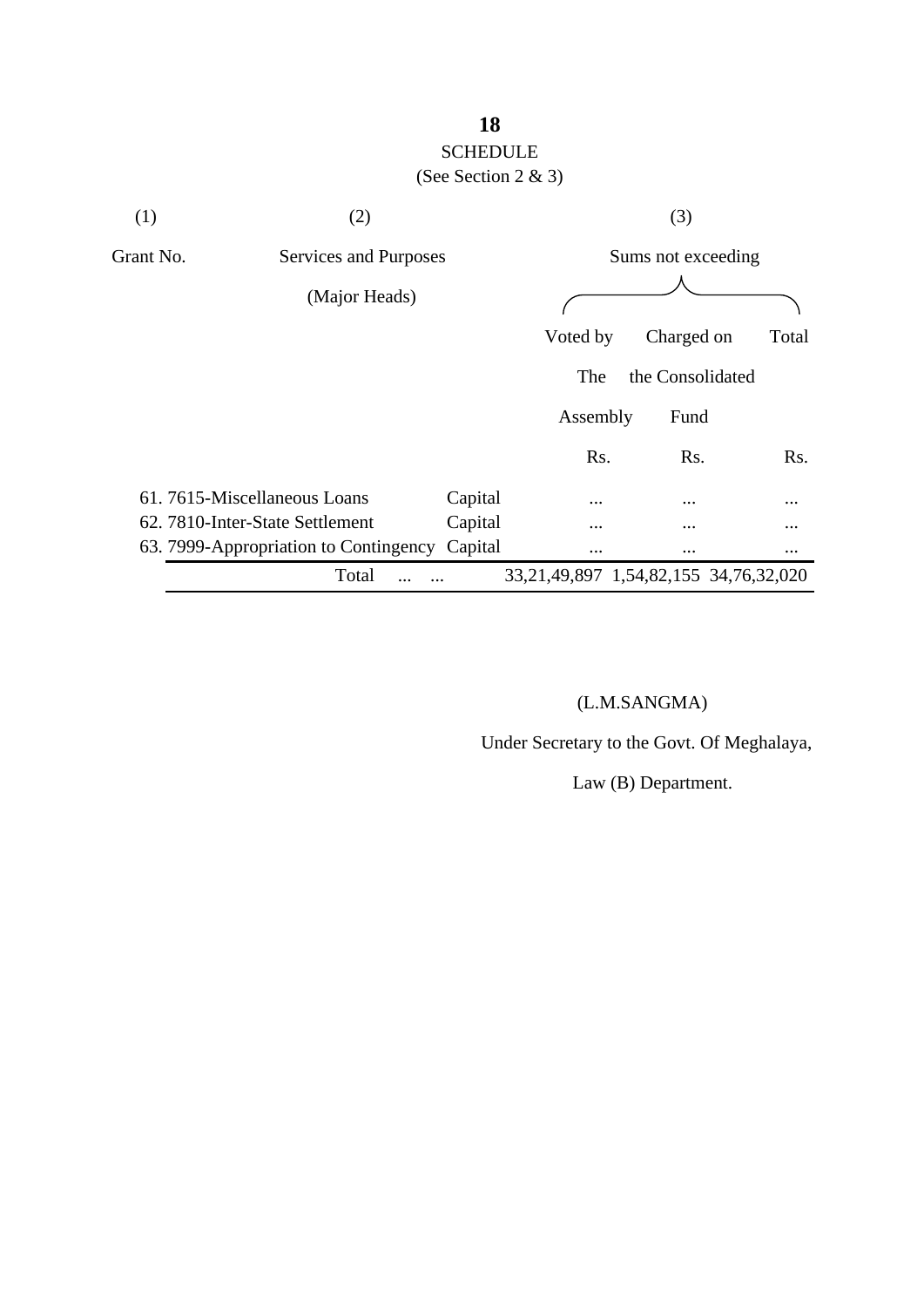### **The 31st March, 1999**

No. LL(B) 17/96/161- The Meghalaya Appropriation (Vote-on-Account) Act, 1999 (Act No.4 of 1999) is hereby published for general information.

#### **MEGHALAYA ACT NO. 4 OF 1999**

(As passed by the Meghalaya Legislative Assembly)

(Received the assent of the Governor on the  $31<sup>st</sup>$  March, 1999

(Published in the Gazette of Meghalaya, Extra-ordinary issue, dated  $31<sup>st</sup>$  March, 1999)

#### THE MEGHALAYA APPROPRIATION (VOTE-ON-ACCOUNT) ACT, 1999

An

Act

#### To provide for the withdrawal of certain sums from and out of the Consolidated Fund of Meghalaya for the services of financial year 1999-2000

Be it enacted by the Legislature of the State of Meghalaya in the Fiftieth Year of the Republic of India as follows:-

| Short title and<br>Commencement                                                                                                        | 1 | (1) This Act may be called the Meghalaya Appropriation<br>(VOTE-ON-ACCOUNT) Act, 1999<br>(2) It shall come into force on the first day of April, 1999                                                                                                                                                                                                                                                                                                                                                                                              |
|----------------------------------------------------------------------------------------------------------------------------------------|---|----------------------------------------------------------------------------------------------------------------------------------------------------------------------------------------------------------------------------------------------------------------------------------------------------------------------------------------------------------------------------------------------------------------------------------------------------------------------------------------------------------------------------------------------------|
| Withdrawal of Rs.<br>368,05,16,817 from<br>and out of the<br>Consolidated Fund of<br>Meghalaya for the<br>financial Year 1999-<br>2000 | 2 | From and out of the Consolidated fund of Meghalaya there<br>may be withdrawn sums not exceeding those specified in<br>Column (3) of the Schedule amounting in the aggregate to<br>the sums of Rupees three hundred and sixty eight crores, five<br>lakhs, sixteen thousand, eight hundred and seventeen towards<br>defraying the several charges which will come in the course<br>of payment during the period of three months beginning on<br>the first day of April, 1999 in respect of the services specified<br>in Column (2) of the Schedule. |
| Appropriation                                                                                                                          | 3 | The sums authorised to be withdrawn from and out of the<br>Consolidated Fund of Meghalaya by this Act, shall be<br>appropriated for the services and purposes expressed in the                                                                                                                                                                                                                                                                                                                                                                     |

Schedule in relation to the Financial year 1999-2000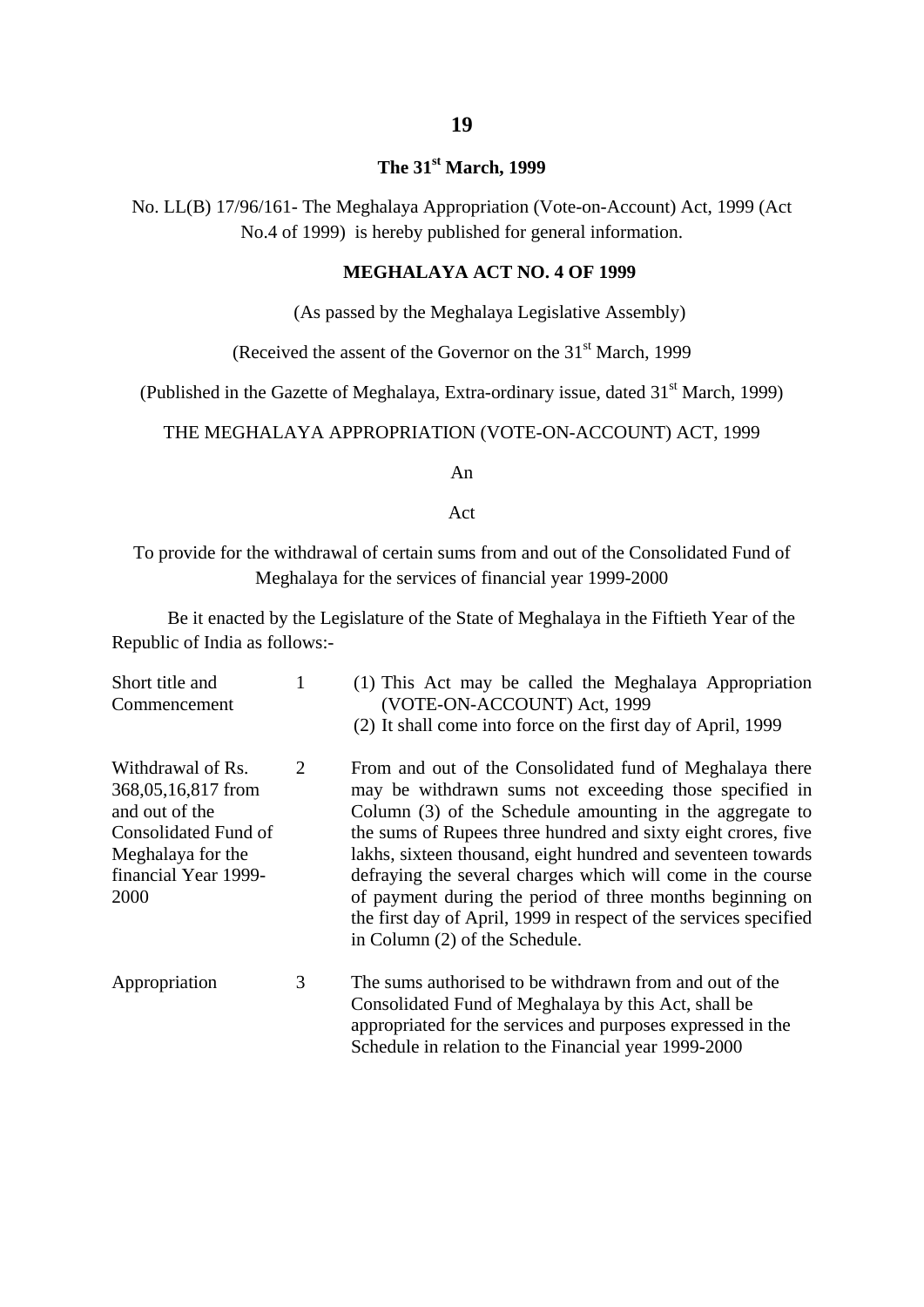| (1)       | (2)                                                                  |                           |                     | (3)                |                                  |  |
|-----------|----------------------------------------------------------------------|---------------------------|---------------------|--------------------|----------------------------------|--|
| Grant No. | Services and Purposes                                                |                           |                     | Sums not exceeding |                                  |  |
|           | (Major Heads)                                                        |                           |                     |                    |                                  |  |
|           |                                                                      |                           | Voted by            | Charged on         | Total                            |  |
|           |                                                                      |                           | the                 | the Consolidated   |                                  |  |
|           |                                                                      |                           | Assembly            | Fund               |                                  |  |
|           |                                                                      |                           |                     |                    |                                  |  |
|           |                                                                      |                           | Rs.                 | Rs.                | Rs.                              |  |
|           | 2011-Parliamentary/State/Union                                       | Revenue                   |                     |                    | 1,08,08,750 3,70,000 1,11,78,750 |  |
|           | <b>Territory Legislature</b>                                         |                           |                     |                    |                                  |  |
| 1.        | 2058-Stationery and Printing                                         | Capital                   | 2,50,000            |                    | 2,50,000                         |  |
|           | 4058-Capital Outlay on Stationery                                    |                           |                     |                    |                                  |  |
|           | and Printing                                                         |                           |                     |                    |                                  |  |
| 2.        | 2012-Governor<br>$\ddotsc$<br>4216-Capital Outlay on Housing         | Revenue<br>$\cup$ Capital | 7,500               | 48,49,000          | 48,56,500                        |  |
| 3.        | 2013-Council of Ministers                                            |                           |                     |                    |                                  |  |
|           | 2070-Other Administrative                                            | Revenue                   | 63,50,000           |                    | 63,50,000                        |  |
|           | Services, etc                                                        |                           |                     |                    |                                  |  |
| 4.        | 2014-Administration of Justice<br>$\dddotsc$                         | Revenue                   | 49,09,500           | 19,15,500          | 68,25,000                        |  |
| 5.        | 2015-Elections                                                       | Revenue                   | 80,30,000           |                    | 80,30,000                        |  |
|           | 2029-Land Revenue<br>2245-Relief on account of Natural<br>Calamities |                           |                     |                    |                                  |  |
|           | 2250-Other Social Services<br>3475-Other General Economic            |                           | Revenue 1,76,75,000 |                    | 1,76,75,000                      |  |
|           | Services                                                             |                           |                     |                    |                                  |  |
| 6.        | 6225-Loans for Welfare of<br>Scheduled Castes, Scheduled             |                           |                     |                    |                                  |  |
|           | Tribes and other Backward                                            |                           |                     |                    |                                  |  |
|           | Classes                                                              |                           |                     |                    |                                  |  |
|           | 6250-Loans for Other Social                                          |                           |                     |                    |                                  |  |
|           | Services                                                             |                           |                     |                    |                                  |  |
|           | 6401-Loans for Crop Husbandry                                        | Capital                   | 25,000              |                    | 25,000                           |  |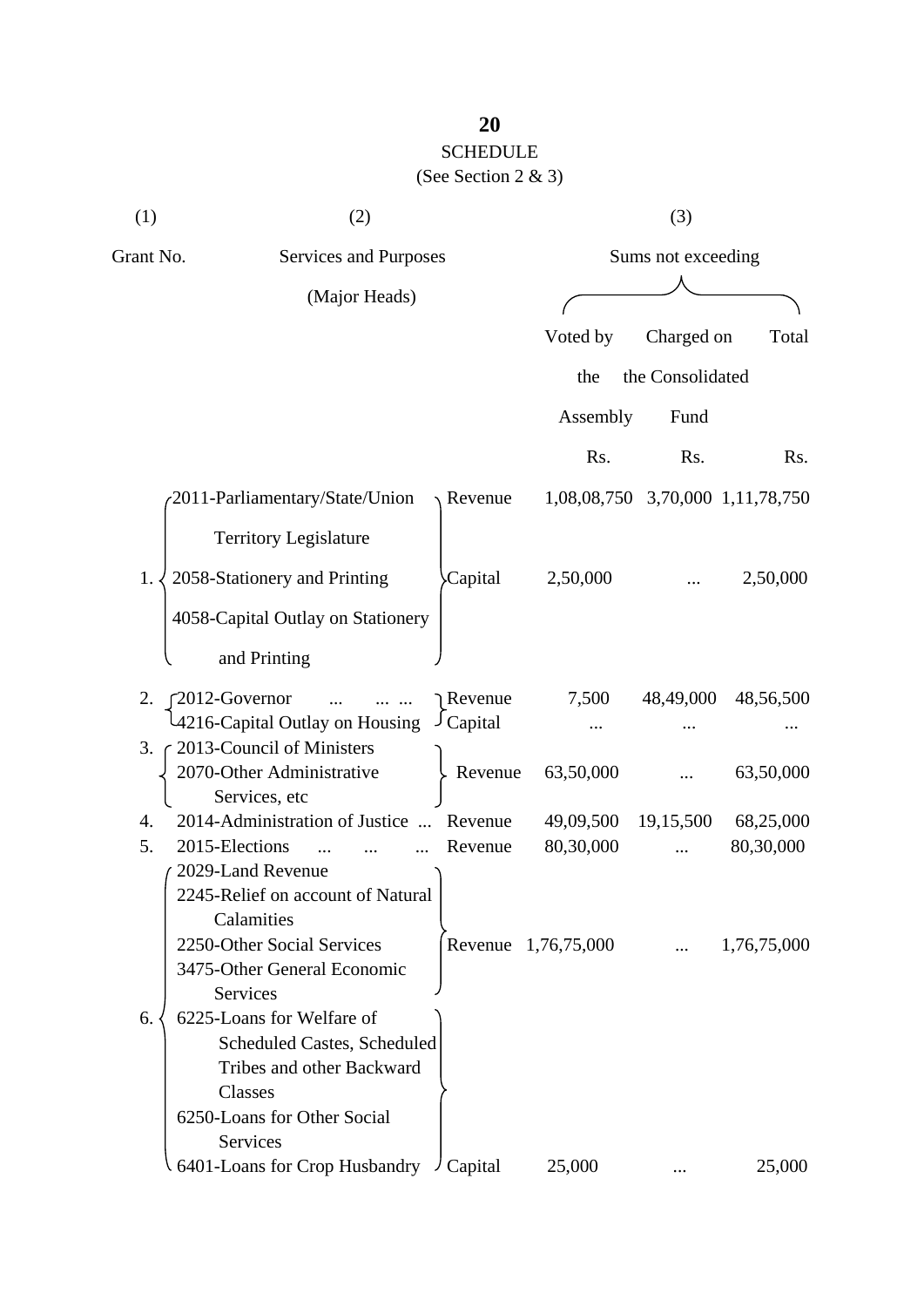| (1) | (2)                                | (3)     |                    |                  |                           |  |
|-----|------------------------------------|---------|--------------------|------------------|---------------------------|--|
|     | Grant No.<br>Services and Purposes |         | Sums not exceeding |                  |                           |  |
|     | (Major Heads)                      |         |                    |                  |                           |  |
|     |                                    |         | Voted by           | Charged on       | Total                     |  |
|     |                                    |         | the                | the Consolidated |                           |  |
|     |                                    |         | Assembly           | Fund             |                           |  |
|     |                                    |         | Rs.                | Rs.              | Rs.                       |  |
| 7.  | 2030-Stamps and Registration       | Revenue | 9,75,000           |                  | 9,75,000                  |  |
| 8.  | 2039-State Excise                  | Revenue | 62,25,000          |                  | 62,25,000                 |  |
|     | 2040-Sales Tax                     |         |                    |                  |                           |  |
| 9.  | 2045-Other Taxes and Duties on     | Revenue | 63,25,000          |                  | 63,25,000                 |  |
|     | <b>Commodities and Services</b>    |         |                    |                  |                           |  |
|     | 2041-Taxes on vehicles             |         |                    |                  |                           |  |
|     | 2070-Other Administrative          | Revenue | 1,38,00,000        |                  | 1,38,00,000               |  |
|     | Services etc                       |         |                    |                  |                           |  |
|     | 10.3055-Road Transport             |         |                    |                  |                           |  |
|     | 5053-Capital Outlay on Civil       |         |                    |                  |                           |  |
|     | Aviation                           |         |                    |                  |                           |  |
|     | 5055-Capital Outlay on Road        | Capital | 55,25,000          |                  | 55,25,000                 |  |
|     | Transport                          |         |                    |                  |                           |  |
|     | 2045-Other Taxes and Duties on     |         |                    |                  |                           |  |
|     | <b>Commodities and Services</b>    |         |                    |                  |                           |  |
|     | 2501-Special Programme for         | Revenue | 3,07,75,000        |                  | 3,07,75,000               |  |
|     | <b>Rural Development</b>           |         |                    |                  |                           |  |
| 11. | 2801-Power                         |         |                    |                  |                           |  |
|     | 2810-Non-Conventional Sources      |         |                    |                  |                           |  |
|     | of Energy                          |         |                    |                  |                           |  |
|     | 6801-Loans for Power Project       | Capital | 7,00,00,000        |                  | 7,00,00,000               |  |
|     | 12. 2047-Other Fiscal Services     | Revenue | 2,00,000           |                  | 2,50,000                  |  |
|     | 2048-Appropriation for Reduction   | Revenue |                    |                  |                           |  |
|     | or Avoidance of Debt               |         |                    |                  |                           |  |
|     | 2049-Interest Payments             | Revenue |                    |                  | 31,06,75,000 31,06,57,000 |  |
|     | 2051-Public Services Commission    | Revenue |                    | 17,50,000        | 17,00,000                 |  |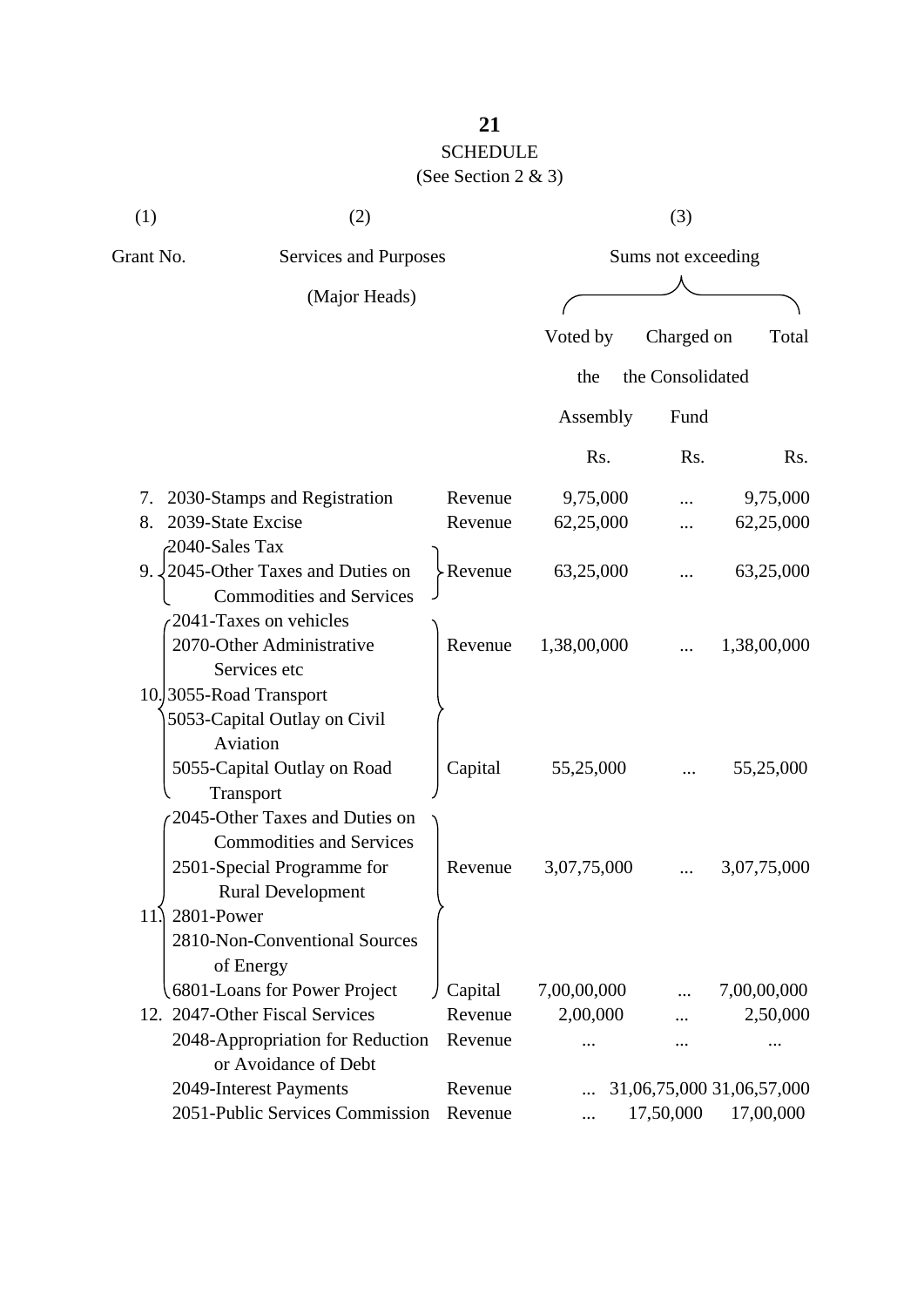| (1)                          | (2)                                          |         | (3)                              |                  |             |
|------------------------------|----------------------------------------------|---------|----------------------------------|------------------|-------------|
| Grant No.                    | Services and Purposes                        |         | Sums not exceeding               |                  |             |
|                              | (Major Heads)                                |         |                                  |                  |             |
|                              |                                              |         | Voted by                         | Charged on       | Total       |
|                              |                                              |         | the                              | the Consolidated |             |
|                              |                                              |         | Assembly                         | Fund             |             |
|                              |                                              |         | Rs.                              | Rs.              | Rs.         |
|                              | 2052-Secretariat General Services            |         |                                  |                  |             |
|                              | 2251-Secretariat Social Services             | Revenue | 6,73,55,150                      |                  | 6,73,55,150 |
| 13 <sup>2</sup>              | 3451-Secretariat Economic<br><b>Services</b> |         |                                  |                  |             |
|                              | 5275-Capital Outlay on other                 | Capital |                                  |                  |             |
|                              | <b>Communication Services</b>                |         |                                  |                  |             |
|                              | 14. 2053-District Administration             | Revenue | 1,71,75,000                      |                  | 1,71,75,000 |
|                              | 15. 2054-Treasury Accounts                   | Revenue | 1,31,20,500                      |                  | 1,31,08,500 |
|                              | Administration                               |         |                                  |                  |             |
| 2055-Police                  |                                              |         |                                  |                  |             |
|                              | 2070-Other Administrative<br>Services etc    | Revenue | 20,95,35,000 43,750 20,95,78,750 |                  |             |
| 2216-Housing<br>$16\sqrt{ }$ |                                              |         |                                  |                  |             |
|                              | 4059-Capital Outlay on Public                |         |                                  |                  |             |
|                              | Works                                        |         |                                  |                  |             |
|                              | 4216-Capital Outlay on Housing               | Capital | 43,00,000                        |                  | 43,00,000   |
| $\sqrt{2056}$ -Jails         |                                              | Revenue | 75,73,525                        |                  | 75,73,525   |
|                              | 17, 4059-Capital Outlay on Public            | Capital | 14,975                           |                  | 14,975      |
|                              | Works                                        |         |                                  |                  |             |
|                              | 2058-Stationery and Printing                 | Revenue | 1,39,00,000                      |                  | 1,39,00,000 |
|                              | 4058-Capital Outlay on Stationery            |         |                                  |                  |             |
| 18.                          | and Printing                                 |         |                                  |                  |             |
|                              | 4216-Capital Outlay on Housing               | Capital | 3,50,000                         |                  | 3,50,000    |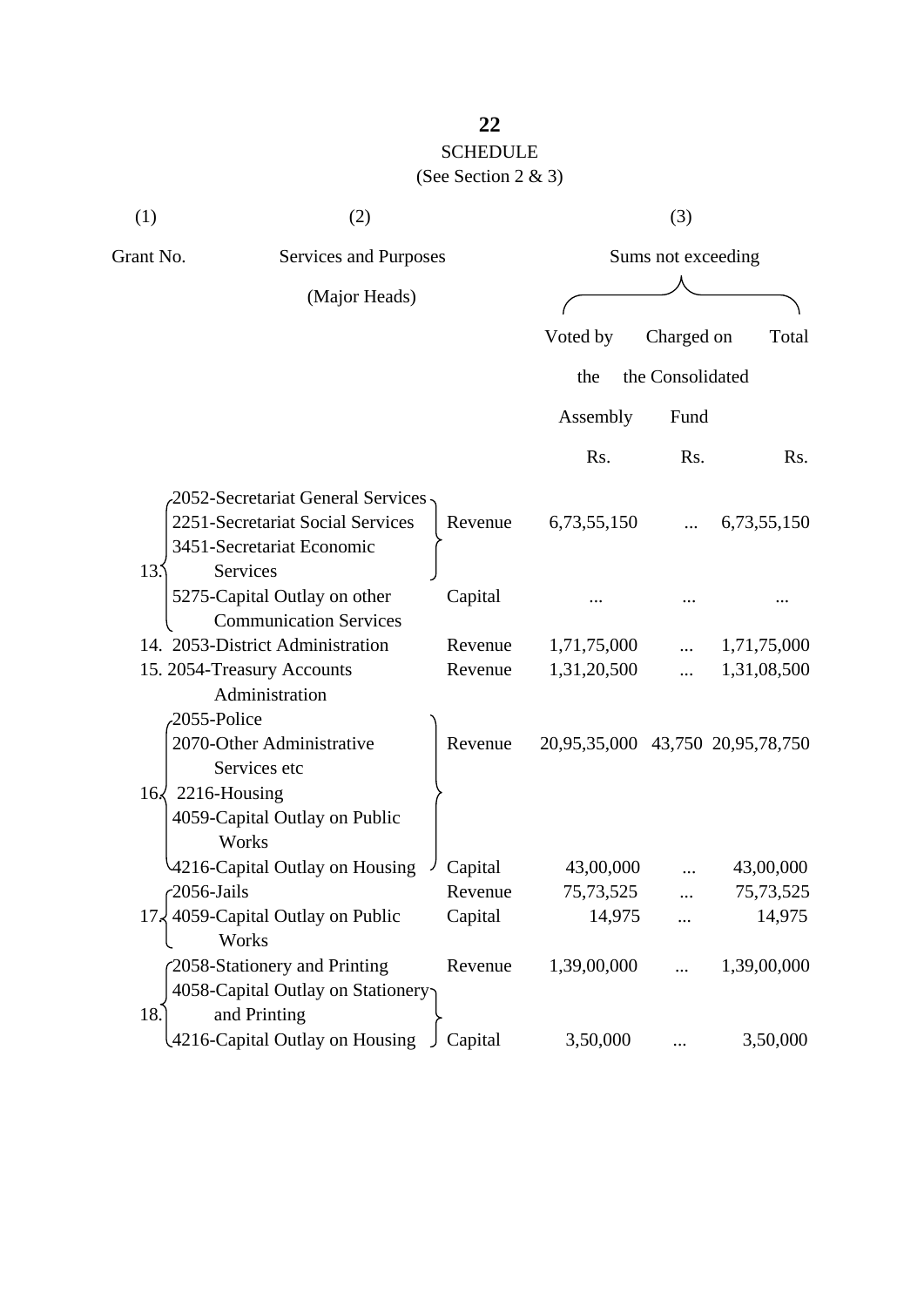| (1)       | (2)                                                                                                                                                                                                                                          |         |                    | (3)              |              |  |
|-----------|----------------------------------------------------------------------------------------------------------------------------------------------------------------------------------------------------------------------------------------------|---------|--------------------|------------------|--------------|--|
| Grant No. | Services and Purposes                                                                                                                                                                                                                        |         | Sums not exceeding |                  |              |  |
|           | (Major Heads)                                                                                                                                                                                                                                |         |                    |                  |              |  |
|           |                                                                                                                                                                                                                                              |         |                    |                  |              |  |
|           |                                                                                                                                                                                                                                              |         | Voted by           | Charged on       | Total        |  |
|           |                                                                                                                                                                                                                                              |         | the                | the Consolidated |              |  |
|           |                                                                                                                                                                                                                                              |         | Assembly           | Fund             |              |  |
|           |                                                                                                                                                                                                                                              |         | Rs.                | Rs.              | Rs.          |  |
| 19<       | 2052-Secretariat General Services<br>2059-Public Works<br>2203-Techinical Education<br>2204-Sports and Youth Services<br>2205-Art and Culture<br>2216-Housing<br>4059-Capital Outlay on Public<br>Works<br>4202-Capital Outlay on Education, | Revenue | 10,35,30,000       |                  | 10,35,30,900 |  |
|           | Art and Culture<br>4210-Capital Outlay on Medical<br>and Public Health<br>4216-Capital Outlay on Housing<br>4403-Capital Outlay on Animal<br>Husbandry<br>4404-Capital Outlay on Dairy<br>Development                                        | Capital | 3,87,44,500        |                  | 3,87,44,500  |  |
|           | 2070-Other Administrative                                                                                                                                                                                                                    | Revenue | 2,35,31,500        |                  | 2,35,31,500  |  |
|           | Services etc                                                                                                                                                                                                                                 |         |                    |                  |              |  |
| 20        | 4059-Capital Outlay on Public<br>Works                                                                                                                                                                                                       | Capital |                    |                  |              |  |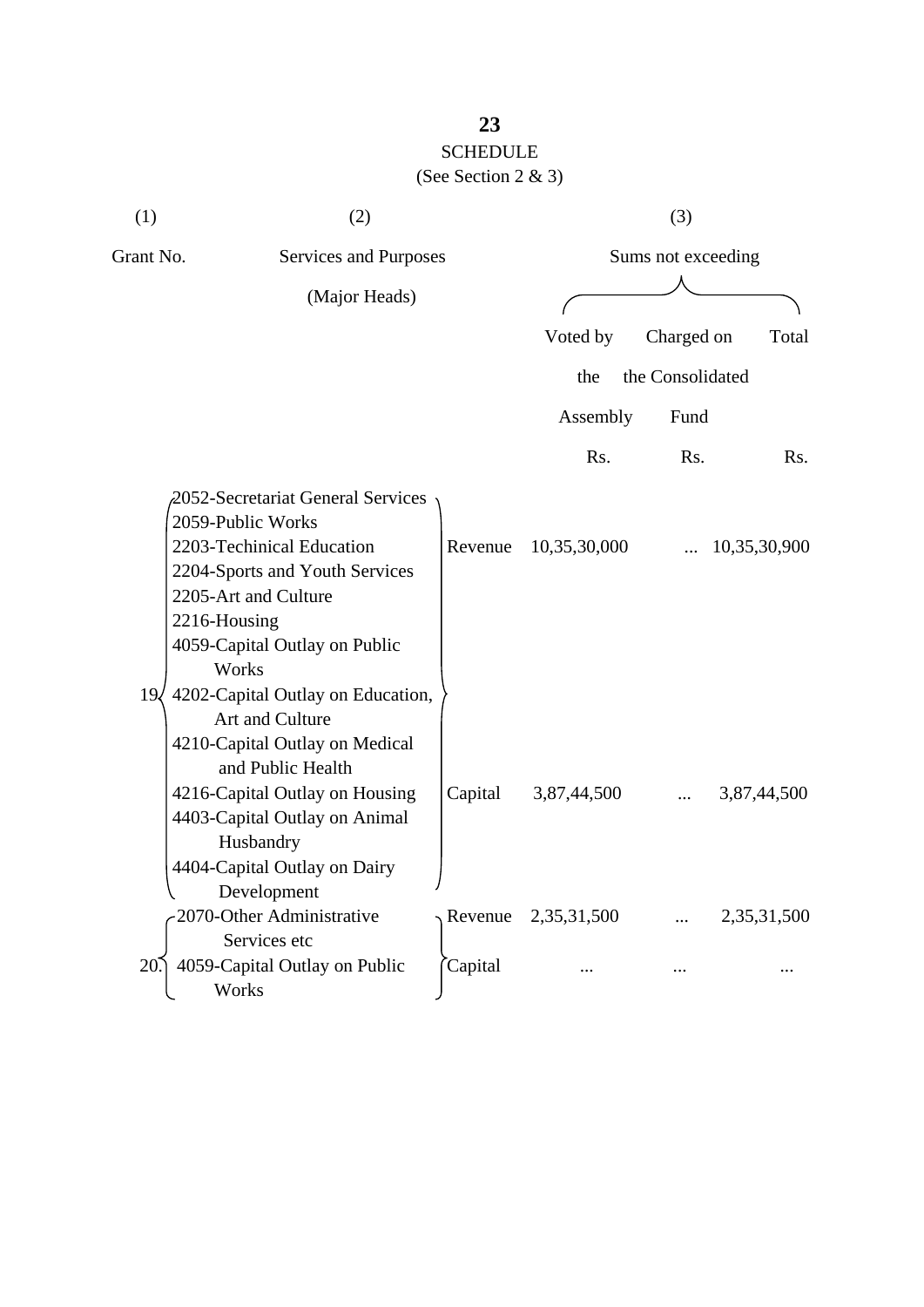| (1)       | (2)                                                                                                                                                                                                                                                                                                                                                                                                                                        |                  |                             | (3)              |                             |  |
|-----------|--------------------------------------------------------------------------------------------------------------------------------------------------------------------------------------------------------------------------------------------------------------------------------------------------------------------------------------------------------------------------------------------------------------------------------------------|------------------|-----------------------------|------------------|-----------------------------|--|
| Grant No. | Services and Purposes                                                                                                                                                                                                                                                                                                                                                                                                                      |                  | Sums not exceeding          |                  |                             |  |
|           | (Major Heads)                                                                                                                                                                                                                                                                                                                                                                                                                              |                  |                             |                  |                             |  |
|           |                                                                                                                                                                                                                                                                                                                                                                                                                                            |                  | Voted by                    | Charged on       | Total                       |  |
|           |                                                                                                                                                                                                                                                                                                                                                                                                                                            |                  | the                         | the Consolidated |                             |  |
|           |                                                                                                                                                                                                                                                                                                                                                                                                                                            |                  | Assembly                    | Fund             |                             |  |
|           |                                                                                                                                                                                                                                                                                                                                                                                                                                            |                  | Rs.                         | Rs.              | Rs.                         |  |
| 21        | 2075-Miscellaneous General<br>Services<br>2202-General Education<br>2203-Technical Education<br>2204-Sports and Youth Services<br>2205-Art and Culture<br>2236-Nutrition<br>3425-Other Scientific Research<br>3454-Census, Survey and<br><b>Statistics</b><br>4202-Capital Outlay on Education,<br>Art and Culture<br>4204-Capital Outlay on Education, Capital<br>Sports, Art and Culture<br>6202-Loans for Education, Art<br>and Culture | Revenue          | 54, 18, 66, 500<br>2,50,000 |                  | 54, 18, 66, 500<br>2,50,000 |  |
| 22.       | 2070-Other Administrative<br>Services etc                                                                                                                                                                                                                                                                                                                                                                                                  | $\gamma$ Revenue | 1,03,75,000                 |                  | 1,03,75,000                 |  |
|           | $2216$ -Housing                                                                                                                                                                                                                                                                                                                                                                                                                            |                  |                             |                  |                             |  |
|           | 23. 2070-Other Administrative<br>Services etc                                                                                                                                                                                                                                                                                                                                                                                              | Revenue          | 19,30,000                   |                  | 19,30,000                   |  |
|           | 24. 2071-Pensions and other<br><b>Retirements Benefits</b>                                                                                                                                                                                                                                                                                                                                                                                 | Revenue          | 13,69,25,000                |                  | 13,69,25,000                |  |
|           | 25. 2075-Miscellaneous General<br>Services                                                                                                                                                                                                                                                                                                                                                                                                 | Revenue          | 6,00,000                    |                  | 6,00,000                    |  |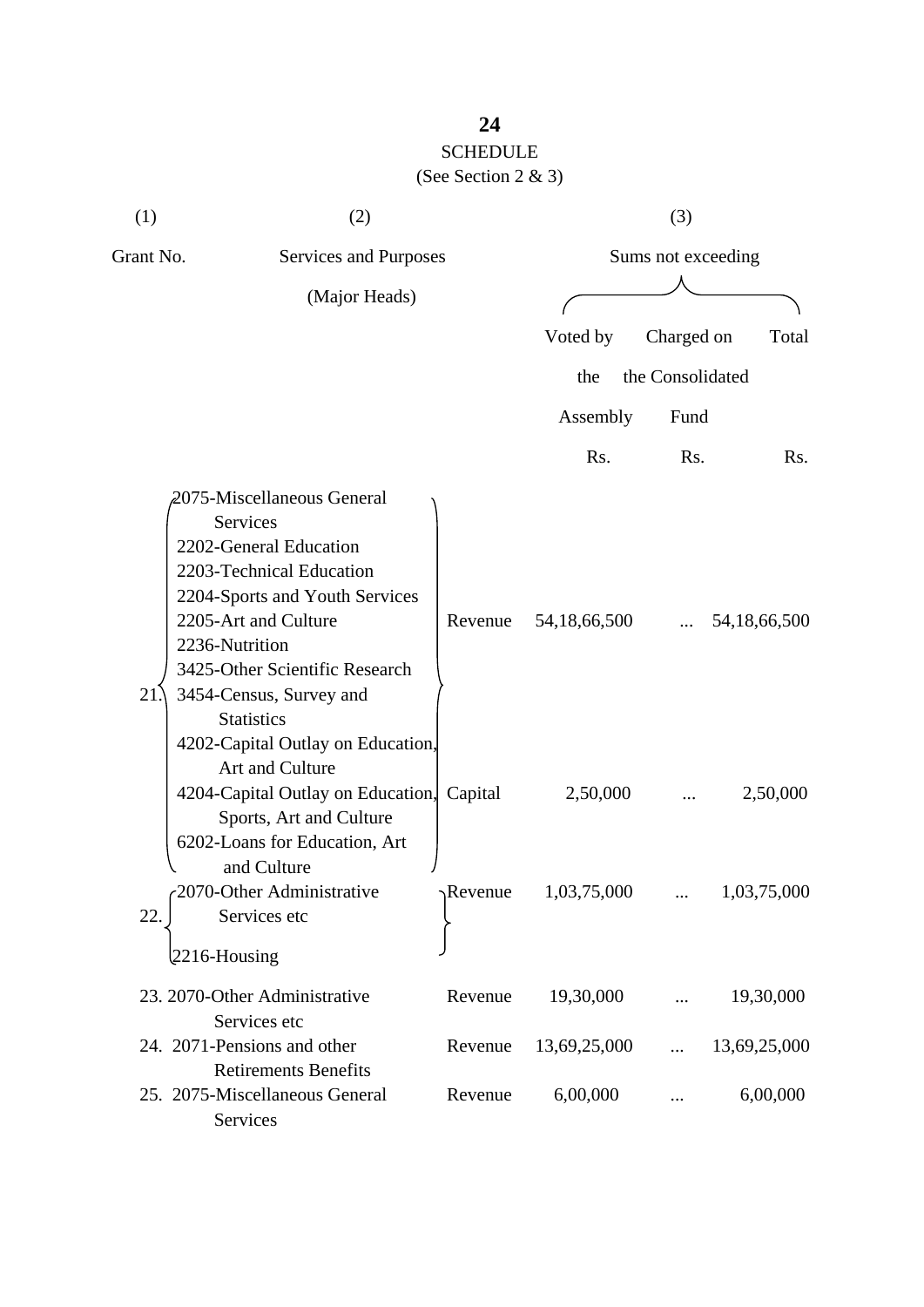| (1)             | (2)                                                                                                      |                |                    | (3)              |                 |  |  |
|-----------------|----------------------------------------------------------------------------------------------------------|----------------|--------------------|------------------|-----------------|--|--|
| Grant No.       | Services and Purposes                                                                                    |                | Sums not exceeding |                  |                 |  |  |
|                 | (Major Heads)                                                                                            |                |                    |                  |                 |  |  |
|                 |                                                                                                          |                | Voted by           | Charged on       | Total           |  |  |
|                 |                                                                                                          |                | the                | the Consolidated |                 |  |  |
|                 |                                                                                                          |                | Assembly           | Fund             |                 |  |  |
|                 |                                                                                                          |                | Rs.                | Rs.              | Rs.             |  |  |
|                 | 2210-Medical and Public Health<br>2211-Family Welfare<br>4210-Capital Outlay on Medical                  | Revenue        | 18, 18, 41, 750    |                  | 18, 18, 41, 750 |  |  |
| 26.             | and Public Health<br>4211-Capital Outlay on Family<br>Welfare                                            | Capital        | 3,01,75,000        |                  | 3,01,75,000     |  |  |
| 2216-Housing    | $-2215$ -Water Supply and Sanitation<br>27. $\leq$ 4215-Capital Outlay on Water<br>Supply and Sanitation | Revenue        | 9,89,55,250        |                  | 9,89,55,250     |  |  |
|                 | 4216-Capital Outlay on Housing                                                                           | Capital        | 18,42,00,000       |                  | 18,42,00,000    |  |  |
| $2216$ -Housing |                                                                                                          | Revenue        | 1,51,28,500        |                  | 1,51,28,500     |  |  |
| 28.             | 4216-Capital Outlay on Housing<br>4217-Capital Outlay on Urban<br>Development                            | Capital        | 54,46,500          |                  | 54,46,500       |  |  |
| $2216$ -Housing | 2217-Urban Development<br>29. $\frac{1}{2}$ 4216-Capital Outlay on Housing                               | $\int$ Revenue | 3,86,25,000        |                  | 3,86,25,000     |  |  |
|                 | 4217-Capital Outlay on Urban<br>Development                                                              | Capital        | 2,54,75,000        |                  | 2,54,75,000     |  |  |
| 30.             | 2220-Information and Publicity                                                                           | Revenue        | 69,39,000          |                  | 69,39,000       |  |  |
| 31.             | 2230-Labour and Employment                                                                               | Revenue        | 1,22,25,000        |                  | 1,22,25,000     |  |  |
|                 | 3456-Civil Supplies                                                                                      | Revenue        | 74,23,250          |                  | 74,23,250       |  |  |
| 32.             | 4408-Capital Outlay on Food<br>Storage and Warehousing                                                   | Capital        |                    |                  |                 |  |  |
|                 | 33. 2235-Social Security and Welfare                                                                     | Revenue        |                    |                  |                 |  |  |
|                 | 6235-Loans for Social Security<br>and Welfare                                                            | Capital        | 2,50,000           |                  | 2,50,000        |  |  |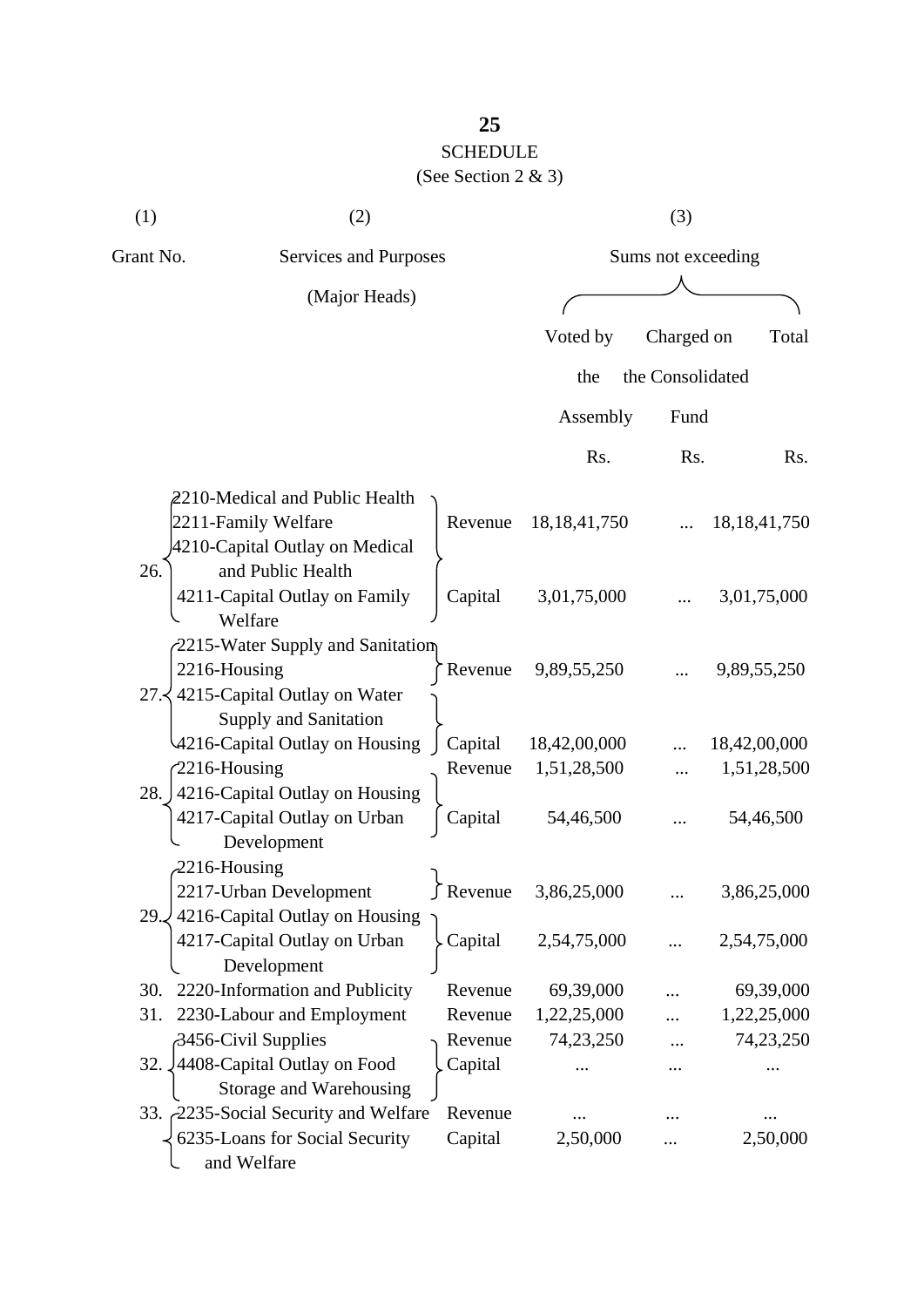| (1)           | (2)                                                                                                               |         |                    | (3)              |             |  |  |
|---------------|-------------------------------------------------------------------------------------------------------------------|---------|--------------------|------------------|-------------|--|--|
| Grant No.     | Services and Purposes                                                                                             |         | Sums not exceeding |                  |             |  |  |
| (Major Heads) |                                                                                                                   |         |                    |                  |             |  |  |
|               |                                                                                                                   |         | Voted by           | Charged on       | Total       |  |  |
|               |                                                                                                                   |         | the                | the Consolidated |             |  |  |
|               |                                                                                                                   |         | Assembly           | Fund             |             |  |  |
|               |                                                                                                                   |         | Rs.                | Rs.              | Rs.         |  |  |
|               | 2225-Welfare of S.CS, S.TS and<br>Other B.CS<br>2235-Social Security and Welfare   Revenue                        |         | 3,07,28,750        |                  | 3,07,28,750 |  |  |
| 34.           | 2236-Nutrition<br>4059-Capital Outlay on Public<br>Works<br>4235-Capital Outlay on Social<br>Security and Welfare |         |                    |                  |             |  |  |
|               | 6225-Loans for Welfare of S.CS,<br>S.TS and Other B.CS                                                            | Capital |                    |                  |             |  |  |
|               | 35. 2235- Social Security and Welfare                                                                             | Revenue | 4,69,500           |                  | 4,69,500    |  |  |
|               | 2075-Miscellaneous General                                                                                        |         |                    |                  |             |  |  |
| 36.           | Services                                                                                                          | Revenue | 21,27,500          |                  | 21,27,500   |  |  |
|               | 2235-Social Security and Welfare                                                                                  |         |                    |                  |             |  |  |
|               | 37. 2250-Other Social Services                                                                                    | Revenue | 12,500             |                  | 12,500      |  |  |
|               | 38. 3451-Secretariat Economic<br>Services                                                                         | Revenue | 1,07,00,000        |                  | 1,07,00,000 |  |  |
|               | 39. <i>(2425-Co-operation</i> )<br>4425-Capital Outlay on<br>Co-operation                                         | Revenue | 1,30,77,500        | .                | 1,30,77,500 |  |  |
|               | 4435-Capital Outlay of other<br><b>Agricultural Programmes</b><br>6425-Loans for Co-operation                     | Capital | 82,23,250          |                  | 82,23,250   |  |  |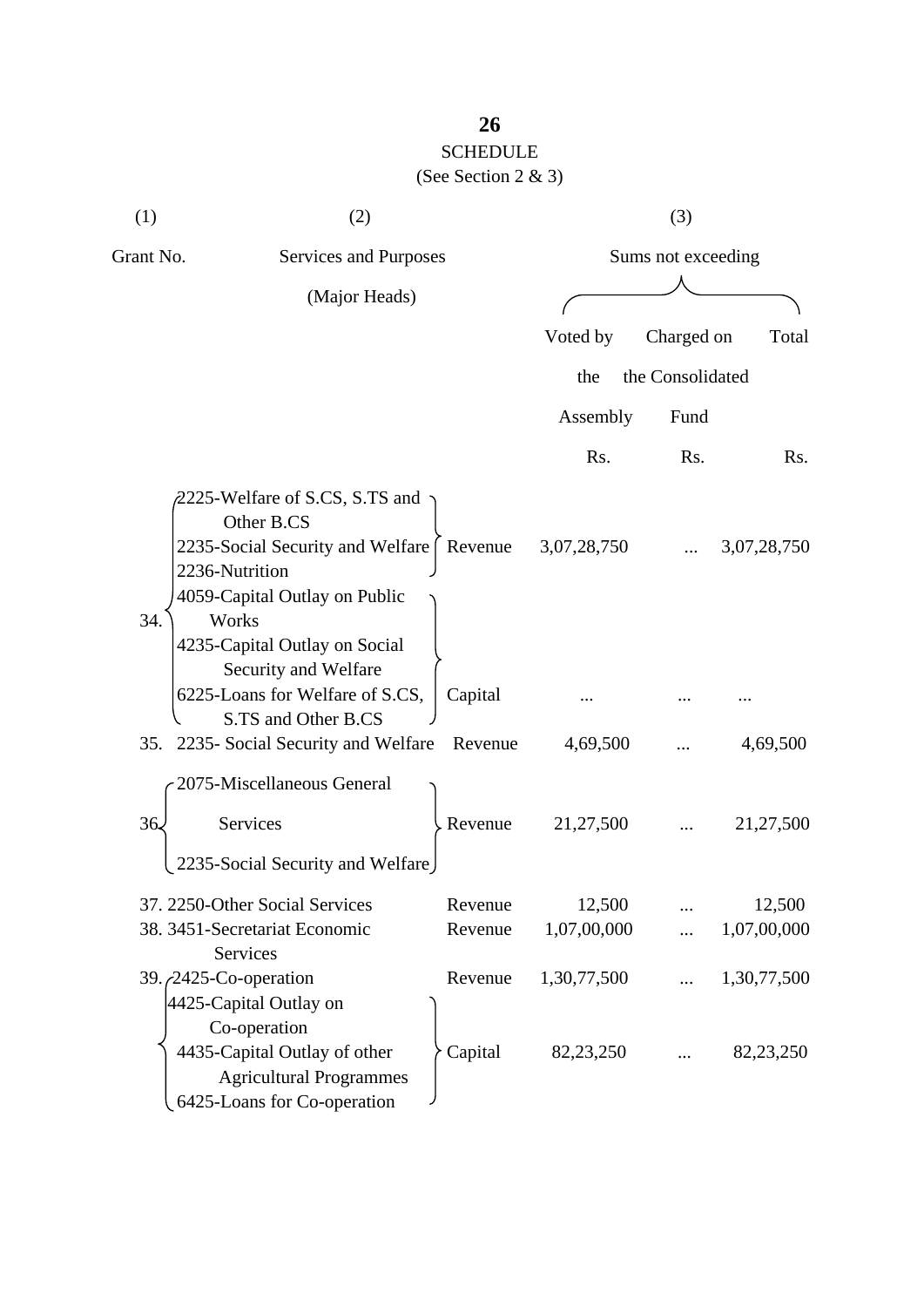| (1)                | (2)                                                           |         |                    | (3)              |              |  |
|--------------------|---------------------------------------------------------------|---------|--------------------|------------------|--------------|--|
| Grant No.          | Services and Purposes                                         |         | Sums not exceeding |                  |              |  |
|                    | (Major Heads)                                                 |         |                    |                  |              |  |
|                    |                                                               |         | Voted by           | Charged on       | Total        |  |
|                    |                                                               |         | the                | the Consolidated |              |  |
|                    |                                                               |         | Assembly           | Fund             |              |  |
|                    |                                                               |         | Rs.                | Rs.              | Rs.          |  |
|                    | 2552-North Eastern Areas (Special Revenue<br>Areas Programme) |         | 1,37,93,000        |                  | 1,37,93,000  |  |
|                    | 40. 4552-Capital Outlay on North<br><b>Eastern Areas</b>      | Capital | 2,24,75,000        |                  | 2,24,75,000  |  |
|                    | 41. 3454-Census, Surveys and<br><b>Statistics</b>             | Revenue | 89,75,000          |                  | 89,75,000    |  |
| 2216-Housing       |                                                               |         |                    |                  |              |  |
| 42<br>2216-Housing | 3475-Other General Economic<br>Services                       | Revenue | 22,62,500          |                  | 22,62,500    |  |
|                    | 2401-Crop Husbandry                                           |         |                    |                  |              |  |
|                    | 2408-Food Storage and                                         | Revenue | 13,66,92,000       |                  | 13,66,92,000 |  |
|                    | Warehousing                                                   |         |                    |                  |              |  |
|                    | 2415-Agricultural Research                                    |         |                    |                  |              |  |
|                    | and Education                                                 |         |                    |                  |              |  |
|                    | 43 2435-Other Agricultural                                    |         |                    |                  |              |  |
|                    |                                                               |         |                    |                  |              |  |
|                    | Programmes                                                    |         |                    |                  |              |  |
|                    | 2702-Minor Irrigation                                         |         |                    |                  |              |  |
|                    | 4216-Capital Outlay on Housing                                |         |                    |                  |              |  |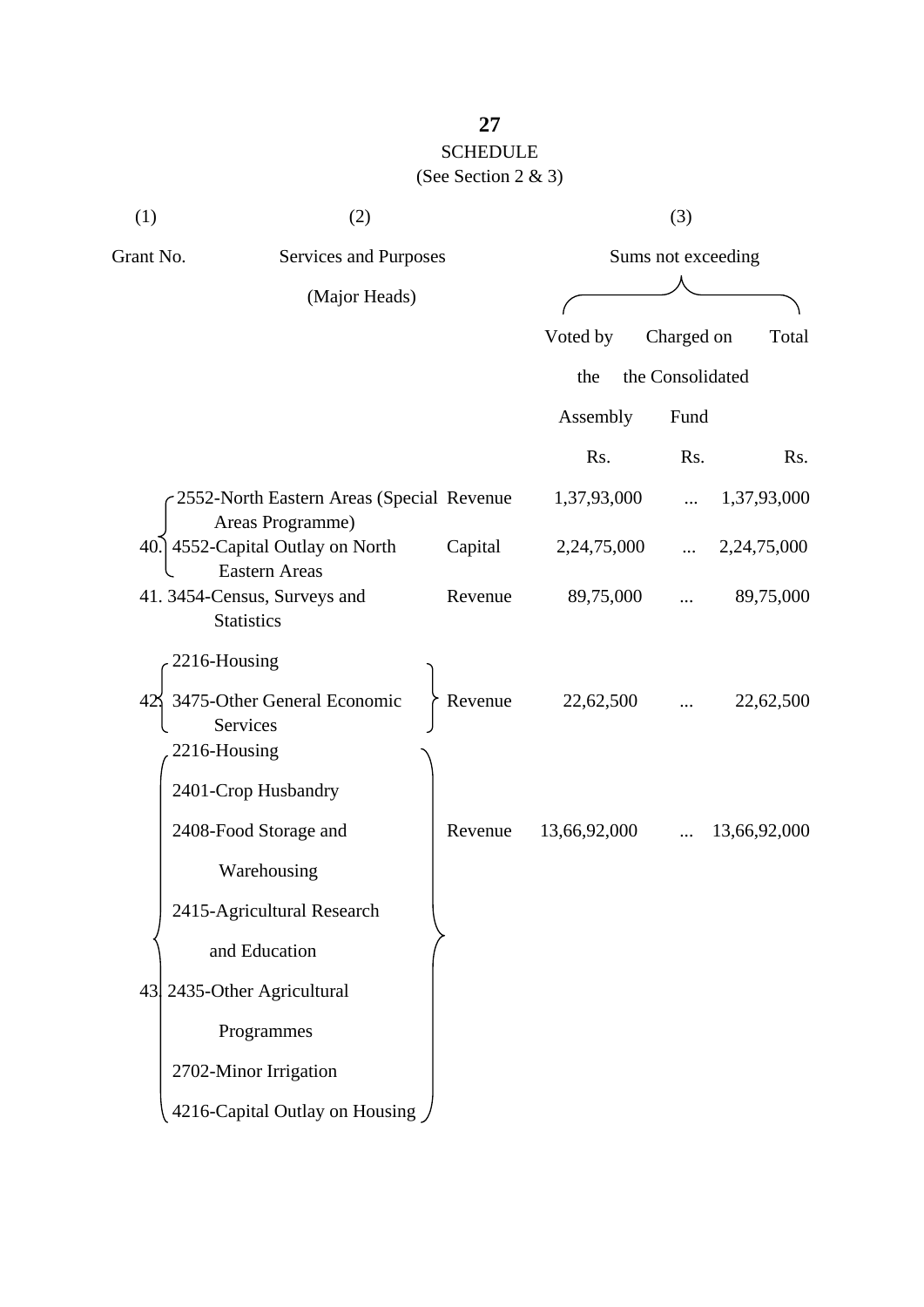| (1)       | (2)                                                             |         | (3)                |                  |                  |
|-----------|-----------------------------------------------------------------|---------|--------------------|------------------|------------------|
| Grant No. | Services and Purposes                                           |         | Sums not exceeding |                  |                  |
|           | (Major Heads)                                                   |         |                    |                  |                  |
|           |                                                                 |         | Voted by           | Charged on       | Total            |
|           |                                                                 |         | the                | the Consolidated |                  |
|           |                                                                 |         | Assembly           | Fund             |                  |
|           |                                                                 |         | Rs.                | Rs.              | R <sub>s</sub> . |
|           | 4401-Capital Outlay on Crop                                     |         |                    |                  |                  |
|           | Husbandry                                                       |         |                    |                  |                  |
|           | 4416-Investment in Agricultural                                 | Capital | 22,11,50,000       |                  | 22,11,50,000     |
|           | Financial Institution                                           |         |                    |                  |                  |
|           | 4702-Capital Outlay on Minor                                    |         |                    |                  |                  |
|           | Irrigation                                                      |         |                    |                  |                  |
|           | 6401-Loans for Crop Husbandry                                   |         |                    |                  |                  |
|           | 2701-Medium Irrigation-II works                                 | Revenue | 16,47,500          |                  | 16,47,500        |
|           | under Embankment. And                                           |         |                    |                  |                  |
|           | Drainage Wing P.W.D Medium                                      |         |                    |                  |                  |
|           | <b>Irrigation Projects</b>                                      |         |                    |                  |                  |
|           | $44\sqrt{2711}$ -Flood Control<br>4701-Capital Outlay on Medium |         |                    |                  |                  |
|           | Irrigation                                                      |         |                    |                  |                  |
|           | 4711-Capital Outlay on Flood                                    | Capital | 1,80,00,000        |                  | 1,80,00,000      |
|           | <b>Control Projects</b>                                         |         |                    |                  |                  |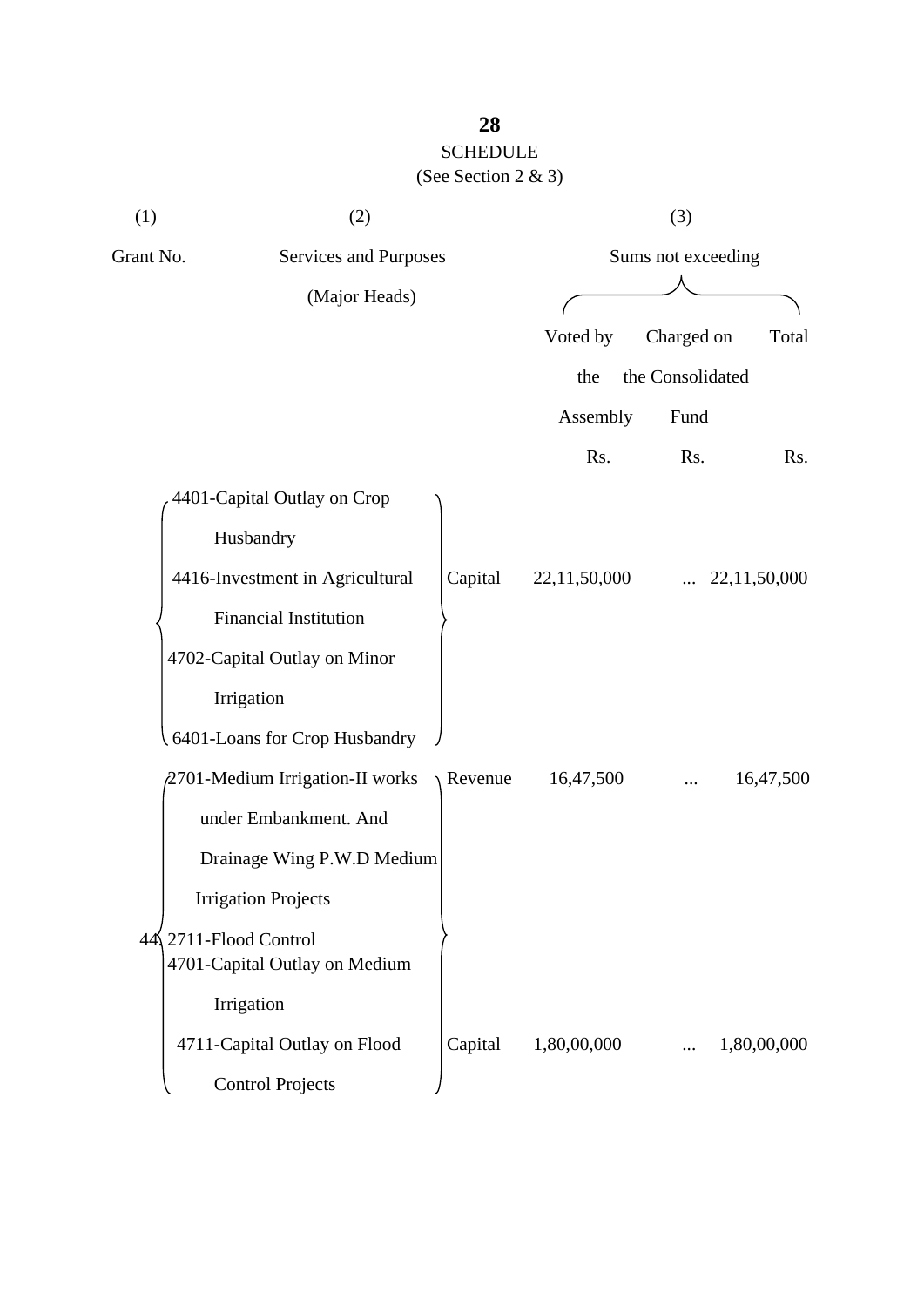| (1)       | (2)                                                          | (3)     |                    |                  |                  |
|-----------|--------------------------------------------------------------|---------|--------------------|------------------|------------------|
| Grant No. | Services and Purposes                                        |         | Sums not exceeding |                  |                  |
|           | (Major Heads)                                                |         |                    |                  |                  |
|           |                                                              |         | Voted by           | Charged on       | Total            |
|           |                                                              |         | the                | the Consolidated |                  |
|           |                                                              |         | Assembly           | Fund             |                  |
|           |                                                              |         | R <sub>s</sub> .   | R <sub>s</sub> . | R <sub>s</sub> . |
|           | 2216-Housing                                                 |         |                    |                  |                  |
|           | 2402-Soil and Water Conservation                             | Revenue | 6,23,26,000        |                  | 6,23,26,000      |
|           | 45. 2415-Agricultural Research and                           |         |                    |                  |                  |
|           | Education                                                    |         |                    |                  |                  |
|           | 46. [2501-Special Programmes for<br><b>Rural Development</b> | Revenue | 3,07,14,500        |                  | 3,07,14,500      |
|           | 2216-Housing                                                 |         |                    |                  |                  |
|           | 2235-Social Security and Welfare                             |         |                    |                  |                  |
|           | 2403-Animal Husbandry                                        |         |                    |                  |                  |
|           | 2415-Agricultural Research and                               | Revenue | 5,26,06,250        |                  | 5,26,06,250      |
|           | Education                                                    |         |                    |                  |                  |
| 47 .      | 4059-Capital Outlay on Public                                |         |                    |                  |                  |
|           | Works                                                        |         |                    |                  |                  |
|           | 4403-Capital Outlay on Animal                                | Capital |                    |                  |                  |
|           | Husbandry                                                    |         |                    |                  |                  |
|           | 6225-Loans for Welfare of S.CS,                              |         |                    |                  |                  |
|           | S.TS, and other B.CS                                         |         |                    |                  |                  |
|           | 6403-Loans for Animal Husbandry                              |         |                    |                  |                  |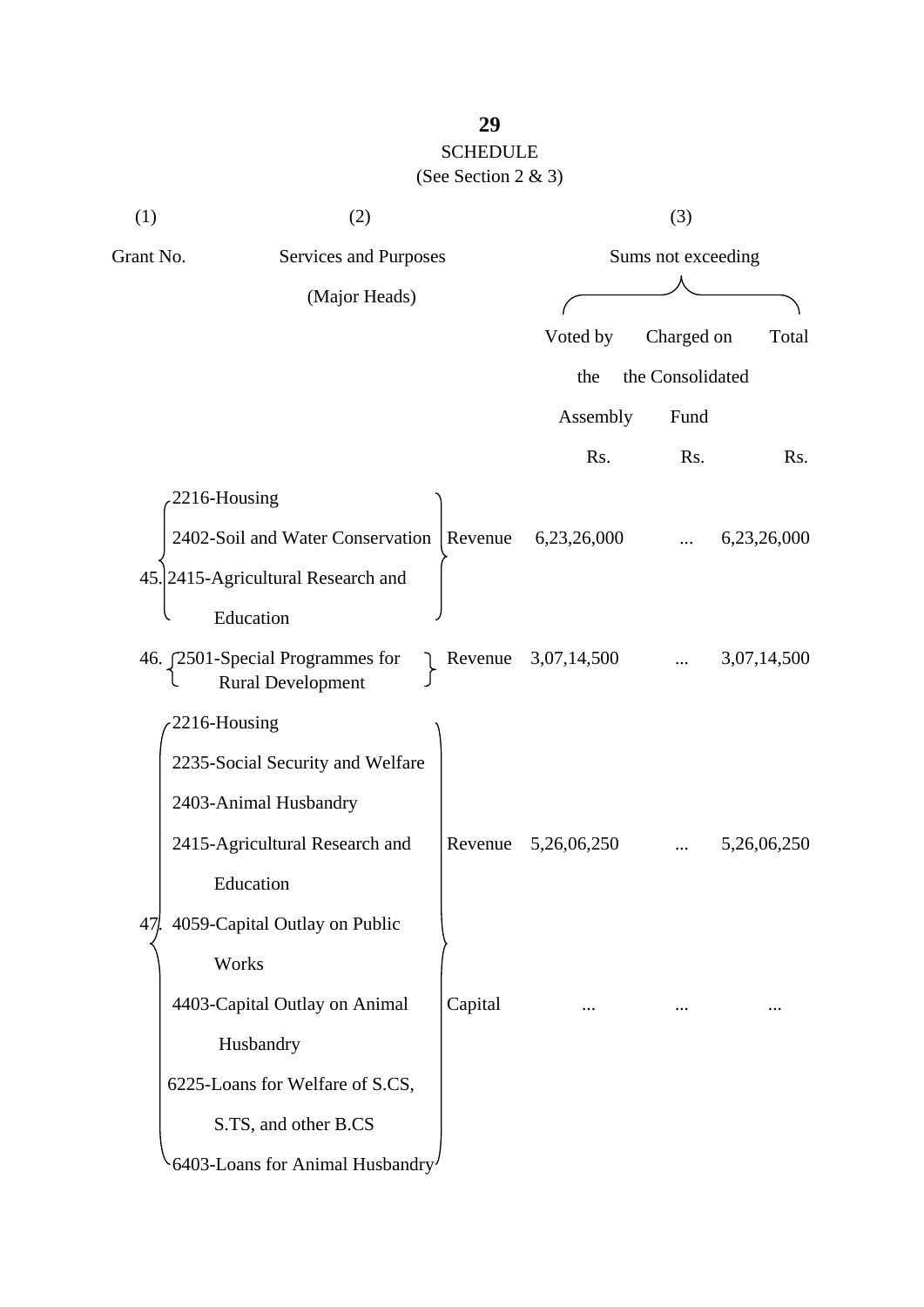| (1) | (2)                                              |         |                    | (3)              |                |
|-----|--------------------------------------------------|---------|--------------------|------------------|----------------|
|     | Grant No.<br>Services and Purposes               |         | Sums not exceeding |                  |                |
|     | (Major Heads)                                    |         |                    |                  |                |
|     |                                                  |         | Voted by           | Charged on       | Total          |
|     |                                                  |         | the                | the Consolidated |                |
|     |                                                  |         | Assembly           | Fund             |                |
|     |                                                  |         | Rs.                | Rs.              | Rs.            |
|     | $48.72216$ -Housing                              |         |                    |                  |                |
|     | 2404-Dairy Development                           | Revenue | 3, 24, 12, 750     |                  | 3, 24, 12, 750 |
|     | 2415-Agricultural Research and                   |         |                    |                  |                |
|     | Education                                        |         |                    |                  |                |
|     | $2216$ -Housing                                  |         |                    |                  |                |
|     | $49.$ 2405-Fisheries                             |         |                    |                  |                |
|     | 2415-Agricultural Research and<br>Education      | Revenue | 1,12,65,000        |                  | 1,12,65,000    |
|     | 4216-Capital Outlay on Housing                   |         |                    |                  |                |
|     | 4405-Capital Outlay on Fisheries                 | Capital | 4,50,000           |                  | 4,50,000       |
|     | 2406-Forestry and Wild Life                      |         |                    |                  |                |
|     | 2415-Agricultural Research and                   | Revenue | 8,07,78,750        | 250              | 8,07,79,000    |
| 5Q. | Education                                        |         |                    |                  |                |
|     | 4406-Capital Outlay on Forestry<br>and Wild Life | Capital | 10,00,000          |                  | 10,00,000      |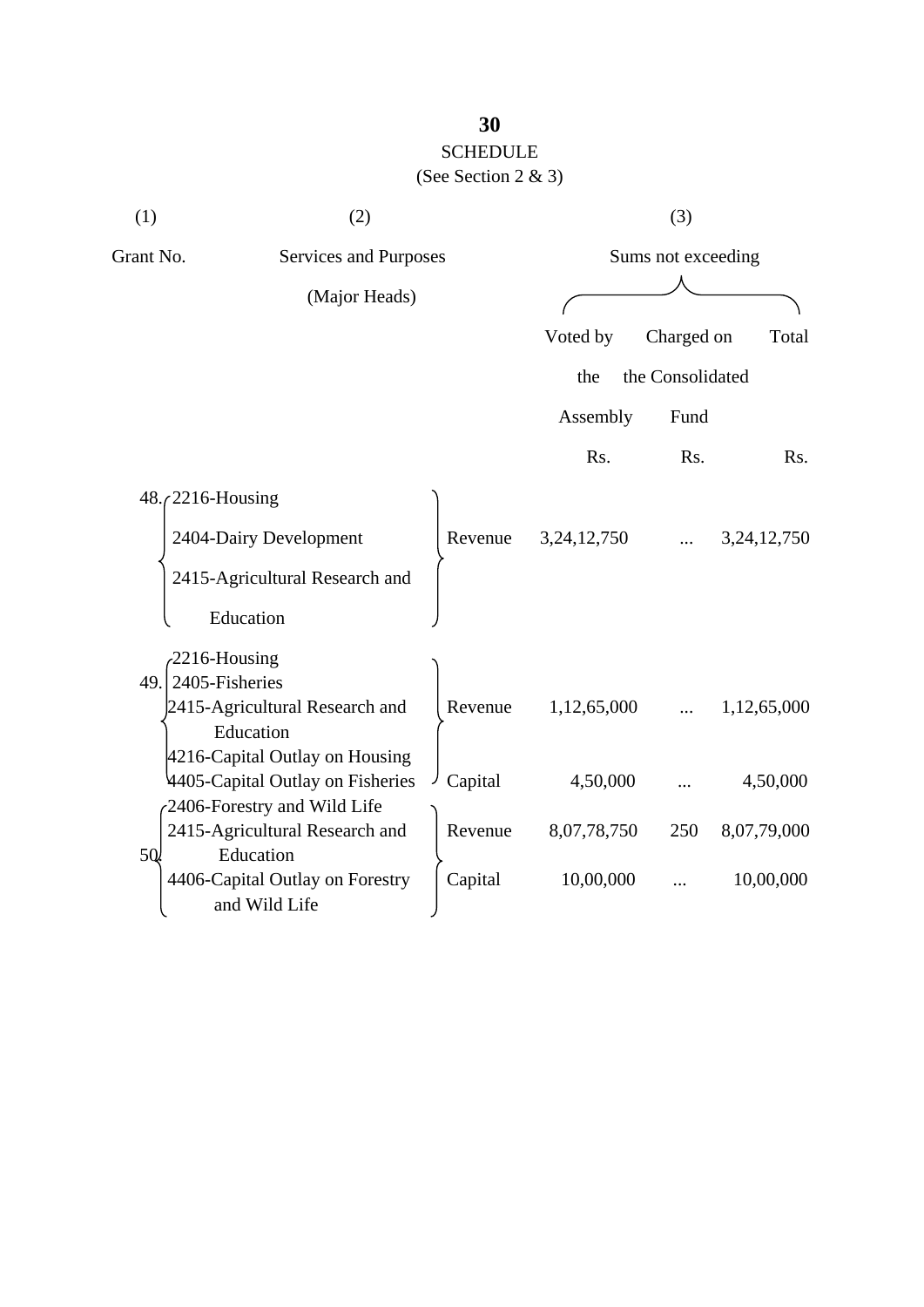| (1)                   | (2)                                                                                                                      |         | (3)                |                  |             |
|-----------------------|--------------------------------------------------------------------------------------------------------------------------|---------|--------------------|------------------|-------------|
| Grant No.             | Services and Purposes                                                                                                    |         | Sums not exceeding |                  |             |
| (Major Heads)         |                                                                                                                          |         |                    |                  |             |
|                       |                                                                                                                          |         | Voted by           | Charged on       | Total       |
|                       |                                                                                                                          |         | the                | the Consolidated |             |
|                       |                                                                                                                          |         | Assembly           | Fund             |             |
|                       |                                                                                                                          |         | Rs.                | Rs.              | Rs.         |
|                       | 2216-Housing                                                                                                             |         |                    |                  |             |
|                       | 2236-Nutrition                                                                                                           |         |                    |                  |             |
|                       | 2401-Crop Husbandry                                                                                                      |         |                    |                  |             |
|                       | 2501-Special Programmes for                                                                                              | Revenue | 7,95,07,500        |                  | 7,95,07,500 |
|                       | <b>Rural Development</b>                                                                                                 |         |                    |                  |             |
| $51\lambda$           | 2505-Rural Employment<br>2515-Other Rural Development<br>Programmes                                                      |         |                    |                  |             |
|                       | 4216-Capital Outlay on Housing<br>4515-Capital Outlay on Rural<br>Development                                            | Capital | 25,00,000          |                  | 25,00,000   |
| $52/2852$ -Industries | 6515-Loans for other Rural<br><b>Development Programmes</b><br>4854-Capital Outlay on Cement<br>and non-Metallic Mineral | Revenue | 1,49,12,500        |                  | 1,49,12,500 |
|                       | 4885-Capital Outlay on Industries                                                                                        | Capital | 82,50,000          |                  | 82,50,000   |
|                       | and Minerals                                                                                                             |         |                    |                  |             |
|                       | 6885-Loans for other Industries                                                                                          |         |                    |                  |             |
|                       | and Minerals                                                                                                             |         |                    |                  |             |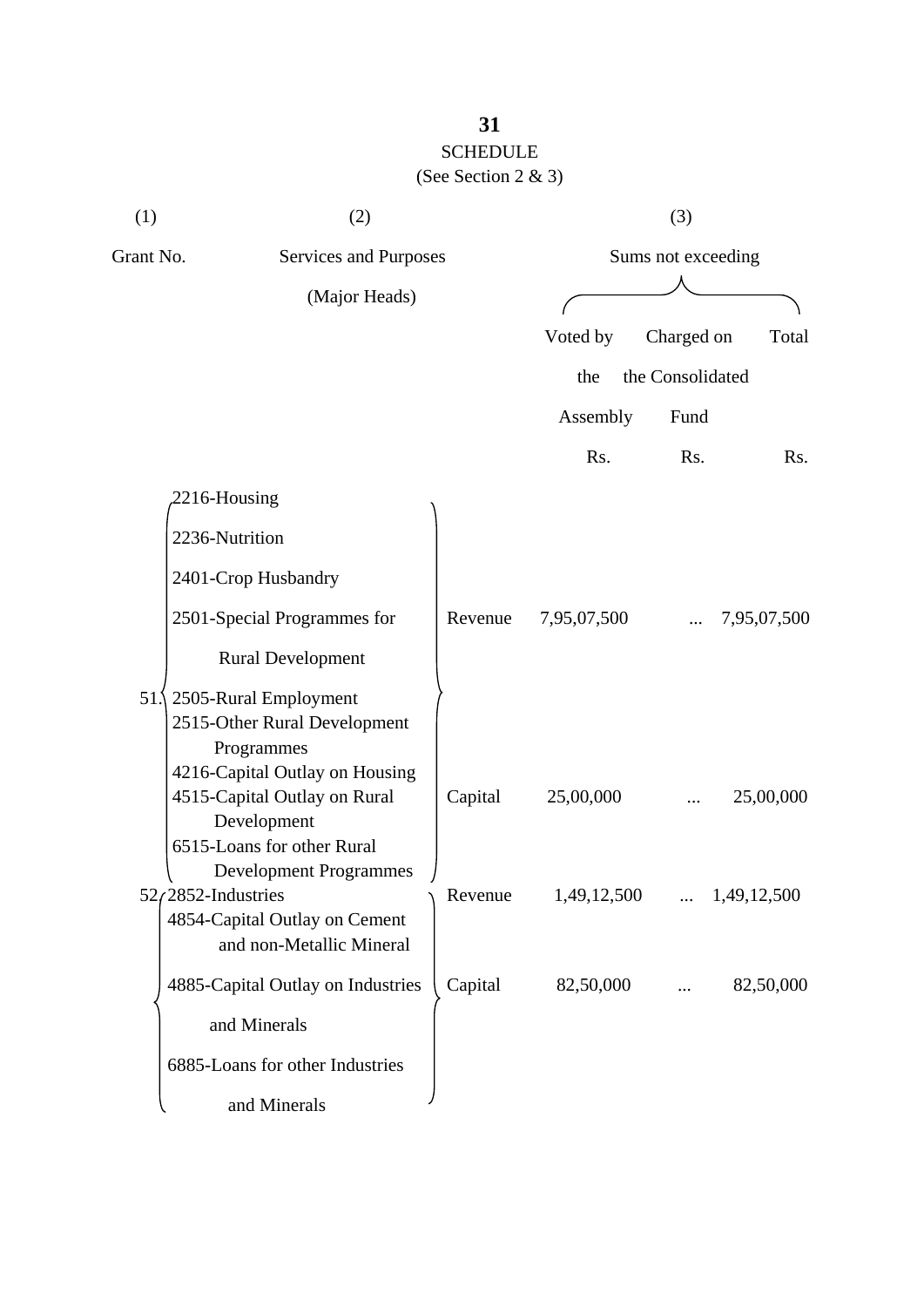| (See Section 2 & 3) |  |  |
|---------------------|--|--|
|                     |  |  |

| (1)                | (2)                                                                                               |         |              | (3)                |                |  |
|--------------------|---------------------------------------------------------------------------------------------------|---------|--------------|--------------------|----------------|--|
| Grant No.          | <b>Services and Purposes</b>                                                                      |         |              | Sums not exceeding |                |  |
|                    | (Major Heads)                                                                                     |         |              |                    |                |  |
|                    |                                                                                                   |         | Voted by     | Charged on         | Total          |  |
|                    |                                                                                                   |         | the          | the Consolidated   |                |  |
|                    |                                                                                                   |         | Assembly     | Fund               |                |  |
|                    |                                                                                                   |         | Rs.          | Rs.                | Rs.            |  |
| $53f$ 2216-Housing |                                                                                                   |         |              |                    |                |  |
|                    | 2851-Village and Small Industries<br>4851-Capital Outlay on Village<br>and Small Scale Industries | Revenue | 2,23,26,658  |                    | 2,23,26,658    |  |
|                    | 6851-Loans for Village and Small                                                                  | Capital | 2,50,000     |                    | 2,50,000       |  |
|                    | Industries                                                                                        |         |              |                    |                |  |
| 2216-Housing       |                                                                                                   |         |              |                    |                |  |
|                    | 2851-Village and Small Industries                                                                 | Revenue | 2,92,42,500  |                    | 2,92,42,500    |  |
| 54.                | 4216-Capital Outlay on Housing                                                                    |         |              |                    |                |  |
|                    | 4851-Capital Outlay on Village<br>and Small Scale Industries                                      | Capital | 1,17,95,000  |                    | 1,17,95,000    |  |
|                    | 6851-Loans for Village and Small                                                                  |         |              |                    |                |  |
|                    | Industries                                                                                        |         |              |                    |                |  |
|                    | 2853-Non-Ferrous Mining and<br><b>Metallurgical Industries</b>                                    | Revenue | 1,95,50,000  |                    | 1,95,50,000    |  |
|                    | 4216-Capital Outlay on Housing                                                                    |         |              |                    |                |  |
| 55.                | 4853-Capital Outlay on Mining                                                                     | Capital | 1,25,000     |                    | 1,25,000       |  |
|                    | and Metallurgical Industries .                                                                    |         |              |                    |                |  |
|                    | 3054-Roads and Bridges                                                                            | Revenue | 8,19,75,000  |                    | 8, 19, 75, 000 |  |
|                    | 56. 5054-Capital Outlay on Roads<br>and Bridges                                                   | Capital | 19,94,35,900 |                    | 19,94,35,900   |  |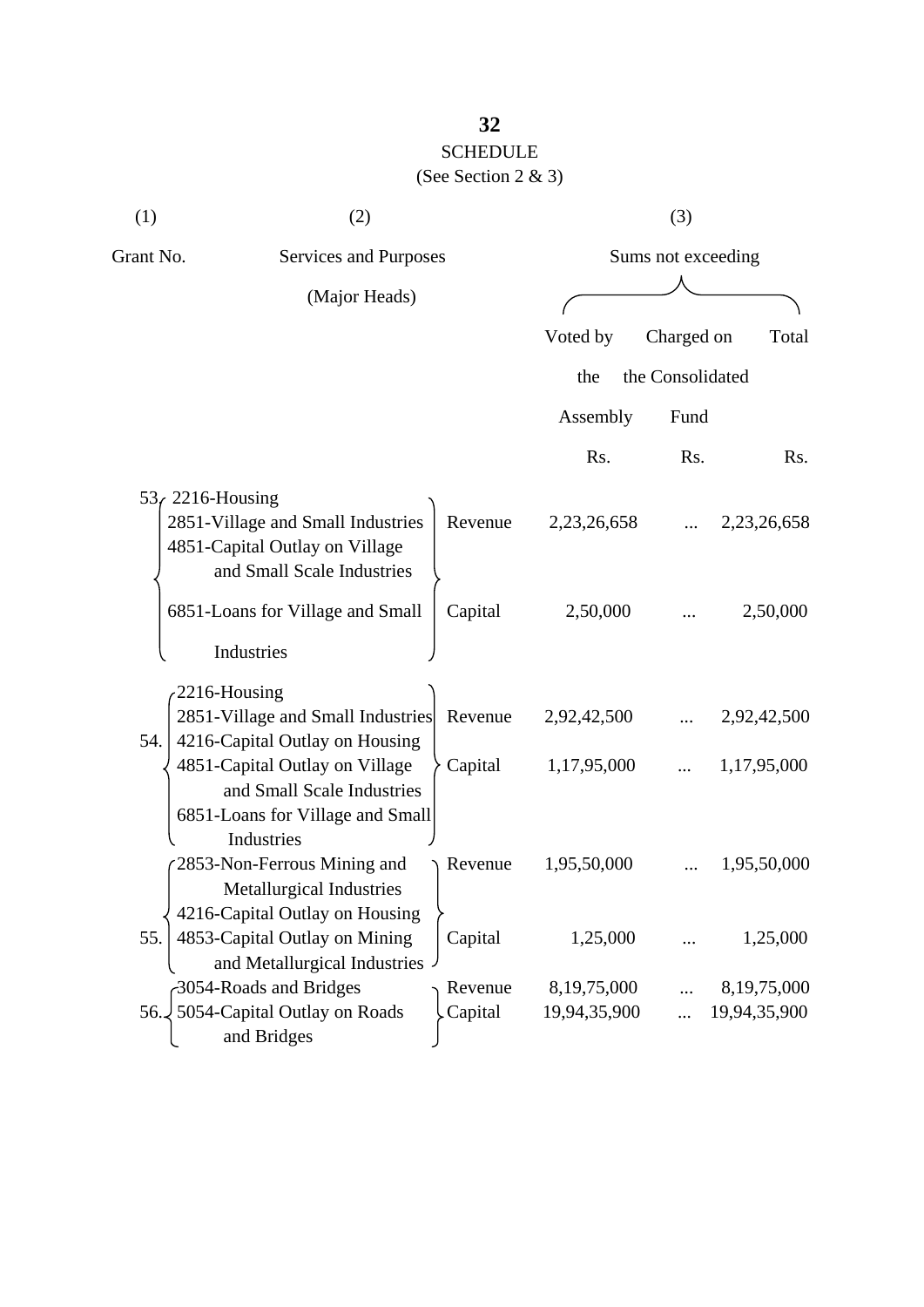| (1)       | (2)                                                                     |         |              | (3)                |                                    |
|-----------|-------------------------------------------------------------------------|---------|--------------|--------------------|------------------------------------|
| Grant No. | Services and Purposes                                                   |         |              | Sums not exceeding |                                    |
|           | (Major Heads)                                                           |         |              |                    |                                    |
|           |                                                                         |         | Voted by     | Charged on         | Total                              |
|           |                                                                         |         |              | the Consolidated   |                                    |
|           |                                                                         |         | the          |                    |                                    |
|           |                                                                         |         | Assembly     | Fund               |                                    |
|           |                                                                         |         | Rs.          | R <sub>s</sub> .   | Rs.                                |
|           | 3452-Tourism                                                            | Revenue | 1,84,78,750  |                    | 1,84,78,750                        |
|           | 4059-Capital Outlay on Public<br>Works                                  |         |              |                    |                                    |
| 57.       | 5275-Capital Outlay on other                                            | Capital | 18,00,000    |                    | 18,00,000                          |
|           | <b>Communication Services</b>                                           |         |              |                    |                                    |
|           | 5452-Capital Outlay on Tourism                                          |         |              |                    |                                    |
|           | 7452-Loans for Tourism<br>58. 3606-Aid Materials and Equipments Revenue |         |              |                    |                                    |
|           | 59. 5465-Investment in General                                          | Capital |              |                    |                                    |
|           | Financial and Training<br>Institutions                                  |         |              |                    |                                    |
|           | 6003-Internal Debt of the State                                         | Capital |              |                    | $\ldots$ 14,99,81,250 14,99,81,250 |
|           | Government                                                              |         |              |                    |                                    |
|           | 6004-Loans and Advances from the Capital                                |         |              |                    | 4,07,54,360 4,07,54,360            |
|           | <b>Central Government</b>                                               |         |              |                    |                                    |
|           | 60.7610-Loans to Government                                             | Capital | 13,75,00,000 |                    | 13,75,00,000                       |
|           | Servants etc                                                            |         |              |                    |                                    |
|           | 61.7615-Miscellaneous Loans                                             | Capital |              |                    |                                    |
|           | 62. 7810-Inter-State Settlement                                         | Capital |              |                    |                                    |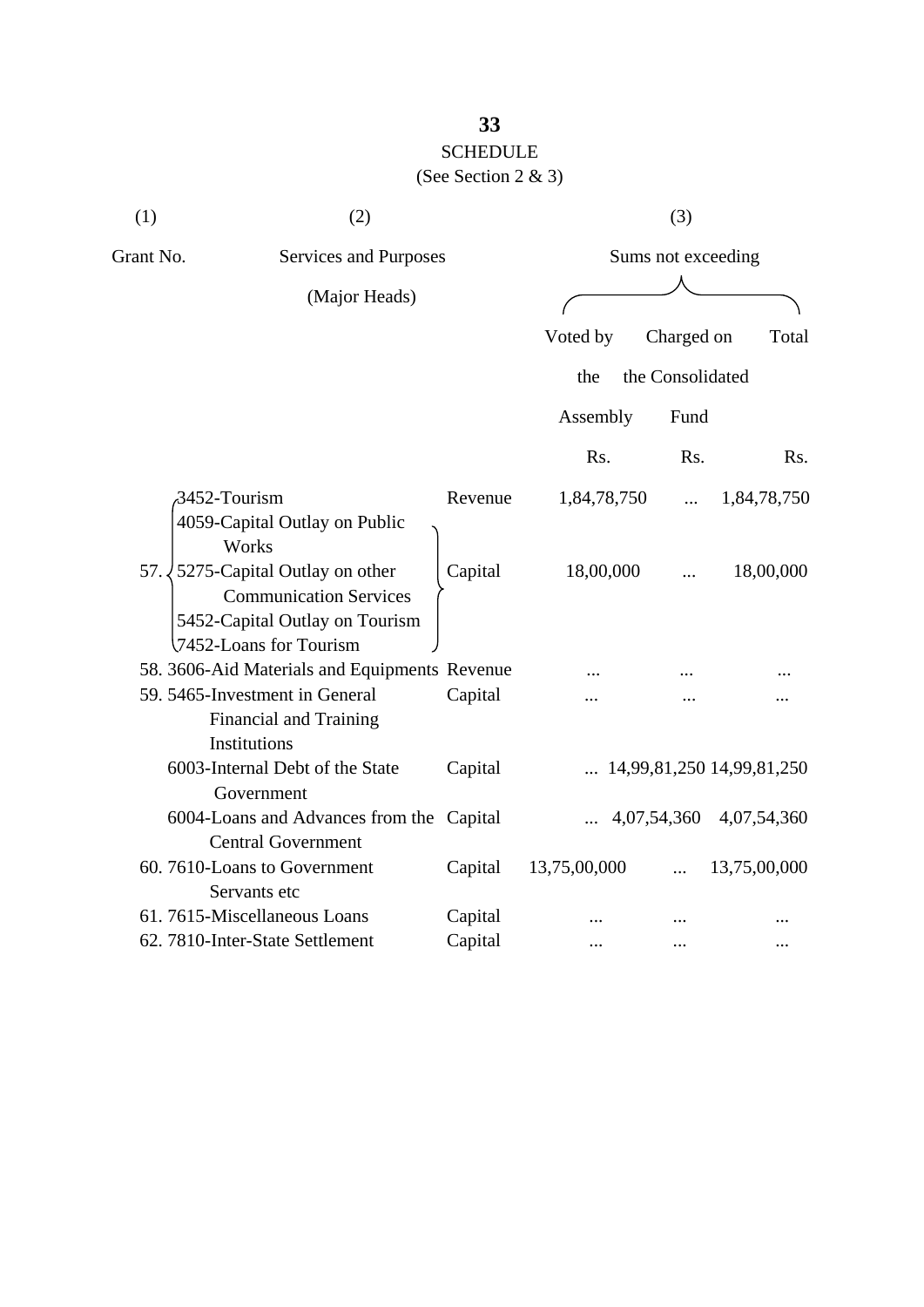

L.M.SANGMA,

 Under Secretary to the Govt. of Meghalaya, Law (B) Department.

# **34**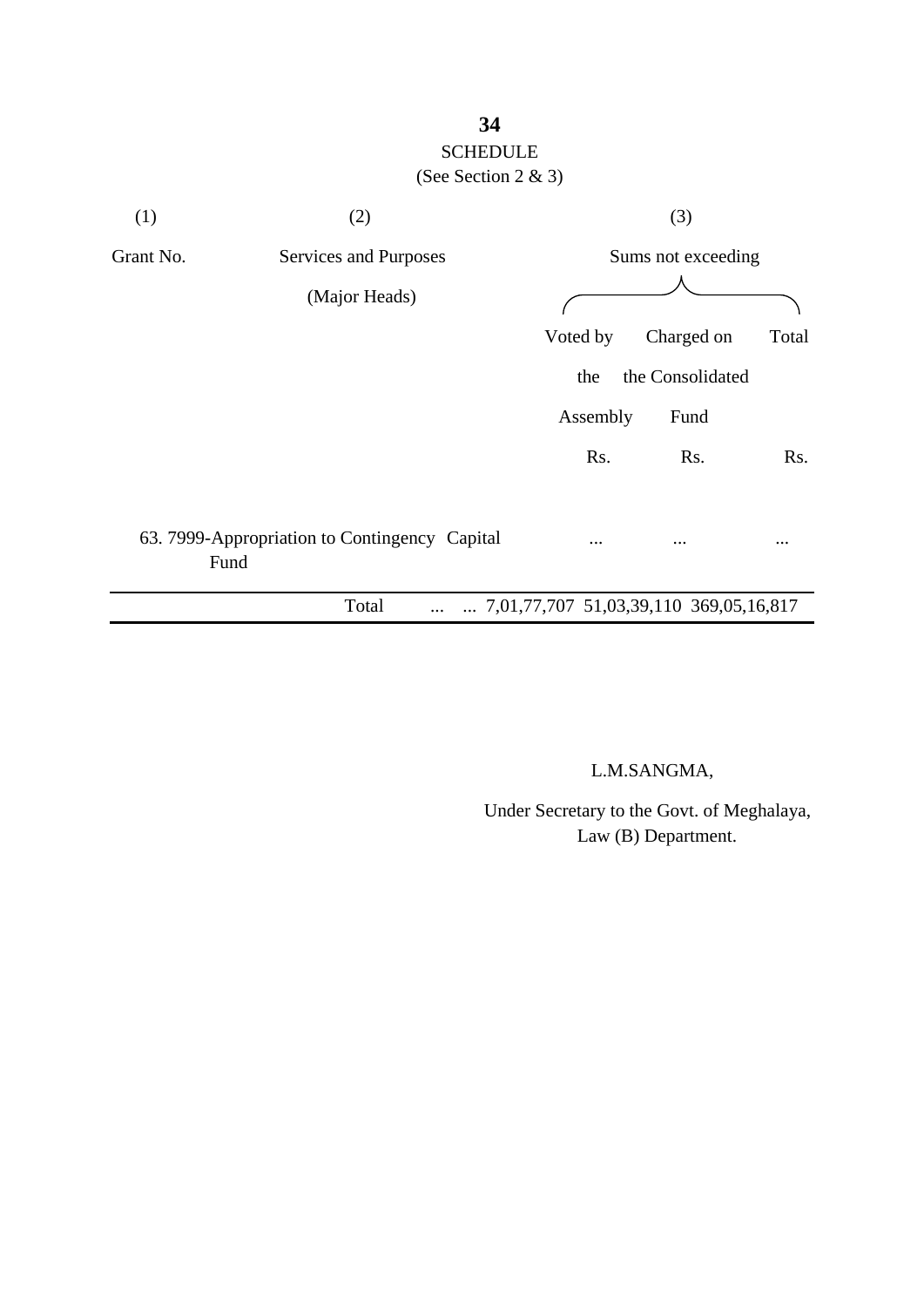# **The 12th May, 1999**

No. LL(B) 29/91/282- The Meghalaya Motor Vehicles taxation (Amendment) Act, 1999 (Act No. 5 of 1999) is hereby published for general information.

#### **MEGHALAYA ACT NO. 5 OF 1999**

(As passed by the Meghalaya Legislative Assembly)

Received the assent of the Governor on the  $11<sup>th</sup>$  May, 1999.

Published in the Meghalaya Gazette, Extra Ordinary, issue dated  $12<sup>th</sup>$  May, 1999

#### THE MEGHALAYA MOTOR VEHICLES TAXATION (AMENDMENT) ACT, 1999

#### **An**

#### **Act**

#### Further to amend the Meghalaya Motor Vehicles Taxation Act, (Assam Act IX of 1936 as adapted and amended by Meghalaya)

Be it enacted by the Legislature of the State of Meghalaya Fiftieth year of the Republic of India as follows:-

| Short title and<br>Commencement       | $\mathbf{1}$   | (1) This Act may be called the Meghalaya Motor Vehicles<br>Taxation (Amendment) Act, 1999<br>(2) It shall be deemed to have come into force on the $8th$<br>February 1999                                                                                                                                                        |
|---------------------------------------|----------------|----------------------------------------------------------------------------------------------------------------------------------------------------------------------------------------------------------------------------------------------------------------------------------------------------------------------------------|
| Insertion of new<br>section 5a in Act | $\overline{2}$ | (2) after section 5 of the Meghalaya Motor Vehicles<br>Taxation Act, (Assam Act IX of 1936 as adapted and<br>amended by Meghalaya) (herein after referred to as the<br>Principal Act), the following new section 5A shall be<br>inserted, namely-                                                                                |
|                                       |                | "5A Revision of Tax- Notwithstanding anything contained<br>in this Act, the State Government may, subject to previous<br>publication of its intention to do so, by notification in the<br>Official Gazette revise the rate of tax on motor vehicles and<br>thereupon such rates of taxes in the Schedule shall stand<br>amended. |
| Amendment of<br>Section 15            | 3              | In section 15 of the Principal Act, for the words "fifty"<br>rupees" and "one hundred" occurring therein, the words<br>"five hundred" and "one thousand" shall respectively be<br>substituted.                                                                                                                                   |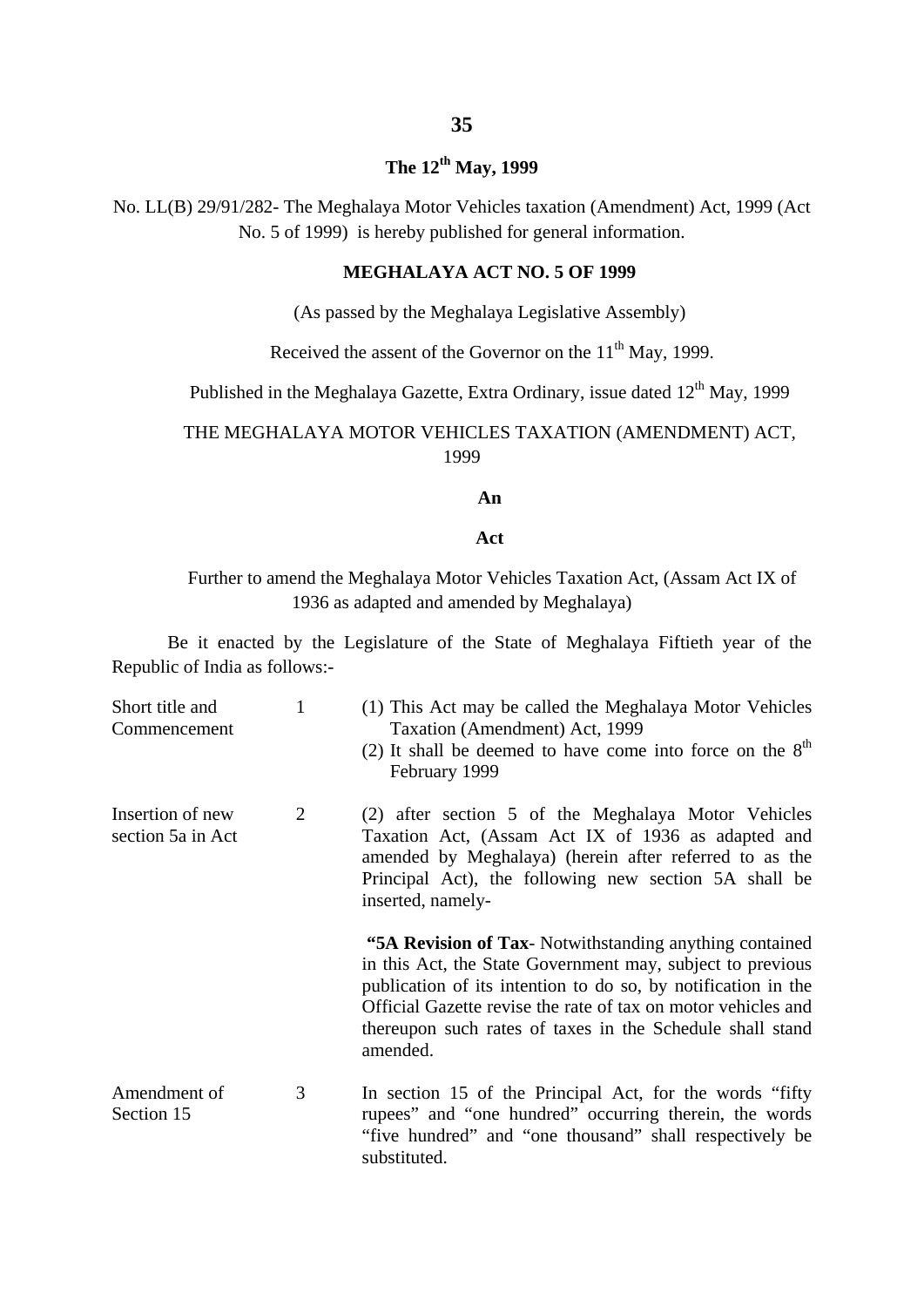| Addition to section 7               | $\overline{4}$ | To section 17 of the Principal Act, the following provisions<br>shall be added, namely-                                                                                                                                                                                  |
|-------------------------------------|----------------|--------------------------------------------------------------------------------------------------------------------------------------------------------------------------------------------------------------------------------------------------------------------------|
|                                     |                | Provided the no appeal shall be admitted unless the person<br>preferring the appeal has tendered payment of an amount<br>which shall not be less than fifty percent of the amount of<br>tax appealed against:                                                            |
|                                     |                | Provided further that where the appeal is id upheld and the<br>order of assessment is imposition, recovery of tax is<br>quashed or set aside then a person preferring the appeal<br>shall be entitled to refund of the amount so paid by him<br>under the first provise' |
| Insertion of new<br>Section $(9)$ B | 5              | After section 19A of the Principal Act, the following new<br>section shall be inserted namely-                                                                                                                                                                           |
|                                     |                | '9-B Seizure and detention of vehicles for non-payment<br>of tax-                                                                                                                                                                                                        |
|                                     |                | (1) Notwithstanding anything contained in this Act any                                                                                                                                                                                                                   |

- (1) Notwithstanding anything contained in this Act, any Police Officer not below the rank of Sub-Inspector or any Enforcement Inspector of the Transport Department or, any officers of the Transport Department especially authorised in this behalf by the Commissioner of transport, may seize any vehicle in respect of which the tax due and payable under this Act has not been paid or the certificate of registration of which has been suspended under clause (c) of section 19-A and may detain the vehicle so seized until such time as the entire amount of tax is paid for the vehicle.
- (2) Any vehicle seized under sub-section (1) shall be released immediately on payment of the amount of tax due and such amount of the fine as the State Government may impose.
- (3) Any vehicle seized and detained under sub-section (1) shall be taken to the nearest Police Station or to the Office premises of the licensing officer having jurisdiction in the area in which the vehicle is seized and shall be kept in safe custody of the offices seizing the vehicle until it is released under sub-section (2).
- (4) The expenses if any, for the safe custody of the vehicle or seized and detained under sub-section (1) shall be borne by the owner of the vehicles".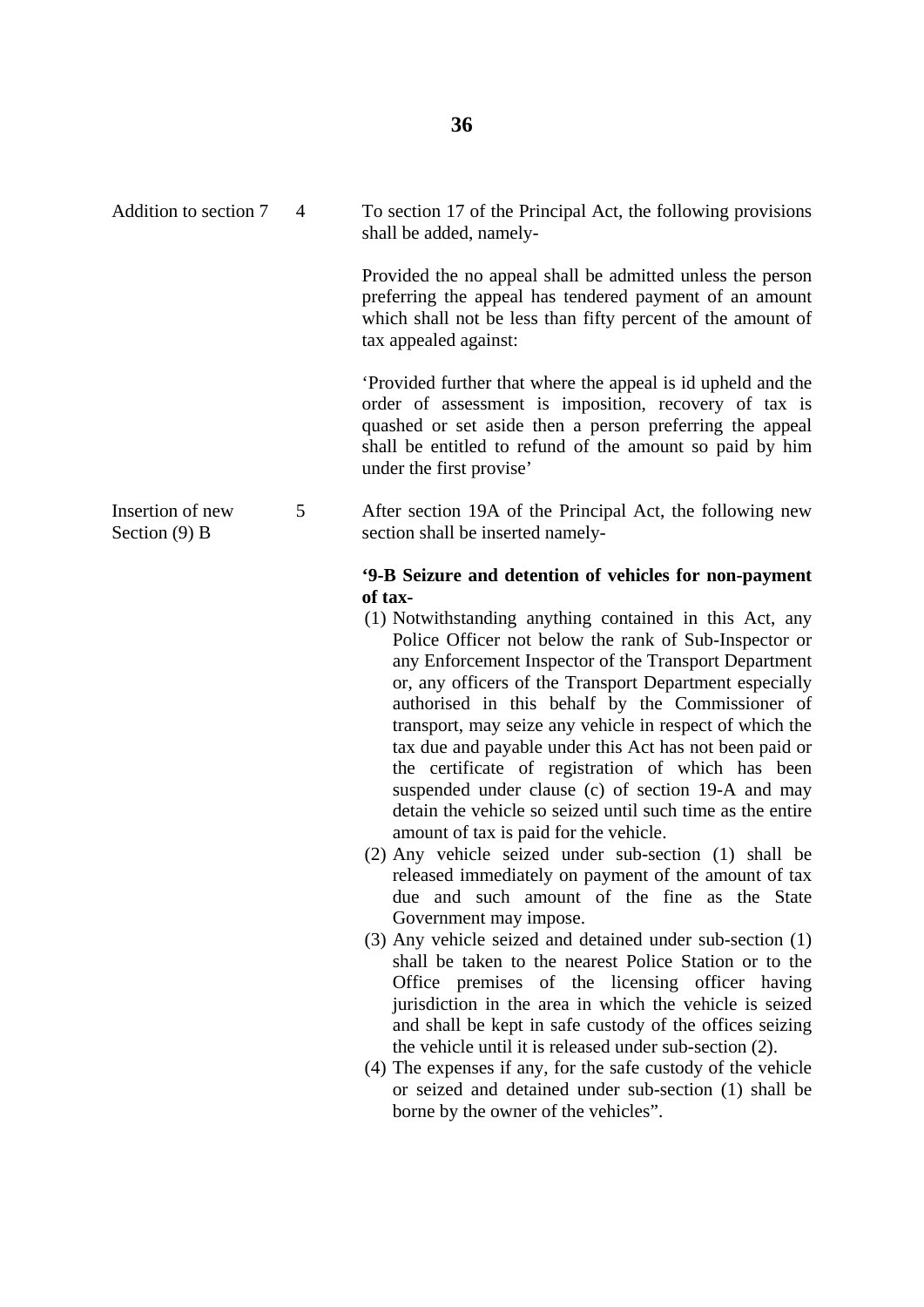| Amendment of | For the existing Schedule of the principal Act the |
|--------------|----------------------------------------------------|
| Schedule     | following shall be substituted namely.             |

#### 'THE SCHEDULE'

*(See Section 4 (1))*

### 'RATE OF TAX MOTOR VEHICLES'

#### PART-A

"Vehicles not plying for hire or reward"

| Article No.<br>1 | Description of Vehicles<br>2                           | <b>Annual Tax</b><br>3 | <b>Quarterly Tax</b><br>$\overline{4}$ |
|------------------|--------------------------------------------------------|------------------------|----------------------------------------|
| $\mathbf{1}$     | <b>MOTOR CYCLES, SCOOTERS</b><br><b>THREE WHEELERS</b> | (in Rs)                | (in Rs)                                |
| $\mathbf{A}$     | Two Wheelers:-                                         |                        |                                        |
|                  | Motor Cycles and Scooters propelle                     |                        |                                        |
|                  | by machanised power-                                   |                        |                                        |
|                  | Not exceeding 90 Kg, in<br>(i)<br>weight unladen       | 65                     |                                        |
|                  | Exceeding 90 Kg, in weight<br>(ii)<br>unladen          | 100                    |                                        |
| B                | <b>Three Wheelers:-</b>                                |                        |                                        |
|                  | Three Wheelers propelle by                             |                        |                                        |
|                  | machanised power-                                      |                        |                                        |
|                  | Tri-Cycles<br>(i)                                      | 90                     |                                        |
|                  | Auto Rickshaw.<br>(ii)                                 | 200                    |                                        |
| $\mathbf C$      | <b>Trailers:-</b>                                      |                        |                                        |
|                  | Trailers or side Cars attached to two                  | 25                     |                                        |
|                  | wheelers and three wheelers covered                    |                        |                                        |
|                  | by this article.                                       |                        |                                        |
| 1                | PASSENGER VEHICLES AND                                 |                        |                                        |
|                  | <b>TRAILERS</b>                                        |                        |                                        |
| $\mathbf A$      | <b>Passenger Vehicles:-</b>                            |                        |                                        |
|                  | Vehicles constructed an used solely                    |                        |                                        |
|                  | for conveyance of passengers and                       |                        |                                        |
|                  | their personal luggage-                                |                        |                                        |
|                  | If it is 14 horse-power or less<br>(i)                 | 225                    |                                        |
|                  | (ii)<br>If it exceeds 14 horse-power                   | 175                    |                                        |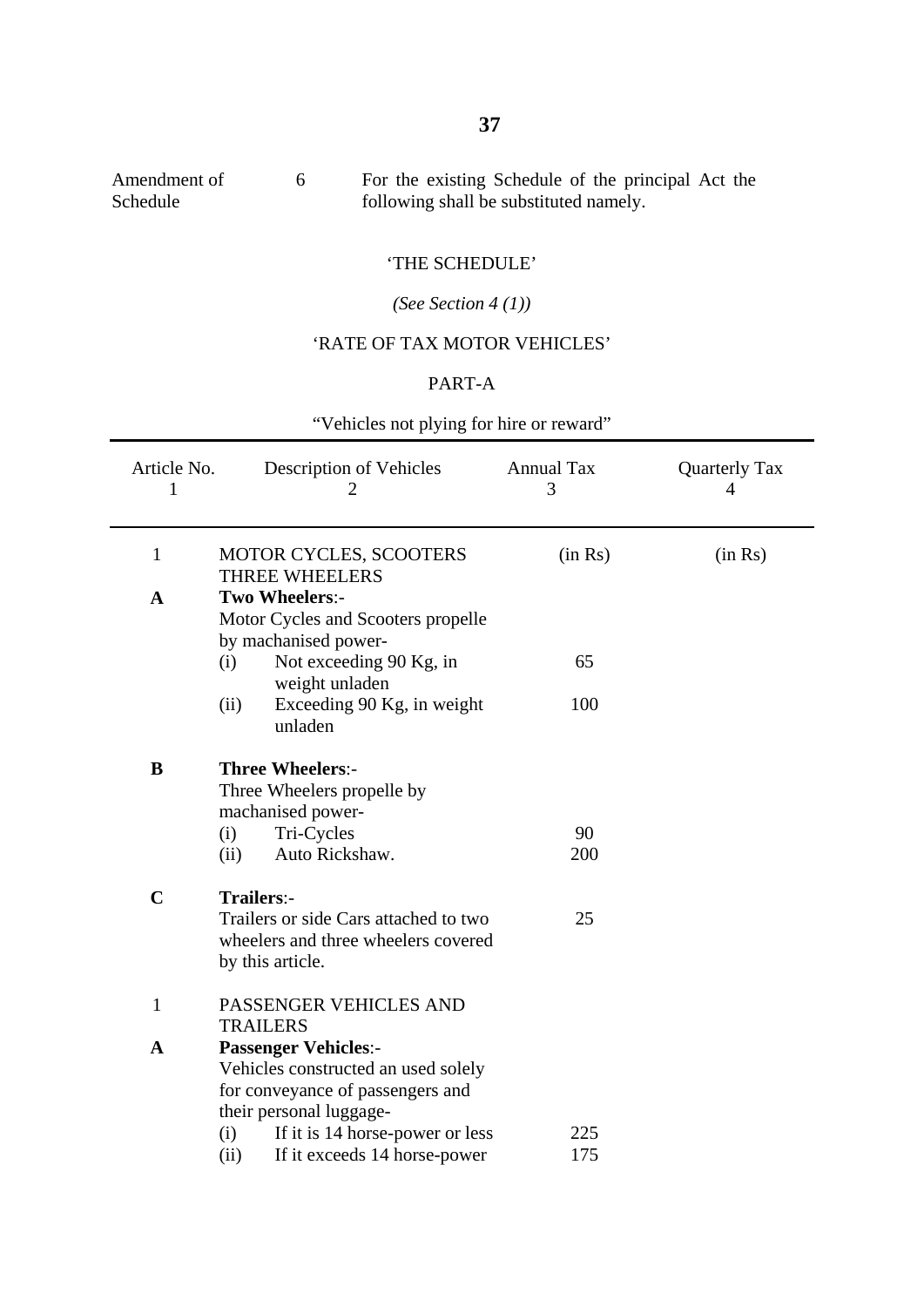| В. | <b>Trailers:-</b><br>articles. | Trailers attached to or draw by<br>vehicles covered by clause A of this                                                                                                                                                                                                                 |            |           |
|----|--------------------------------|-----------------------------------------------------------------------------------------------------------------------------------------------------------------------------------------------------------------------------------------------------------------------------------------|------------|-----------|
|    | (i)                            | Light                                                                                                                                                                                                                                                                                   | 65         |           |
|    | (ii)                           | Medium Trailers                                                                                                                                                                                                                                                                         | 115        |           |
|    | (iii)                          | <b>Heavy Trailers</b>                                                                                                                                                                                                                                                                   | 225        |           |
|    | (i)<br>(ii)                    | <b>III OTHER VEHICLES</b><br><b>Good Vehicles-</b><br>Vehicles constructed and used solely<br>for transport of good only-<br>authorised to carry one metric<br>tonne or less<br>for every additions $\frac{1}{2}$ metric<br>thereof<br>part<br>tonne<br>or<br>authorised load of goods. | 680<br>180 | 170<br>45 |

| 1              | $\overline{2}$                                                                                                                                                   | 3   | 4   |
|----------------|------------------------------------------------------------------------------------------------------------------------------------------------------------------|-----|-----|
| <b>B.</b>      | <b>Passenger and Goods Vehicles-</b><br>Vehicles used partly for conveyance<br>of passengers and their personnel<br>luggage and partly for carrying of<br>goods. |     |     |
|                | (i)<br>If it is horse-power or less                                                                                                                              | 220 | 55  |
|                | If it exceeds 14 horse-power<br>(ii)                                                                                                                             | 280 | 70  |
|                | Additional tax for each<br>(iii)<br>person in excess of 6 which<br>the vehicle is designed to<br>carry                                                           | 40  | 10  |
|                | Additional tax for every $\frac{1}{2}$<br>(iv)<br>metric tonne or part thereof<br>of authorised load of goods.                                                   | 100 | 25  |
| $\mathbf{C}$ . | <b>Tractors-</b>                                                                                                                                                 |     |     |
|                | exceeding <sub>2</sub><br><b>Not</b><br>metric<br>(i)<br>tonnes in weight                                                                                        | 120 | 30  |
|                | Exceeding 2 metric tonnes<br>(ii)<br>but not exceeding $3\frac{1}{2}$ metric<br>tonnes in weight.                                                                | 240 | 60  |
|                | Exceeding $3\frac{1}{2}$ metric tonnes<br>(iii)<br>in weight.                                                                                                    | 460 | 115 |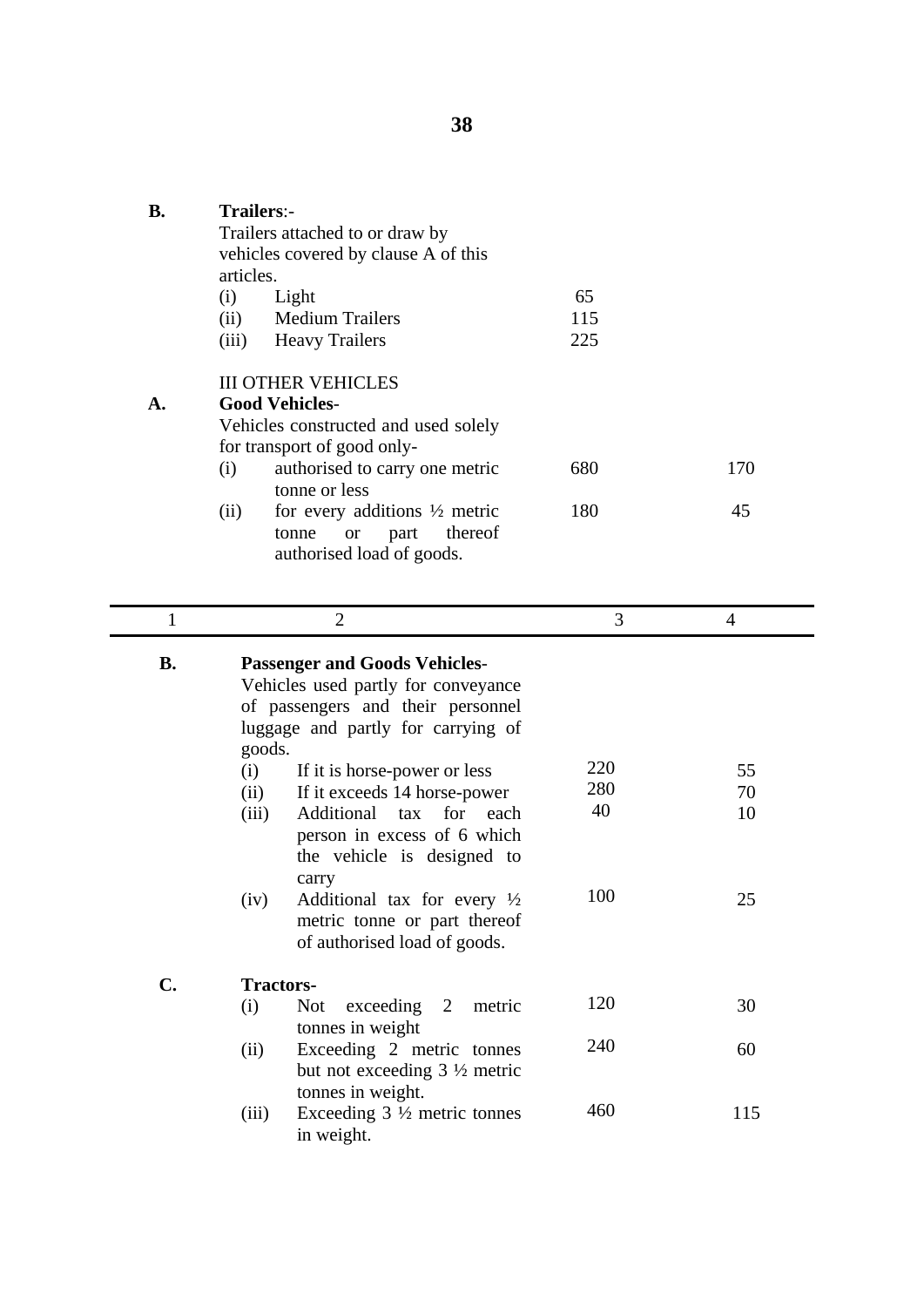| D. | <b>Trailers-</b>     | Trailers attached to or drawn by<br>vehicles covered by clause A to C of           |                   |           |
|----|----------------------|------------------------------------------------------------------------------------|-------------------|-----------|
|    | this article.<br>(i) | Light                                                                              |                   | 30        |
|    |                      | (ii) Medium Trailers<br>(iii) Heavy Trailers                                       | 120<br>220<br>460 | 55<br>115 |
| Е. |                      | <b>Mechanical Cranes-</b><br>Mechanical Cranes mounted on<br><b>Motor Vehicles</b> |                   |           |
|    | (i)                  | Light (not) exceeding 3<br>metric tonnes in weight                                 | 120               | 30        |
|    | (ii)                 | Medium (exceeding 3 metric<br>tonnes but not exceeding 5                           | 240               | 60        |
|    | (iii)                | metric tonnes<br>Heavy (exceeding 5 metric<br>tonnes)                              | 460               | 115       |

#### **PART-B**

Vehicles plying for hire or reward

#### **IV. PASSENGER VEHICLES**

Vehicles plying for hire or reward for conveyance of passengers and their personnel luggage.

#### **A. Auto Rickshaws, Jeeps, Taxis-**

**B.**

(Permits issued by RTAs)

| (i)   | Auto rickshaws                                                            | 200  | 50  |
|-------|---------------------------------------------------------------------------|------|-----|
| (ii)  | Taxi Cabs                                                                 | 460  | 115 |
| (iii) | Maxi Cabs                                                                 | 2000 | 500 |
| (iv)  | Jeeps                                                                     | 280  | 45  |
| (v)   | <b>Station wagons</b>                                                     | 750  | 175 |
|       | <b>Stage Carriage-</b>                                                    |      |     |
| (i)   | Mini Bus (up to 30 seats) for every                                       | 100  | 25  |
|       | seat authorised to carry passenger.                                       |      |     |
| (ii)  | Omni Bus (above 30 seat) for every<br>seat authorised to carry passenger) | 80   | 20  |
|       |                                                                           |      |     |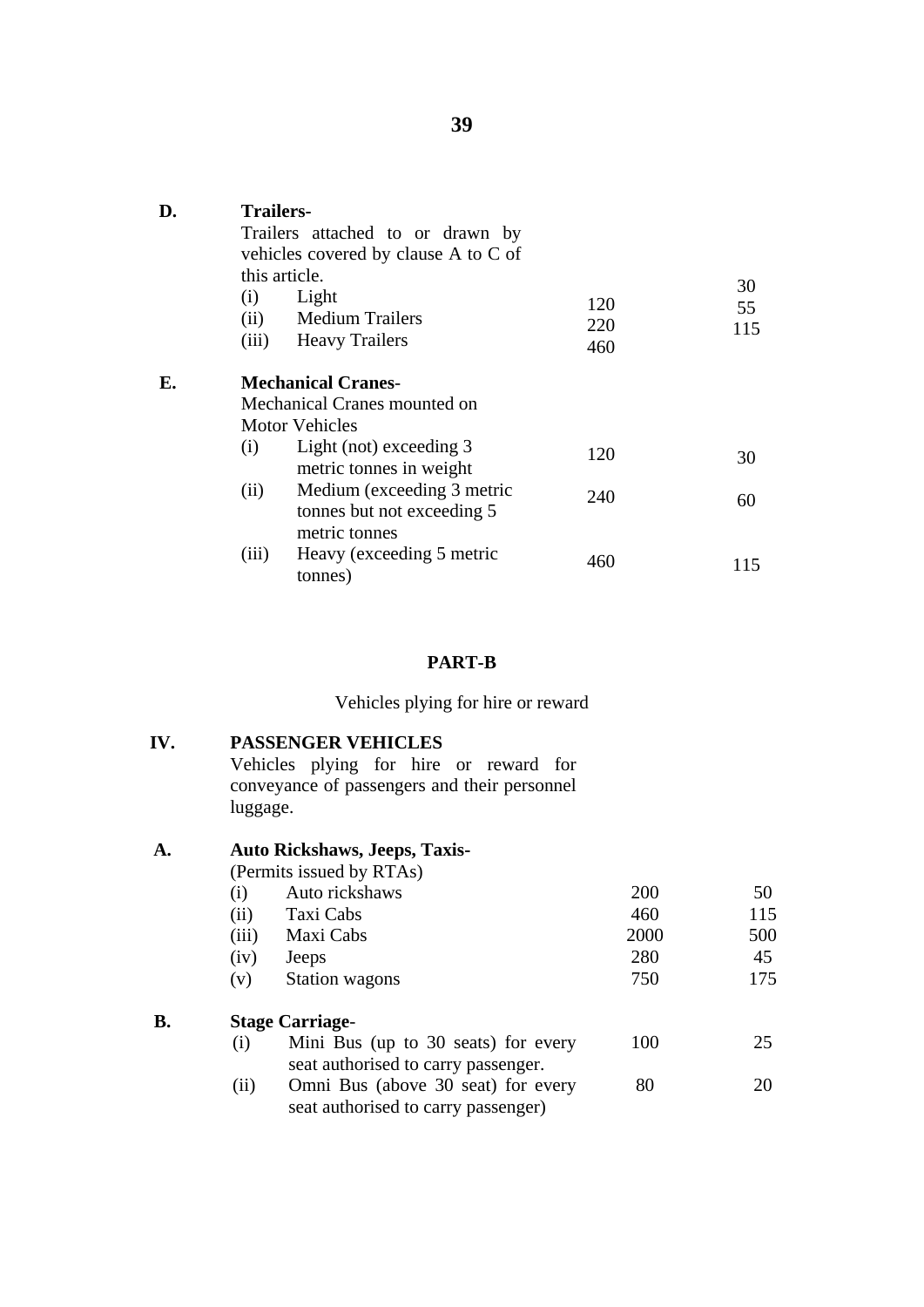| ۰.<br>×<br>-<br>۰. |  |  |  |
|--------------------|--|--|--|
|--------------------|--|--|--|

| $\mathbf{1}$  | $\overline{2}$                                                                                                                                        | 3        | 4        |
|---------------|-------------------------------------------------------------------------------------------------------------------------------------------------------|----------|----------|
| $C_{\bullet}$ | <b>Tourist Vehicles-</b>                                                                                                                              | (in Rs.) | (in Rs.) |
|               | (Permits issued by STA for the State permit)<br>or National Permit).                                                                                  |          |          |
|               | <b>Tourist Taxi Cabs</b><br>(i)<br>(authorised to carry not more than 6<br>passengers).                                                               | 1440     | 360      |
|               | <b>Tourist Maxi Cabs</b><br>(ii)<br>(authorised to carry more than 6 but                                                                              | 3000     | 750      |
|               | not more than 12 passengers).<br><b>Tourist Buses</b><br>(iii)<br>For every seat authorised to carry<br>passenger.                                    | 120      | 30       |
| V.            | <b>GOODS VEHICLES</b><br>Vehicles constructed and used for transport of<br>Goods only-                                                                |          |          |
|               | For<br>metric<br>(i)<br>less<br>one<br>tonne<br><sub>or</sub><br>authorised load of goods.                                                            | 600      | 150      |
|               | For every additional $\frac{1}{2}$ metric tonne of<br>(ii)<br>authorised load of goods.                                                               | 180      | 45       |
| VI.           | PASSENGER-cum-GOODS VEHICLES-<br>Vehicles used partly for conveyance of<br>passengers and their personal luggage and<br>partly for carrying of goods. |          |          |
| A.            | Contract Carriage (Casual)-<br>(i)<br>For every seat authorised to carry                                                                              | 80       | 20       |
|               | passenger.<br>(ii)<br>An additional tax for every $\frac{1}{2}$ metric<br>tonne or part thereof of authorised<br>load of goods.                       | 180      | 45       |
| VII.          | <b>TRACTORS-</b>                                                                                                                                      |          |          |
|               | Not exceeding 2 metric tonnes in<br>(i)<br>weight                                                                                                     | 300      | 75       |
|               | (ii)<br>exceeding 2 metric tonnes but not<br>exceeding $3\frac{1}{2}$ metric tonnes.                                                                  | 580      | 145      |
|               | exceeding $3\frac{1}{2}$ metric tonnes.<br>(iii)                                                                                                      | 840      | 210      |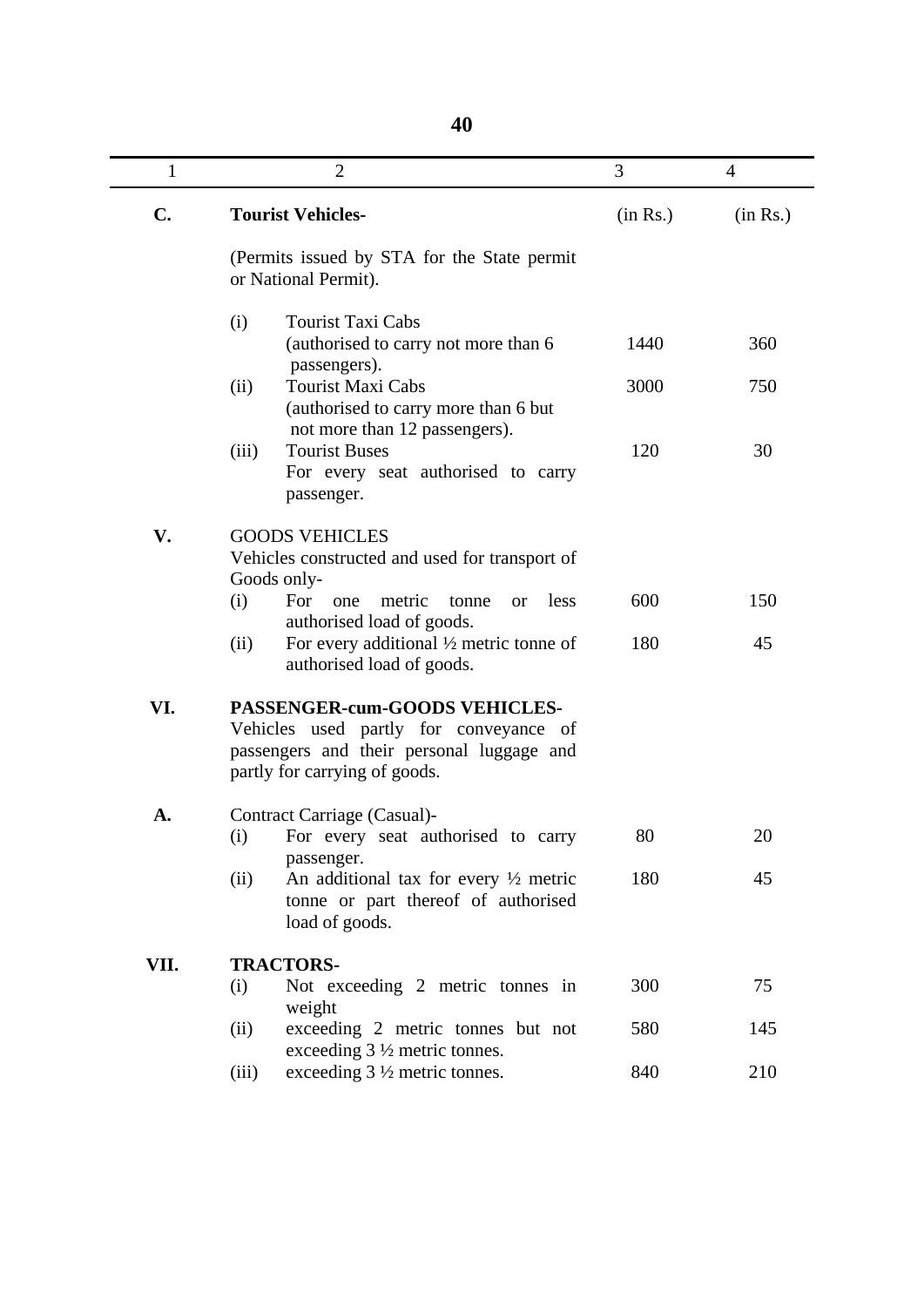### **VIII. TRAILERS**

Trailers attached to or drawn by vehicles covered by article IV to VII-

| (i)   | <b>Light Trailers</b>  | 240 | 60         |
|-------|------------------------|-----|------------|
| (ii)  | <b>Medium Trailers</b> | 460 | 115        |
| (iii) | <b>Heavy Trailers</b>  | 800 | <b>200</b> |

#### **IX.** VEHICLES PLYING ON SPECIAL ROUTES

Vehicles authorised to ply for hire on The appropriate tax payable special routes under permits granted by the under articles IV to VII together State Government with such additional fess as may be prescribed by the State

Government.

| Х. | CRANES<br><b>VEHICLES</b>          | AND. |  | ARTICULATED (in Rs.) | (in Rs.) |
|----|------------------------------------|------|--|----------------------|----------|
|    | Mechanical cranes mounted on Motor |      |  |                      |          |

| nicchante<br><u>UNING S</u><br>1110ani u<br>,,,,,,,,, |           |     |
|-------------------------------------------------------|-----------|-----|
|                                                       |           |     |
| Light (not exceeding 3 metric tonnes)                 | 300       | 75  |
| Medium (exceeding 3 metric tonnes                     | 580       | 145 |
| but not exceeding 5 metric tonnes)                    |           |     |
| Heavy (exceeding 5 metric tonnes)                     | 840       | 210 |
|                                                       | Vehicles- |     |

|   | $\overline{2}$                                                                          | 3      | 4     |
|---|-----------------------------------------------------------------------------------------|--------|-------|
| B | <b>Articulated Vehicles</b>                                                             | 8,000  | 2,000 |
|   | Up to 22660 Kilogram gross vehicle<br>(i)<br>weight                                     |        |       |
|   | (ii)<br>Exceeding 22600 Kilogram but not<br>exceeding 26400 Kg gross vehicle<br>weight. | 10,000 | 2,500 |
|   | (iii)<br>Exceeding 26400<br>Kg but<br>not<br>exceeding 36600 Kg gross vehicle           | 14,000 | 3,500 |
|   | weight<br>Exceeding 36600<br>Kg but<br>(iv)<br>not<br>exceeding 50000 Kg gross vehicle  | 18,000 | 4,500 |
|   | weight<br>Exceeding 50000 Kg gross vehicle<br>(v)<br>weight                             | 22,000 | 5,500 |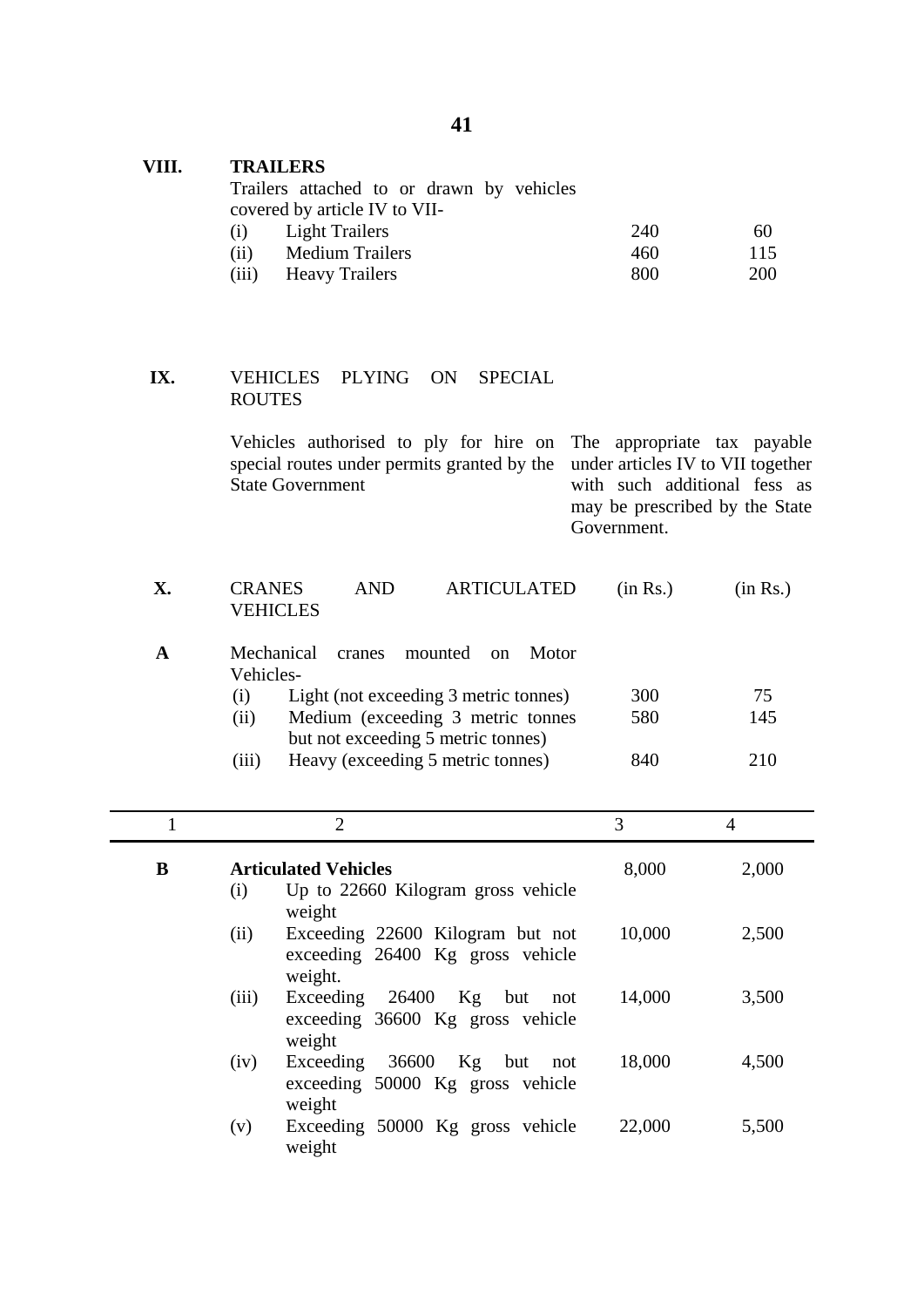Plus Rs. 750/- for every Plus Rs. 190/- for additional 500 Kg gross vehicle weight or part thereof Kg above 50,000 Kgs. every additional 500 gross vehicle weight or part thereof above 50,000 Kgs.

Repeal 7. The Meghalaya Motor Vehicles Taxation (Amendment Ordinance 1999, (Ordinance No. 1 of 1999) is hereby repealed.

#### L.M.SANGMA,

 Under Secretary to the Govt. of Meghalaya, Law (B) Department.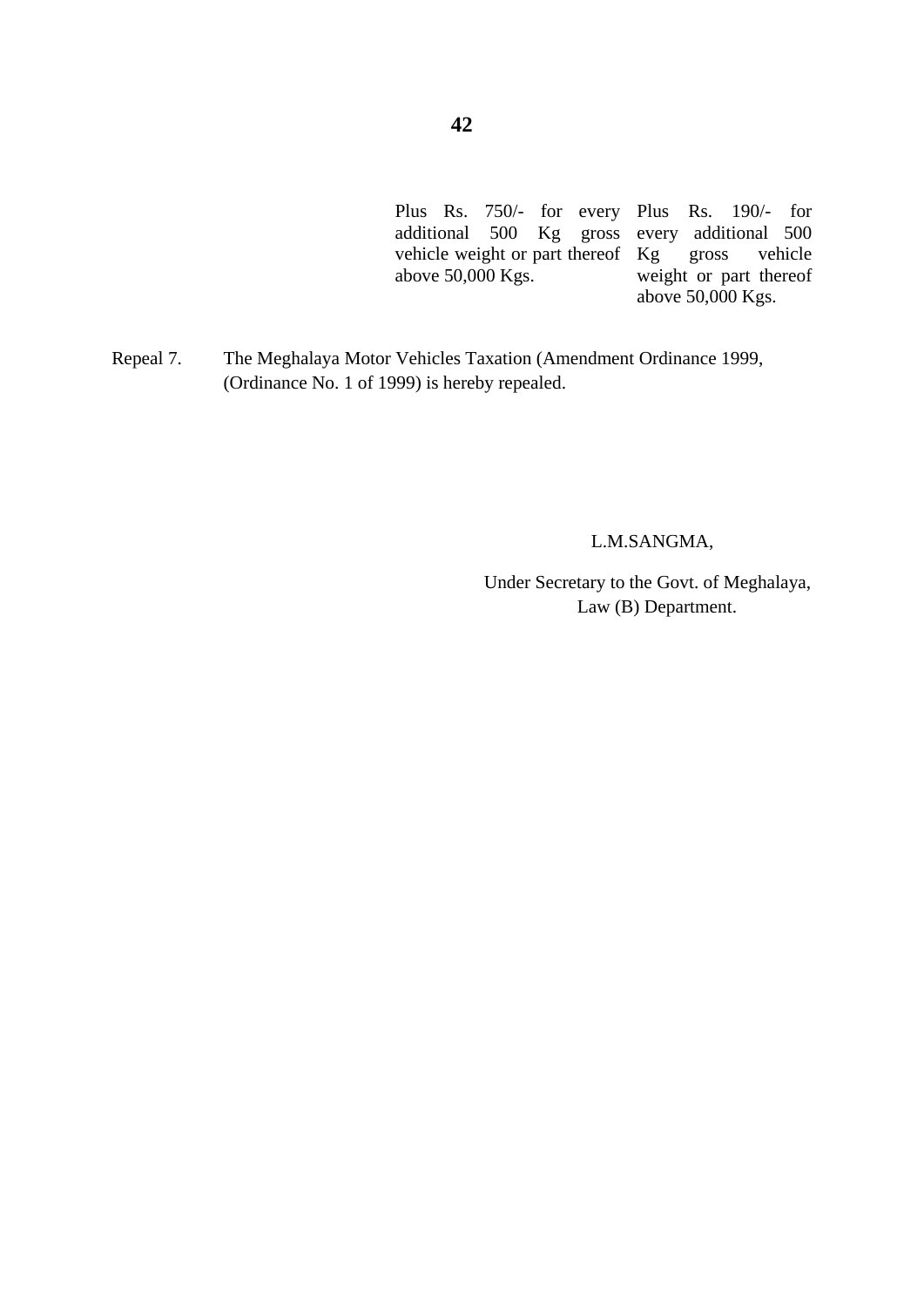#### **The 1st July, 1998**

No. LL(B) 17/96/174- The Meghalaya Appropriation (No. II) Act, 1999 (Act No. 6 of 1999) is hereby published for general information.

#### **MEGHALAYA ACT NO. 6 OF 1999**

(As passed by the Meghalaya Legislative Assembly)

(Received the assent of the Governor on the  $1<sup>st</sup>$  July, 1999

(Published in the Gazette of Meghalaya, Extra-ordinary issue, dated  $1<sup>st</sup>$  July, 1999)

#### THE MEGHALAYA APPROPRIATION (NO.II) ACT, 1999

An

Act

To authorise payment and appropriation of certain sums from and out of the Consolidated Fund of Meghalaya for the services of financial year ending on the thirty first day of March, 2000

Be it enacted by the Legislature of the State of Meghalaya in the Fiftieth Year of the Republic of India as follows:-

| Short title and<br>Commencement                                                                                                         | 1 | (1) This Act may be called the Meghalaya Appropriation<br>(No. II) Act, 1999<br>(2) It shall be deemed to have come into force on the<br>first day of April, 1999                                                                                                                                                                                                                                                                                                                                                                                                                                                                                                                               |
|-----------------------------------------------------------------------------------------------------------------------------------------|---|-------------------------------------------------------------------------------------------------------------------------------------------------------------------------------------------------------------------------------------------------------------------------------------------------------------------------------------------------------------------------------------------------------------------------------------------------------------------------------------------------------------------------------------------------------------------------------------------------------------------------------------------------------------------------------------------------|
| Withdrawal of Rs.<br>1472, 20, 67, 270 from and<br>out of the Consolidated<br>Fund of Meghalaya for<br>the financial year 1999-<br>2000 | 2 | From and out of the Consolidated Fund of Meghalaya<br>there may be paid and applied sums not exceeding those<br>specified in Column (3) of the Schedule amounting in<br>the aggregate inclusive of sums specified in Column (3)<br>of the Schedule to the Meghalaya Appropriation (Vote-<br>on-Account) Act, 1999 to the sums of Rupees one<br>thousand, four hundred seventy two crores, twenty lakhs,<br>sixty seven thousand, two hundred and seventy towards<br>defraying the several charges which will come in the<br>course of payment during the financial year ending on<br>the thirty first day of March, 2000 in respect of the<br>services specified in Column (2) of the Schedule. |
| Appropriation                                                                                                                           |   | The sums authorised to be withdrawn from and out of<br>the Consolidated Fund of Meghalaya by this Act, shall<br>be appropriated for the services and purposes expressed<br>in the Schedule in relation to the said year.                                                                                                                                                                                                                                                                                                                                                                                                                                                                        |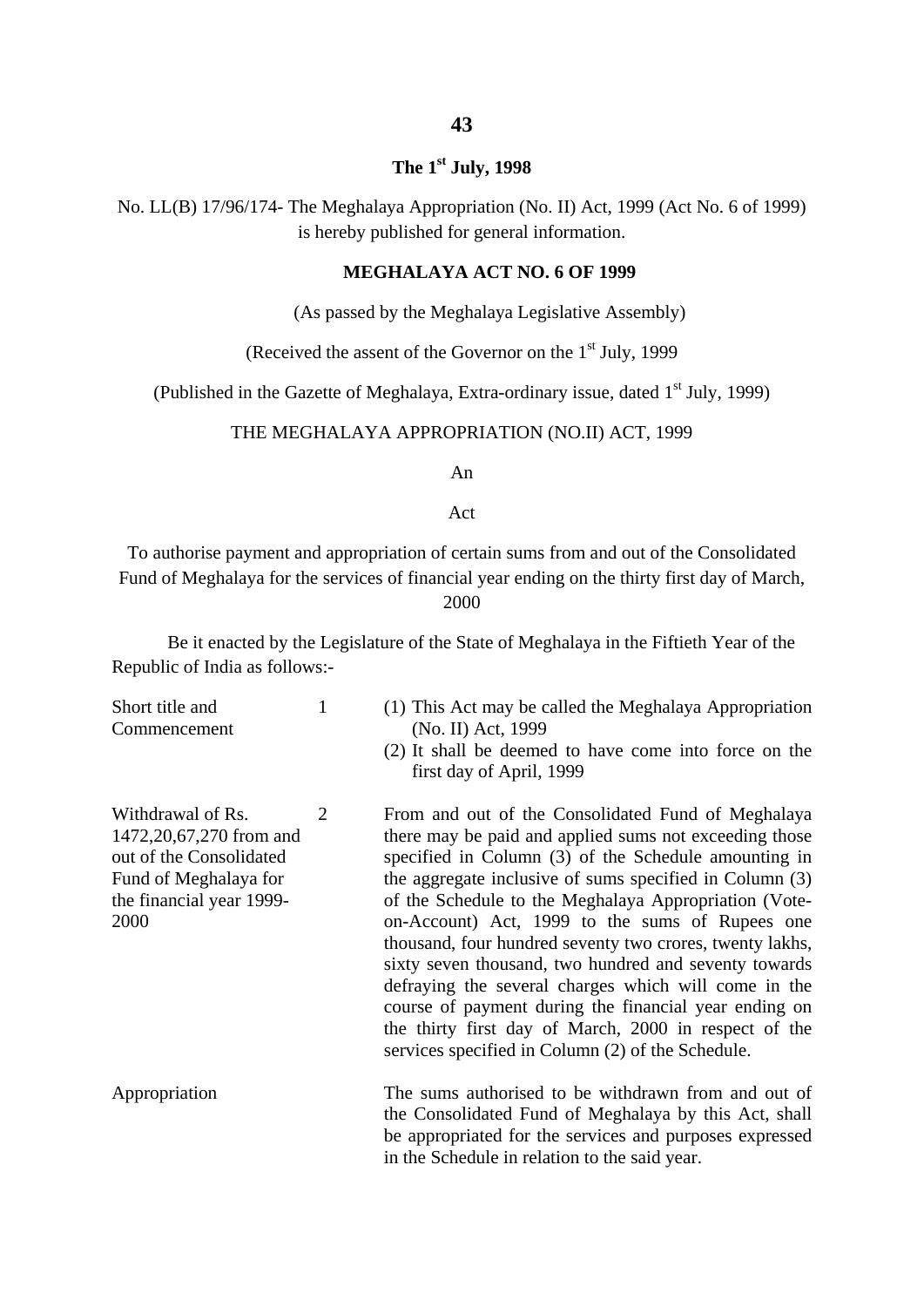| (1)       | (2)                                                                       |         |                                   | (3)              |                                |
|-----------|---------------------------------------------------------------------------|---------|-----------------------------------|------------------|--------------------------------|
| Grant No. | Services and Purposes                                                     |         | Sums not exceeding                |                  |                                |
|           | (Major Heads)                                                             |         |                                   |                  |                                |
|           |                                                                           |         | Voted by                          | Charged on       | Total                          |
|           |                                                                           |         | The                               | the Consolidated |                                |
|           |                                                                           |         | Assembly                          | Fund             |                                |
|           |                                                                           |         |                                   |                  |                                |
|           |                                                                           |         | Rs.                               | Rs.              | Rs.                            |
|           | $\sim$ 2011-Parliamentary/State/Union $\rightarrow$ Revenue               |         | 4,32,35,000 14,80,000 4,47,15,000 |                  |                                |
|           | <b>Territory Legislature</b>                                              |         |                                   |                  |                                |
| 1.        | 2058-Stationery and Printing                                              |         |                                   |                  |                                |
|           |                                                                           |         |                                   |                  |                                |
|           | 4058-Capital Outlay on Stationery                                         | Capital | 1,00,000                          |                  | 1,00,000                       |
|           | and Printing                                                              |         |                                   |                  |                                |
| 2.        | 2012-Governor<br>$\cdots$                                                 | Revenue |                                   |                  | 30,000 1,93,96,000 1,94,26,000 |
|           | 4216-Capital Outlay on Housing                                            | Capital |                                   |                  |                                |
|           | -2013-Council of Ministers                                                |         |                                   |                  |                                |
| 3.        | 2070-Other Administrative                                                 |         | Revenue 2,54,00,000               |                  | 2,54,00,000                    |
|           | Services, etc                                                             |         |                                   |                  |                                |
| 4.        | 2014-Administration of Justice  Revenue 1,96,38,000 76,62,000 2,73,00,000 |         |                                   |                  |                                |
| 5.        | 2015-Elections<br>$\dddotsc$                                              |         | Revenue 3,21,20,000               |                  | 3,21,20,000                    |
|           | 2029-Land Revenue                                                         |         |                                   |                  |                                |
|           | 2245-Relief on account of Natural                                         |         |                                   |                  |                                |
|           | Calamities                                                                |         |                                   |                  |                                |
|           | 2250-Other Social Services                                                |         | Revenue 7,07,00,000               |                  | 7,07,00,000                    |
|           | 3475-Other General Economic                                               |         |                                   |                  |                                |
|           | Services                                                                  |         |                                   |                  |                                |
| 6.        | 6225-Loans for Welfare of                                                 |         |                                   |                  |                                |
|           | <b>Scheduled Castes, Scheduled</b>                                        |         |                                   |                  |                                |
|           | Tribes and other Backward                                                 |         |                                   |                  |                                |
|           | Classes                                                                   |         |                                   |                  |                                |
|           | 6250-Loans for Other Social                                               | Capital | 1,00,000                          |                  | 1,00,000                       |
|           | Services                                                                  |         |                                   |                  |                                |
|           | 6401-Loans for Crop Husbandry                                             |         |                                   |                  |                                |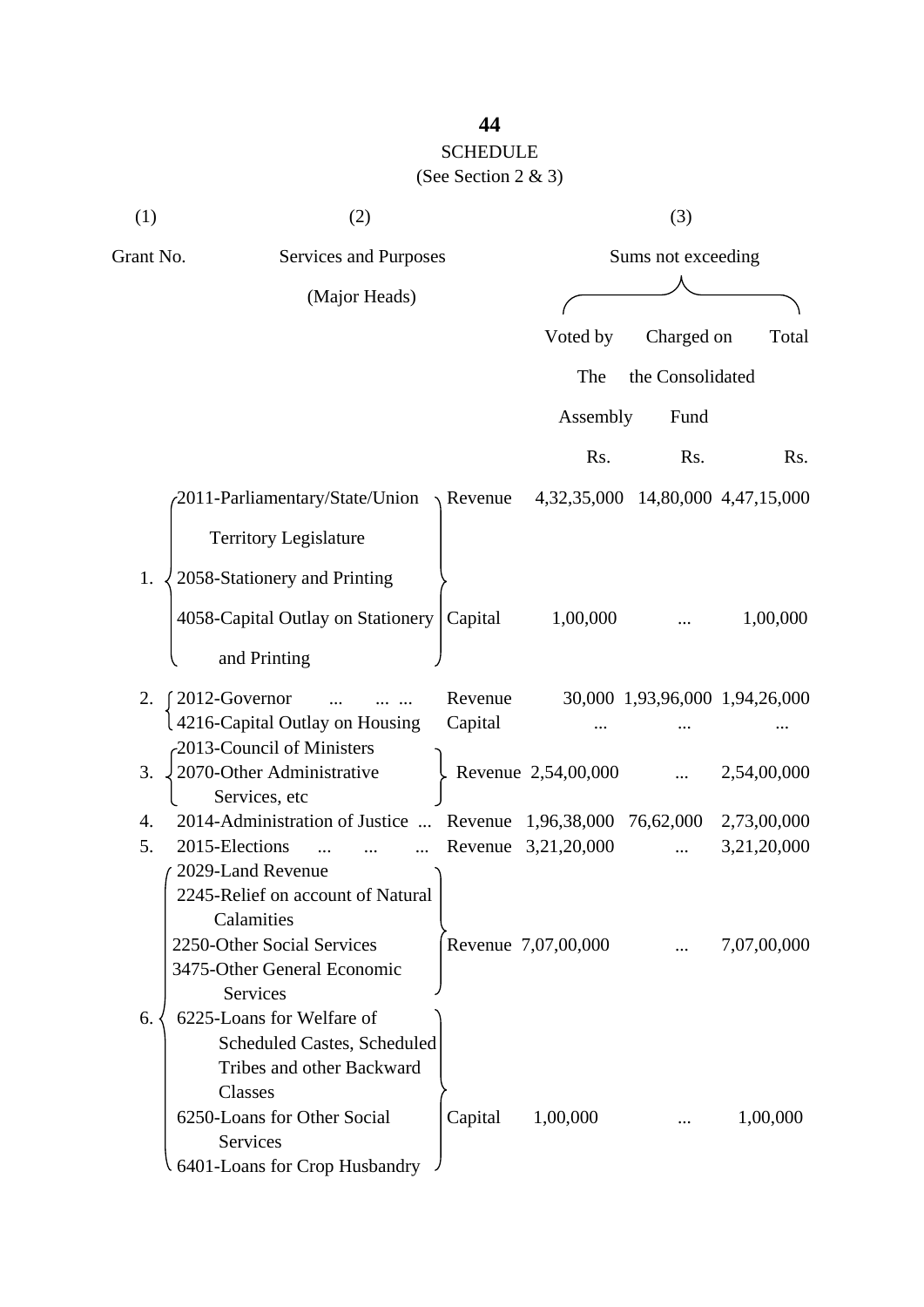# SCHEDULE

| (1)         | (2)                                                                  |                    |                    | (3)              |                                                   |
|-------------|----------------------------------------------------------------------|--------------------|--------------------|------------------|---------------------------------------------------|
| Grant No.   | Services and Purposes                                                |                    | Sums not exceeding |                  |                                                   |
|             | (Major Heads)                                                        |                    |                    |                  |                                                   |
|             |                                                                      |                    | Voted by           | Charged on       | Total                                             |
|             |                                                                      |                    | The                | the Consolidated |                                                   |
|             |                                                                      |                    | Assembly           | Fund             |                                                   |
|             |                                                                      |                    | Rs.                | Rs.              | Rs.                                               |
| 7.          | 2030-Stamps and Registration                                         | Revenue            | 39,00,000          | $\cdots$         | 39,00,000                                         |
| 8.          | 2039-State Excise<br>2040-Sales Tax                                  | Revenue            | 2,49,00,000        |                  | 2,49,00,000                                       |
|             | 9. 2045-Other Taxes and Duties on<br><b>Commodities and Services</b> | Revenue            | 2,53,00,000        |                  | 2,53,00,000                                       |
|             | 2041-Taxes on vehicles<br>2070-Other Administrative<br>Services etc  | Revenue            | 5,52,00,000        |                  | 5,52,00,000                                       |
|             | 10. 3055-Road Transport<br>5053-Capital Outlay on Civil<br>Aviation  |                    |                    |                  |                                                   |
|             | 5055-Capital Outlay on Road<br>Transport                             | Capital            | 2,21,00,000        |                  | 2,21,00,000                                       |
|             | 2045-Other Taxes and Duties on<br><b>Commodities and Services</b>    |                    |                    |                  |                                                   |
|             | 2501-Special Programme for<br><b>Rural Development</b>               | Revenue            | 12,31,00,000       |                  | 12,31,00,000                                      |
| 11.         | 2801-Power<br>2810-Non-Conventional Sources<br>of Energy             |                    |                    |                  |                                                   |
|             | 6801-Loans for Power Project                                         | Capital            | 28,00,00,000       |                  | 28,00,00,000                                      |
|             | 2047-Other Fiscal Services                                           | Revenue            | 8,00,000           |                  | 8,00,000                                          |
| $12\lambda$ | 2048-Appropriation for reduction<br>or avoidance of Debt             | Revenue            |                    |                  |                                                   |
|             | 2049-Interest Payments<br>2051-Public Services Commission            | Revenue<br>Revenue |                    | 70,00,000        | $\ldots$ 124,27,00,000 124,27,00,000<br>70,00,000 |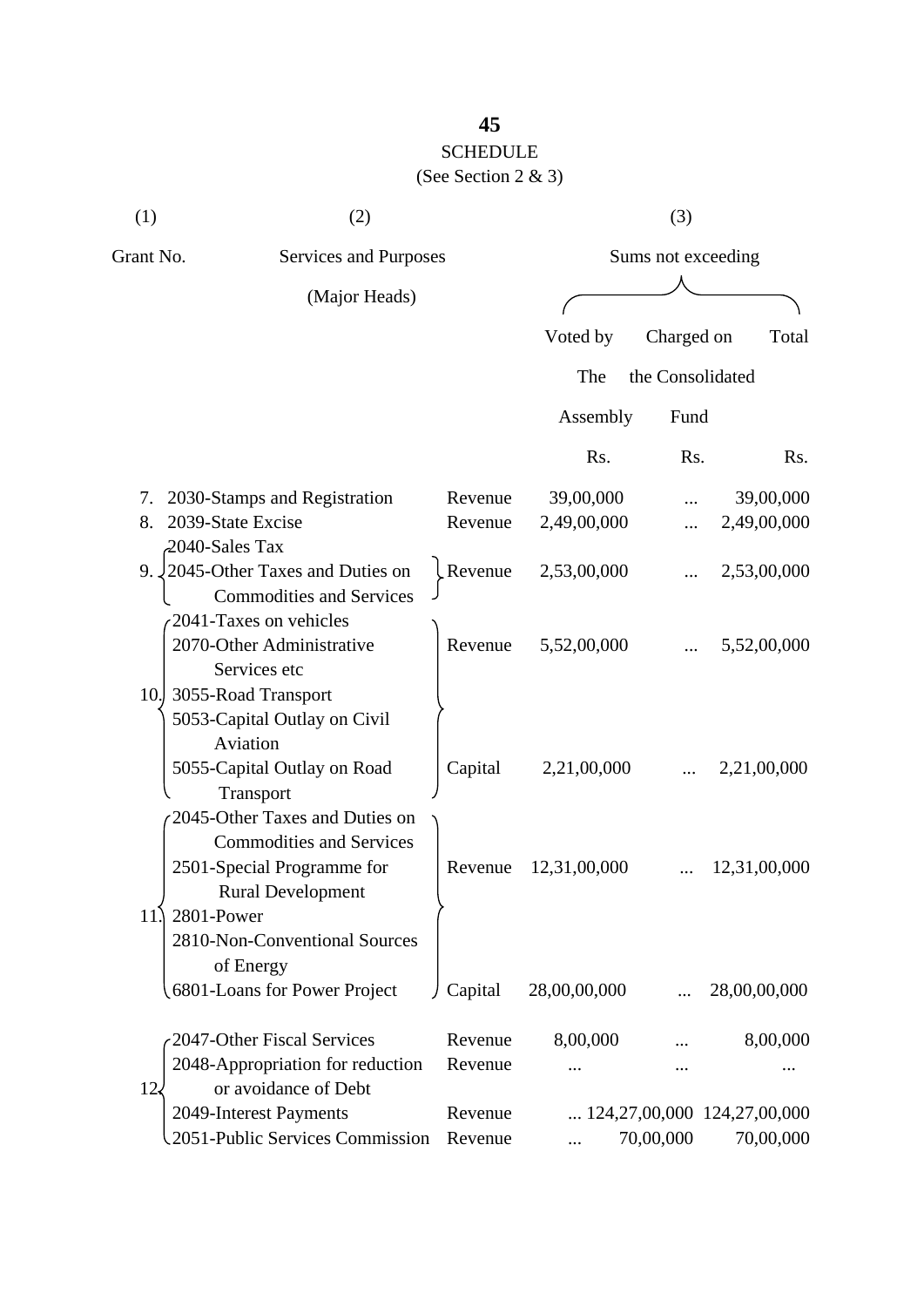# SCHEDULE

| (1)       | (2)                                                                               |         |                                    | (3)                |              |
|-----------|-----------------------------------------------------------------------------------|---------|------------------------------------|--------------------|--------------|
| Grant No. | Services and Purposes                                                             |         |                                    | Sums not exceeding |              |
|           | (Major Heads)                                                                     |         |                                    |                    |              |
|           |                                                                                   |         | Voted by                           | Charged on         | Total        |
|           |                                                                                   |         | The                                | the Consolidated   |              |
|           |                                                                                   |         | Assembly                           | Fund               |              |
|           |                                                                                   |         | Rs.                                | Rs.                | Rs.          |
|           | 2052-Secretariat General Services                                                 |         |                                    |                    |              |
|           | 2251-Secretariat Social Services<br>3451-Secretariat Economic                     |         | Revenue 26,94,20,600               |                    | 26,94,20,600 |
| 13.       | <b>Services</b><br>5275-Capital Outlay on other<br><b>Communication Services</b>  | Capital |                                    |                    |              |
|           | 14. 2053-District Administration                                                  | Revenue | 6,87,00,000                        |                    | 6,87,00,000  |
|           | 15. 2054-Treasury Accounts<br>Administration                                      | Revenue | 5,24,82,000                        |                    | 5,24,82,000  |
|           | 2055-Police<br>2070-Other Administrative<br>Services etc                          | Revenue | 83,81,40,000 1,75,000 83,83,15,000 |                    |              |
|           | $16\sqrt{2216}$ -Housing<br>4059-Capital Outlay on Public<br>Works                |         |                                    |                    |              |
|           | 4216-Capital Outlay on Housing                                                    | Capital | 1,72,00,000                        |                    | 1,72,00,000  |
|           | $\sqrt{2056}$ -Jails                                                              | Revenue | 3,02,94,000                        |                    | 3,02,94,000  |
|           | $17\frac{1}{2}$ 4059-Capital Outlay on Public<br>Works                            | Capital | 59,900                             |                    | 59,900       |
| 18.       | 2058-Stationery and Printing<br>4058-Capital Outlay on Stationery<br>and Printing | Revenue | 5,56,00,000                        |                    | 5,56,00,000  |
|           | 4216-Capital Outlay on Housing                                                    | Capital | 14,00,000                          |                    | 14,00,000    |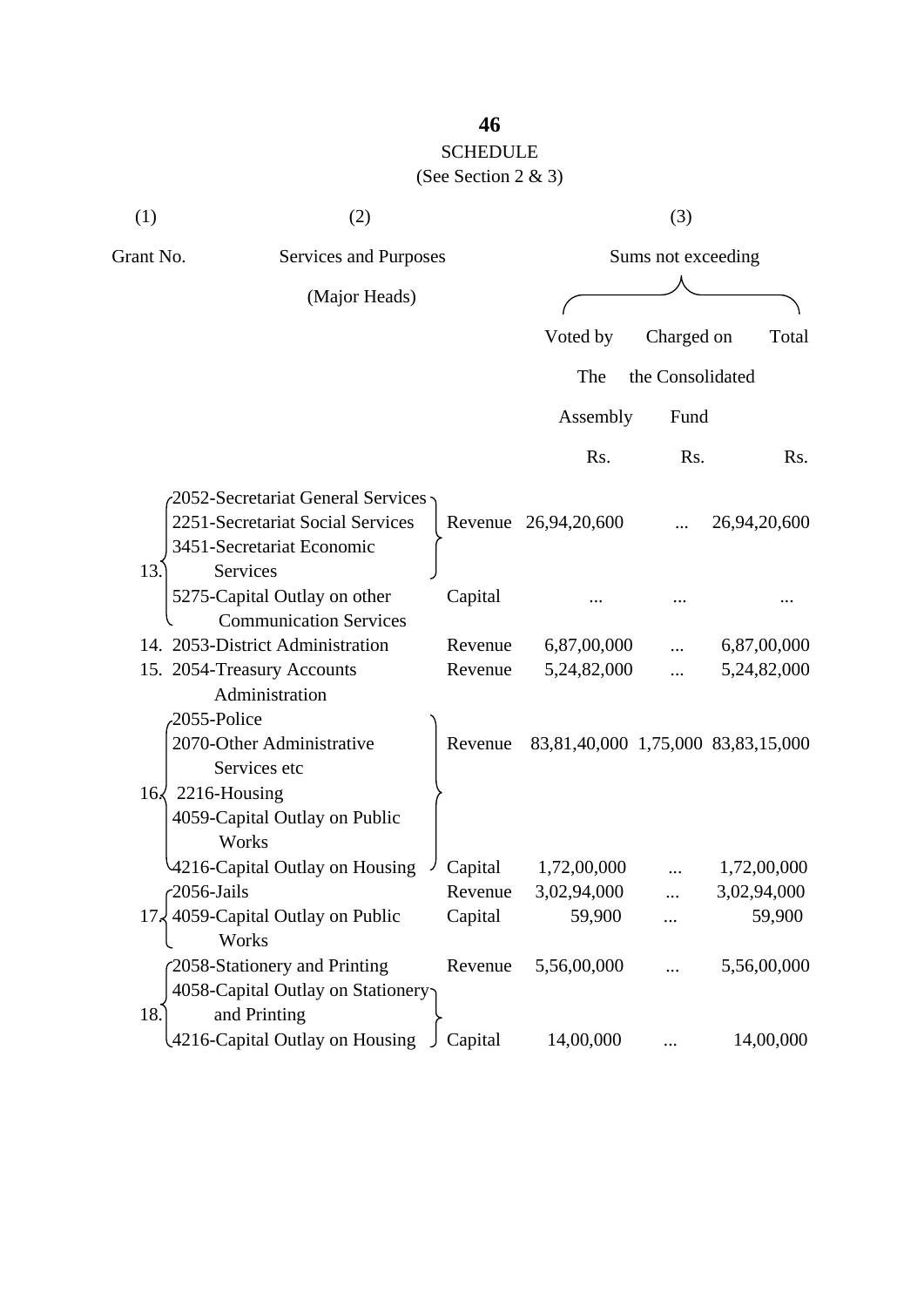| (1)          | (2)                                                                                                                                                                                                                                                            |         |              | (3)                |                  |
|--------------|----------------------------------------------------------------------------------------------------------------------------------------------------------------------------------------------------------------------------------------------------------------|---------|--------------|--------------------|------------------|
| Grant No.    | Services and Purposes                                                                                                                                                                                                                                          |         |              | Sums not exceeding |                  |
|              | (Major Heads)                                                                                                                                                                                                                                                  |         |              |                    |                  |
|              |                                                                                                                                                                                                                                                                |         |              |                    |                  |
|              |                                                                                                                                                                                                                                                                |         | Voted by     | Charged on         | Total            |
|              |                                                                                                                                                                                                                                                                |         | The          | the Consolidated   |                  |
|              |                                                                                                                                                                                                                                                                |         | Assembly     | Fund               |                  |
|              |                                                                                                                                                                                                                                                                |         | Rs.          | Rs.                | R <sub>s</sub> . |
| $19\sqrt{ }$ | 2052-Secretariat-General Services<br>2059-Public Works<br>2203-Technical Education<br>2204-Sports and Youth Services<br>2205-Art and Culture<br>2216-Housing<br>4059-Capital Outlay on Public<br>Works<br>4202-Capital Outlay on Education,<br>Art and Culture | Revenue | 41,41,20,000 |                    | 41,41,20,000     |
|              | 4210-Capital Outlay on Medical<br>and Public Health<br>4216-Capital Outlay on Housing<br>4403-Capital Outlay on Animal<br>Husbandry<br>4404-Capital Outlay on Dairy<br>Development                                                                             | Capital | 15,49,78,000 |                    | 15,49,78,000     |
|              | 2070-Other Administrative                                                                                                                                                                                                                                      | Revenue | 9,41,26,000  |                    | 9,41,26,000      |
| 20           | Services etc<br>4059-Capital Outlay on Public<br>Works                                                                                                                                                                                                         | Capital |              |                    |                  |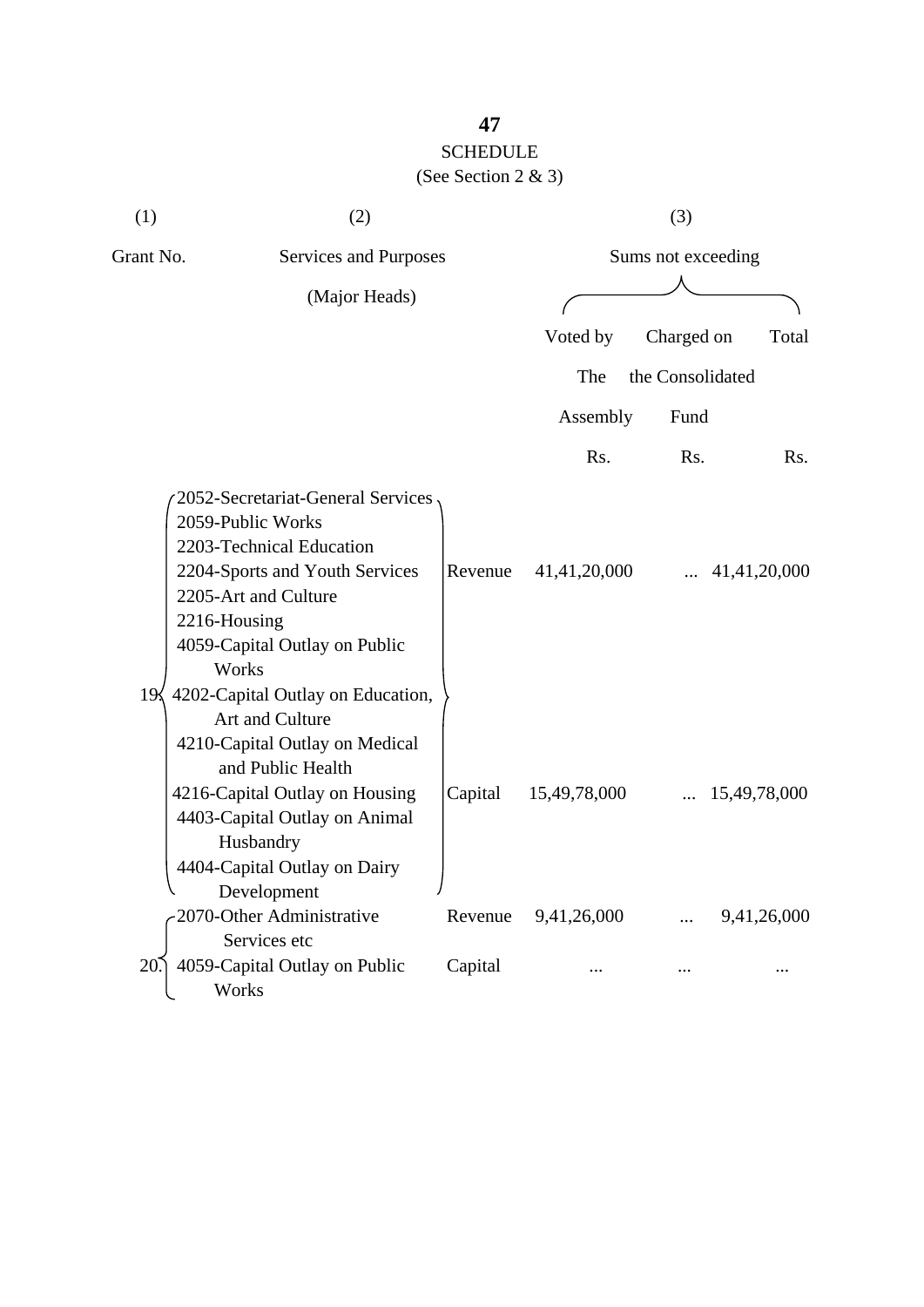# SCHEDULE

| (1)       | (2)                                                                                                                                                                                                                                                        |         |                          | (3)                |                          |
|-----------|------------------------------------------------------------------------------------------------------------------------------------------------------------------------------------------------------------------------------------------------------------|---------|--------------------------|--------------------|--------------------------|
| Grant No. | Services and Purposes                                                                                                                                                                                                                                      |         |                          | Sums not exceeding |                          |
|           | (Major Heads)                                                                                                                                                                                                                                              |         |                          |                    |                          |
|           |                                                                                                                                                                                                                                                            |         | Voted by                 | Charged on         | Total                    |
|           |                                                                                                                                                                                                                                                            |         | The                      | the Consolidated   |                          |
|           |                                                                                                                                                                                                                                                            |         | Assembly                 | Fund               |                          |
|           |                                                                                                                                                                                                                                                            |         |                          |                    |                          |
|           |                                                                                                                                                                                                                                                            |         | Rs.                      | Rs.                | Rs.                      |
| 21        | 2075-Miscellaneous General<br>Services<br>2202-General Education<br>2203-Technical Education<br>2204-Sports and Youth Services<br>2205-Art and Culture<br>2236-Nutrition<br>3425-Other Scientific Research<br>3454-Census, Survey and<br><b>Statistics</b> | Revenue | 216,74,66,000            |                    | $\ldots$ 216,74,66,000   |
|           | 4202-Capital Outlay on Education,<br>Art and Culture<br>4204-Capital Outlay on Education, Capital<br>Sports, Art and Culture<br>6202-Loans for Education, Art<br>and Culture<br>2070-Other Administrative                                                  | Revenue | 10,00,000<br>4,15,00,000 |                    | 10,00,000<br>4,15,00,000 |
|           | Services etc                                                                                                                                                                                                                                               |         |                          |                    |                          |
|           | 22. $\text{\textbackslash}2216\text{-}\text{Housing}$<br>23. 2070-Other Administrative<br>Services etc                                                                                                                                                     | Revenue | 77,20,000                |                    | 77,20,000                |
|           | 24. 2071-Pensions and other                                                                                                                                                                                                                                | Revenue | 54,77,00,000             | $\cdots$           | 54,77,00,000             |
|           | <b>Retirements Benefits</b><br>25. 2075-Miscellaneous General<br>Services                                                                                                                                                                                  | Revenue | 24,00,000                |                    | 24,00,000                |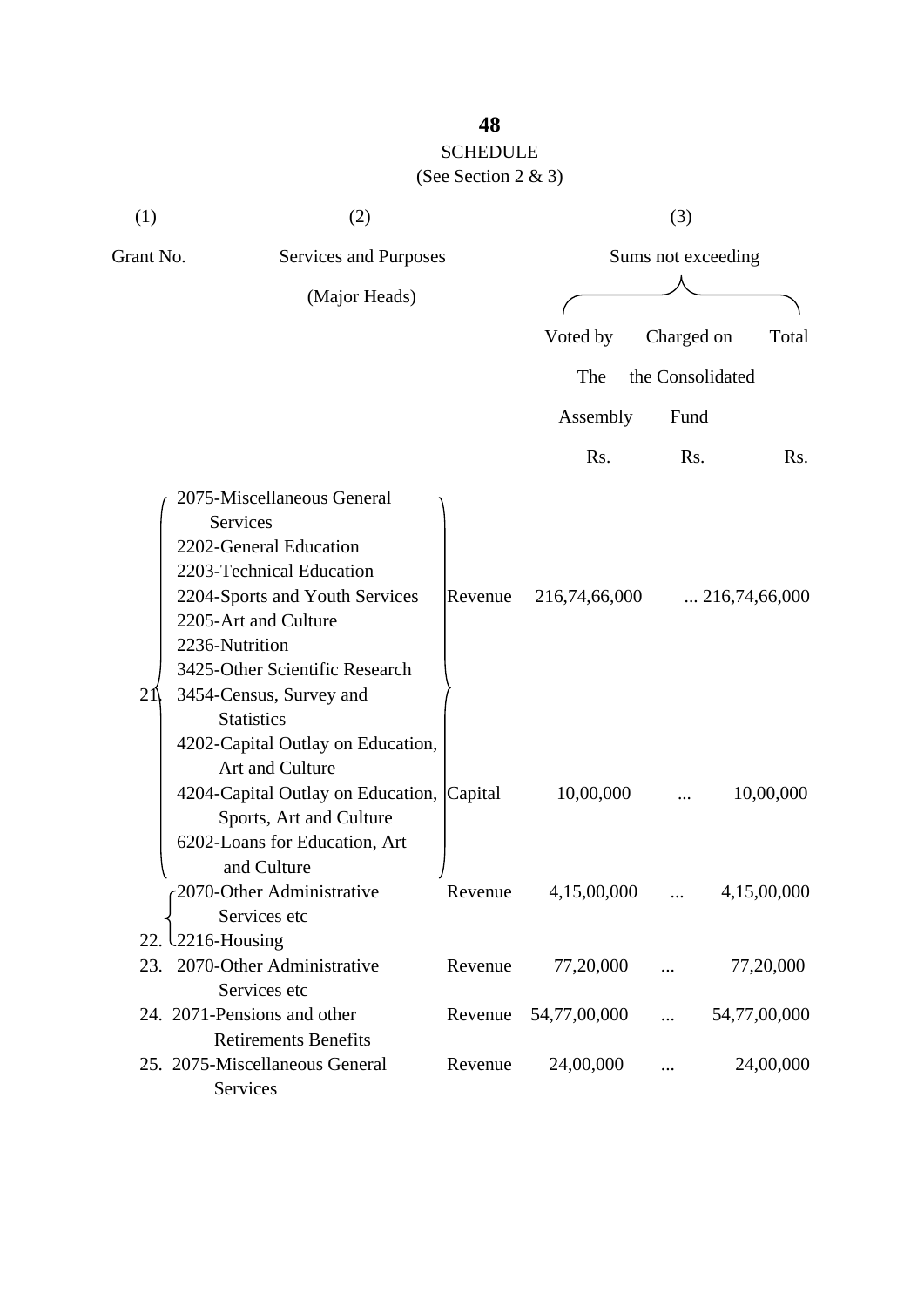# SCHEDULE

| (1)       | (2)                                                    |         |              | (3)                |              |
|-----------|--------------------------------------------------------|---------|--------------|--------------------|--------------|
| Grant No. | Services and Purposes                                  |         |              | Sums not exceeding |              |
|           | (Major Heads)                                          |         |              |                    |              |
|           |                                                        |         | Voted by     | Charged on         | Total        |
|           |                                                        |         |              |                    |              |
|           |                                                        |         | The          | the Consolidated   |              |
|           |                                                        |         | Assembly     | Fund               |              |
|           |                                                        |         | Rs.          | Rs.                | Rs.          |
|           | 2210-Medical and Public Health                         |         |              |                    |              |
|           | 2211-Family Welfare                                    | Revenue | 72,73,67,000 |                    | 72,73,67,000 |
| 26.       | 4210-Capital Outlay on Medical<br>and Public Health    |         |              |                    |              |
|           | 4216-Capital Outlay on Family<br>Welfare               | Capital | 12,07,00,000 |                    | 12,07,00,000 |
|           | 2215-Water Supply and Sanitation, Revenue              |         | 39,58,21,000 |                    | 39,58,21,000 |
|           | 2216-Housing                                           |         |              |                    |              |
|           | 27. $\langle$ 4215-Capital Outlay on Water             |         |              |                    |              |
|           | Supply and Sanitation                                  |         |              |                    |              |
|           | 4216-Capital Outlay on Housing                         | Capital | 73,68,00,000 |                    | 73,68,00,000 |
|           | $2216$ -Housing                                        | Revenue | 5,44,25,000  |                    | 5,44,25,000  |
|           | 4216-Capital Outlay on Housing                         |         |              |                    |              |
| 28.       | 4217-Capital Outlay on Urban<br>Development            | Capital | 2,78,75,000  |                    | 2,78,75,000  |
|           | $2216$ -Housing                                        |         |              |                    |              |
|           | 2217-Urban Development                                 | Revenue | 15,45,00,000 |                    | 15,45,00,000 |
|           | 29. 4216-Capital Outlay on Housing                     |         |              |                    |              |
|           | 4217-Capital Outlay on Urban<br>Development            | Capital | 10,19,00,000 |                    | 10,19,00,000 |
| 30.       | 2220-Information and Publicity                         | Revenue | 2,77,56,000  |                    | 2,77,56,000  |
| 31.       | 2230-Labour and Employment                             | Revenue | 4,89,00,000  |                    | 4,89,00,000  |
|           | 3456-Civil Supplies                                    | Revenue | 2,96,93,000  |                    | 2,96,93,000  |
| 32.       | 4408-Capital Outlay on Food<br>Storage and Warehousing | Capital |              |                    |              |
|           | 33. 2235-Social Security and Welfare                   | Revenue |              |                    |              |
|           | 6235-Loans for Social Security<br>and Welfare          | Capital | 10,00,000    |                    | 10,00,000    |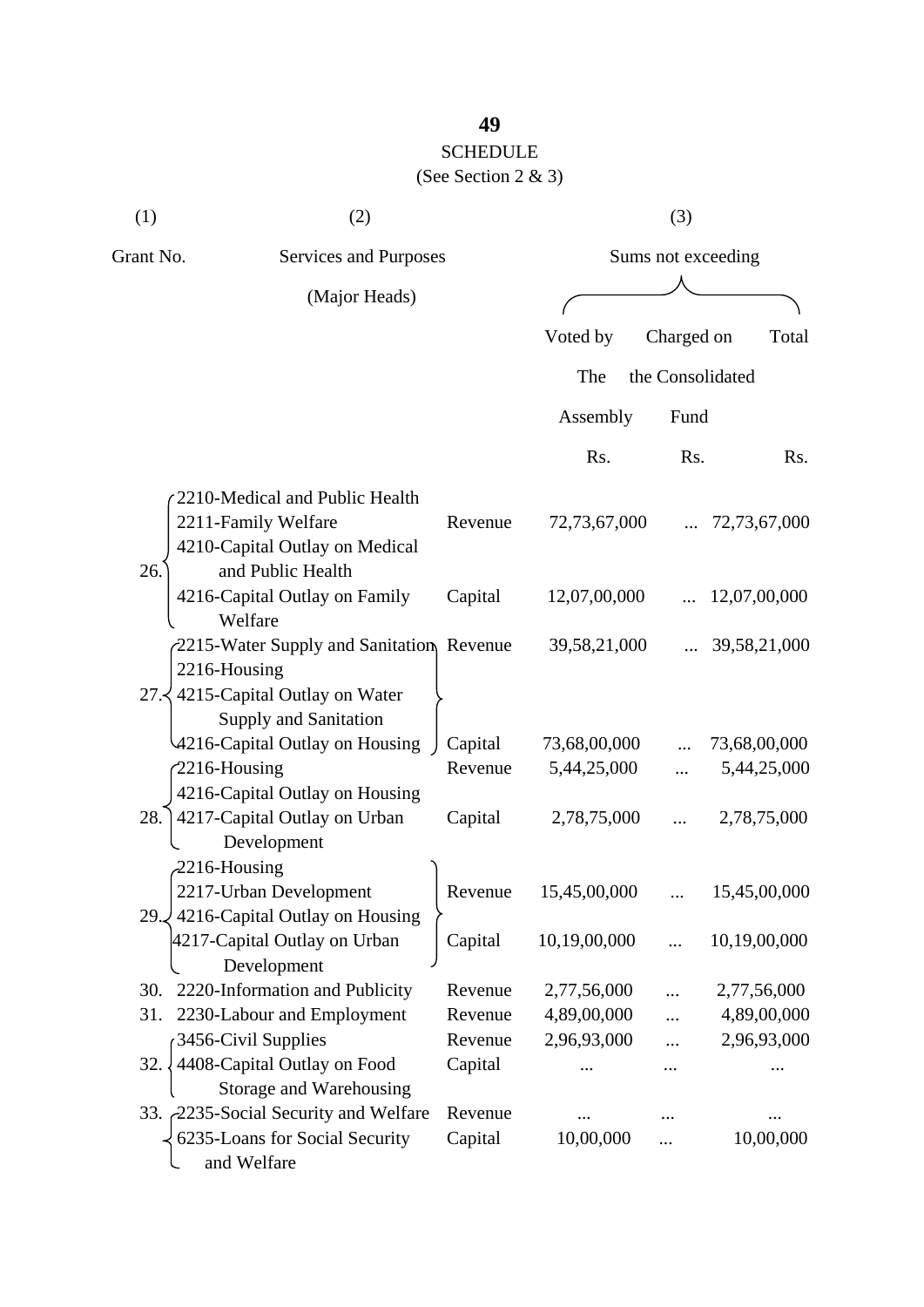# SCHEDULE

| (1)                             | (2)                                                                                                                                 |                |                    | (3)              |              |
|---------------------------------|-------------------------------------------------------------------------------------------------------------------------------------|----------------|--------------------|------------------|--------------|
| Grant No.                       | Services and Purposes                                                                                                               |                | Sums not exceeding |                  |              |
|                                 | (Major Heads)                                                                                                                       |                |                    |                  |              |
|                                 |                                                                                                                                     |                |                    |                  |              |
|                                 |                                                                                                                                     |                | Voted by           | Charged on       | Total        |
|                                 |                                                                                                                                     |                | the                | the Consolidated |              |
|                                 |                                                                                                                                     |                | Assembly           | Fund             |              |
|                                 |                                                                                                                                     |                | Rs.                | Rs.              | Rs.          |
|                                 | 2225-Welfare of S.CS, S.TS and<br>Other B.CS<br>2235-Social Security and Welfare<br>2236-Nutrition<br>4059-Capital Outlay on Public | Revenue        | 12,29,15,000       |                  | 12,29,15,000 |
| 34                              | Works<br>4235-Capital Outlay on Social<br>Security and Welfare<br>6225-Loans for Welfare of S.CS,<br>S.TS and Other B.CS            | Capital        |                    |                  |              |
|                                 | 35. 2235- Social Security and Welfare                                                                                               | Revenue        | 18,78,000          |                  | 18,78,000    |
|                                 | 2075-Miscellaneous General<br>Services                                                                                              |                |                    |                  |              |
|                                 | 36. 2235-Social Security and Welfare                                                                                                | Revenue        | 85,10,000          |                  | 85,10,000    |
|                                 | 37. 2250-Other Social Services                                                                                                      | Revenue        | 50,000             |                  | 50,000       |
|                                 | 38. 3451-Secretariat Economic<br>Services                                                                                           | Revenue        | 4,28,00,000        |                  | 4,28,00,000  |
| 39. $\sqrt{2425}$ -Co-operation | 4425-Capital Outlay on<br>Co-operation                                                                                              | <b>Revenue</b> | 5,23,10,000        |                  | 5,23,10,000  |
|                                 | 4435-Capital Outlay on other<br><b>Agricultural Programmes</b><br>6425-Loans for Co-operation                                       | Capital        | 3,28,93,000        |                  | 3,28,93,000  |
|                                 | 2552-North Eastern Areas (Special Revenue<br>Areas Programme)                                                                       |                | 5,51,72,000        |                  | 5,51,72,000  |
|                                 | 40.] 4552-Capital Outlay on North<br><b>Eastern Areas</b>                                                                           | Capital        | 8,99,00,000        |                  | 8,99,00,000  |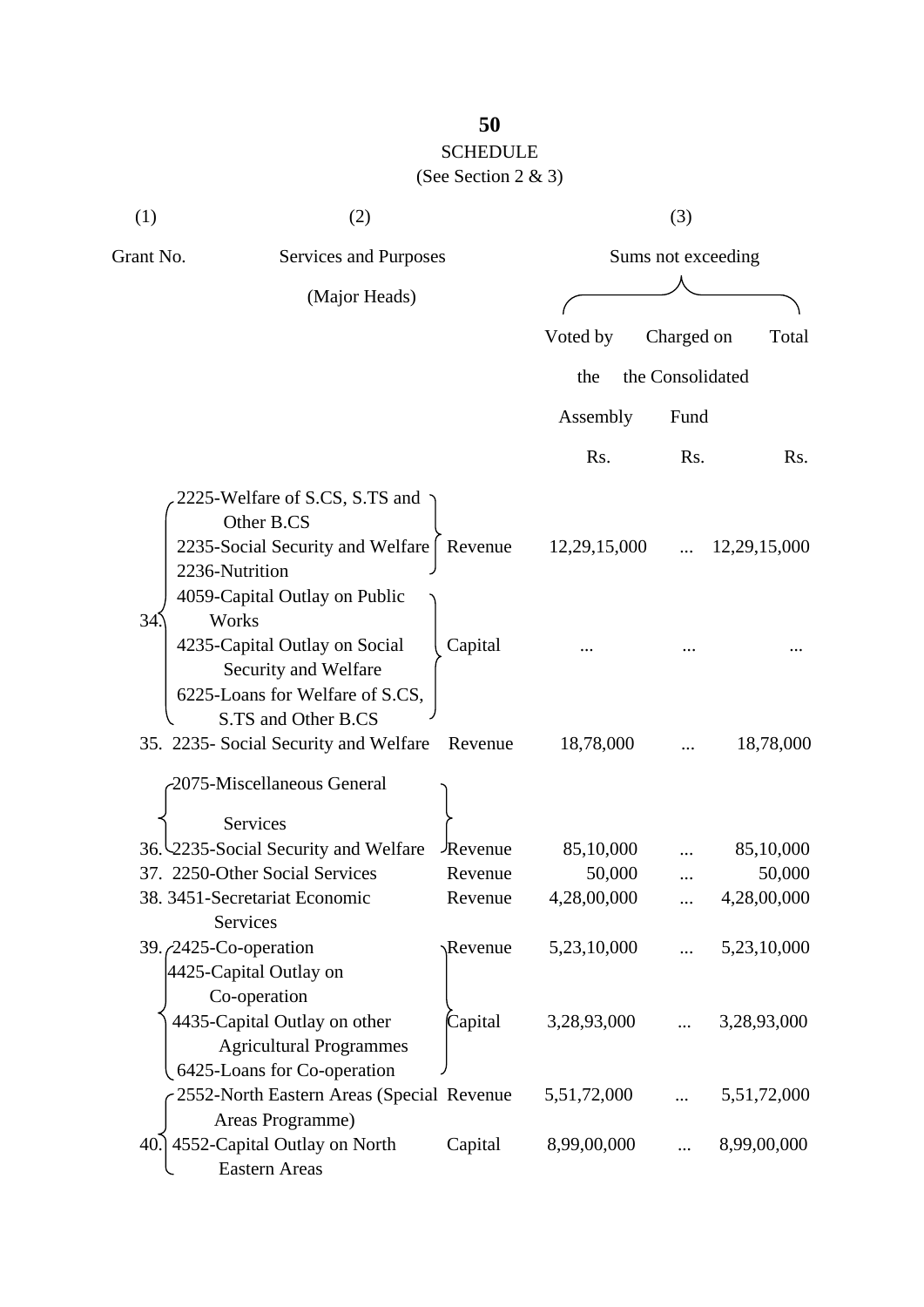| (1) | (2)                                                                                                                                                                                                                                              |         |                      | (3)              |              |
|-----|--------------------------------------------------------------------------------------------------------------------------------------------------------------------------------------------------------------------------------------------------|---------|----------------------|------------------|--------------|
|     | Grant No.<br>Services and Purposes                                                                                                                                                                                                               |         | Sums not exceeding   |                  |              |
|     | (Major Heads)                                                                                                                                                                                                                                    |         |                      |                  |              |
|     |                                                                                                                                                                                                                                                  |         | Voted by             | Charged on       | Total        |
|     |                                                                                                                                                                                                                                                  |         | the                  | the Consolidated |              |
|     |                                                                                                                                                                                                                                                  |         | Assembly             | Fund             |              |
|     |                                                                                                                                                                                                                                                  |         | Rs.                  | Rs.              | Rs.          |
|     | 41. 3454-Census, Surveys and<br><b>Statistics</b>                                                                                                                                                                                                | Revenue | 3,59,00,000          |                  | 3,59,00,000  |
| 42. | 2216-Housing<br>3475-Other General Economic<br>Services                                                                                                                                                                                          | Revenue | 90,50,000            |                  | 90,50,000    |
|     | 2216-Housing<br>2401-Crop Husbandry<br>2408-Food Storage and<br>Warehousing<br>2415-Agricultural Research and<br>Education<br>2435-Other Agricultural<br>Programmes                                                                              |         | Revenue 54,67,68,000 |                  | 54,67,68,000 |
| 43. | 2702-Minor Irrigation<br>4216-Capital Outlay on Housing<br>4401-Capital Outlay on Crop<br>Husbandry<br>4416-Investments in Agricultural<br><b>Financial INST</b><br>4702-Capital Outlay on Minor<br>Irrigation<br>A6401-Loans for Crop Husbandry | Capital | 8,46,00,000          |                  | 8,46,00,000  |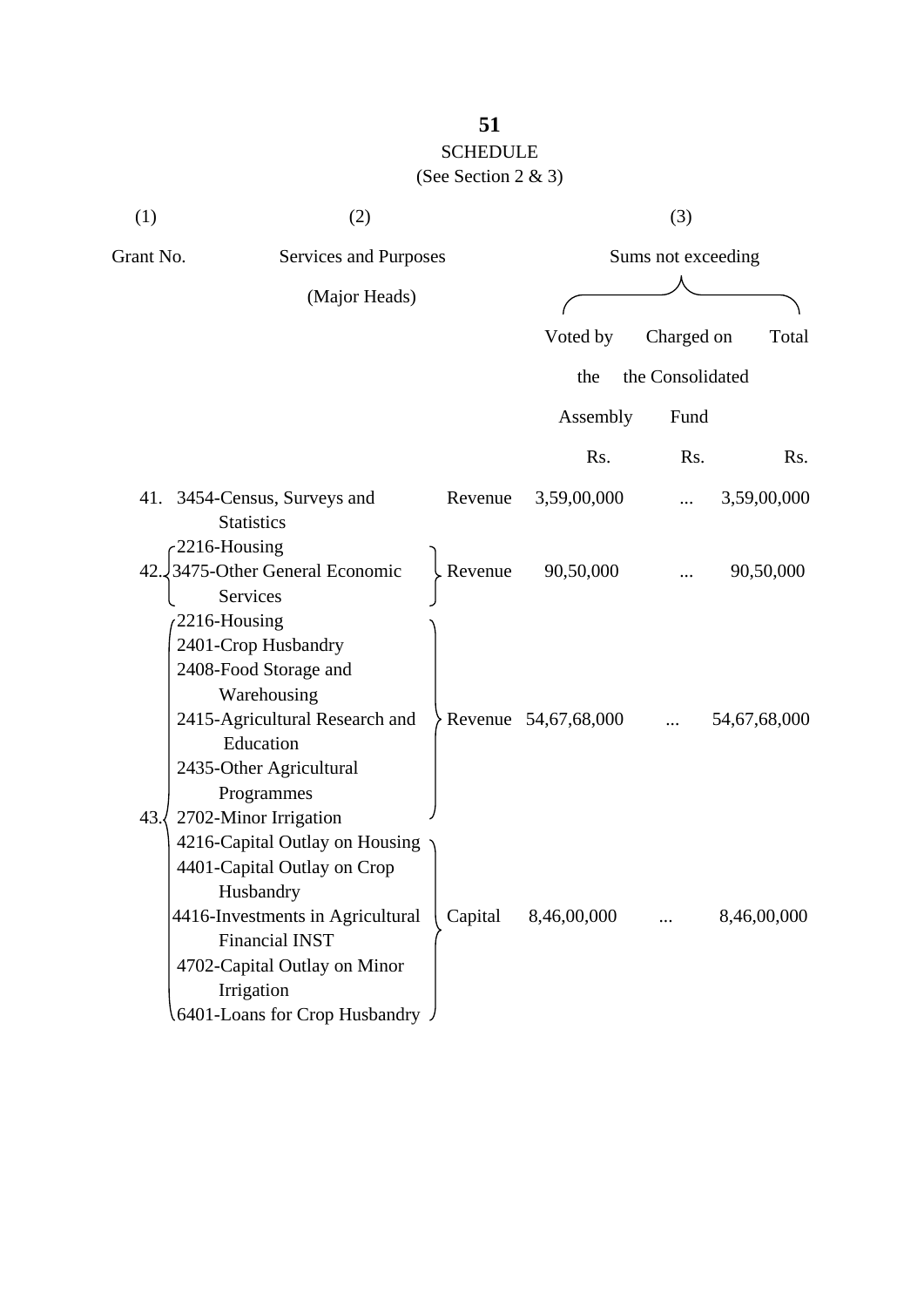| (1)          | (2)                                      |         |                    | (3)              |              |
|--------------|------------------------------------------|---------|--------------------|------------------|--------------|
| Grant No.    | Services and Purposes                    |         | Sums not exceeding |                  |              |
|              | (Major Heads)                            |         |                    |                  |              |
|              |                                          |         | Voted by           | Charged on       | Total        |
|              |                                          |         |                    |                  |              |
|              |                                          |         | the                | the Consolidated |              |
|              |                                          |         | Assembly           | Fund             |              |
|              |                                          |         | Rs.                | Rs.              | Rs.          |
|              | 2701-Medium Irrigation-II-Works          |         |                    |                  |              |
|              | Under E. And D Wing P.W.D                |         |                    |                  |              |
|              | <b>Medium Irrigation Projects</b>        | Revenue | 65,90,000          |                  | 65,90,000    |
|              | 2711-Flood Control                       |         |                    |                  |              |
| 44           | 4701-Capital Outlay on Medium            |         |                    |                  |              |
|              | Irrigation                               |         |                    |                  |              |
|              | 4711-Capital Outlay on Flood             | Capital | 7,20,00,000        |                  | 7,20,00,000  |
|              | <b>Control Projects</b>                  |         |                    |                  |              |
| 2216-Housing |                                          |         |                    |                  |              |
|              | 2402-Soil and Water Conservation Revenue |         | 24,93,04,000       |                  | 24,93,04,000 |
| 45.          | 2415-Agricultural Research and           |         |                    |                  |              |
|              | Education                                |         |                    |                  |              |
|              | 46. 2501-Special Programmes for          | Revenue | 12,28,58,000       |                  | 12,28,58,000 |
|              | <b>Rural Development</b>                 |         |                    |                  |              |
| 2216-Housing |                                          |         |                    |                  |              |
|              | 2235-Social Security and Welfare         |         |                    |                  |              |
|              | 2403-Animal Husbandry                    | Revenue | 21,04,25,000       |                  | 21,04,25,000 |
|              | 2415-Agricultural Research and           |         |                    |                  |              |
|              | Education                                |         |                    |                  |              |
|              | 4059-Capital Outlay on Public<br>Works   |         |                    |                  |              |
|              | 4403-Capital Outlay on Animal            |         |                    |                  |              |
| 47.          | Husbandry                                |         |                    |                  |              |
|              | 6225-Loans for Welfare of S.CS,          | Capital |                    |                  |              |
|              | S.TS and other B.CS                      |         |                    |                  |              |
|              | 6403-Loans for Animal Husbandry          |         |                    |                  |              |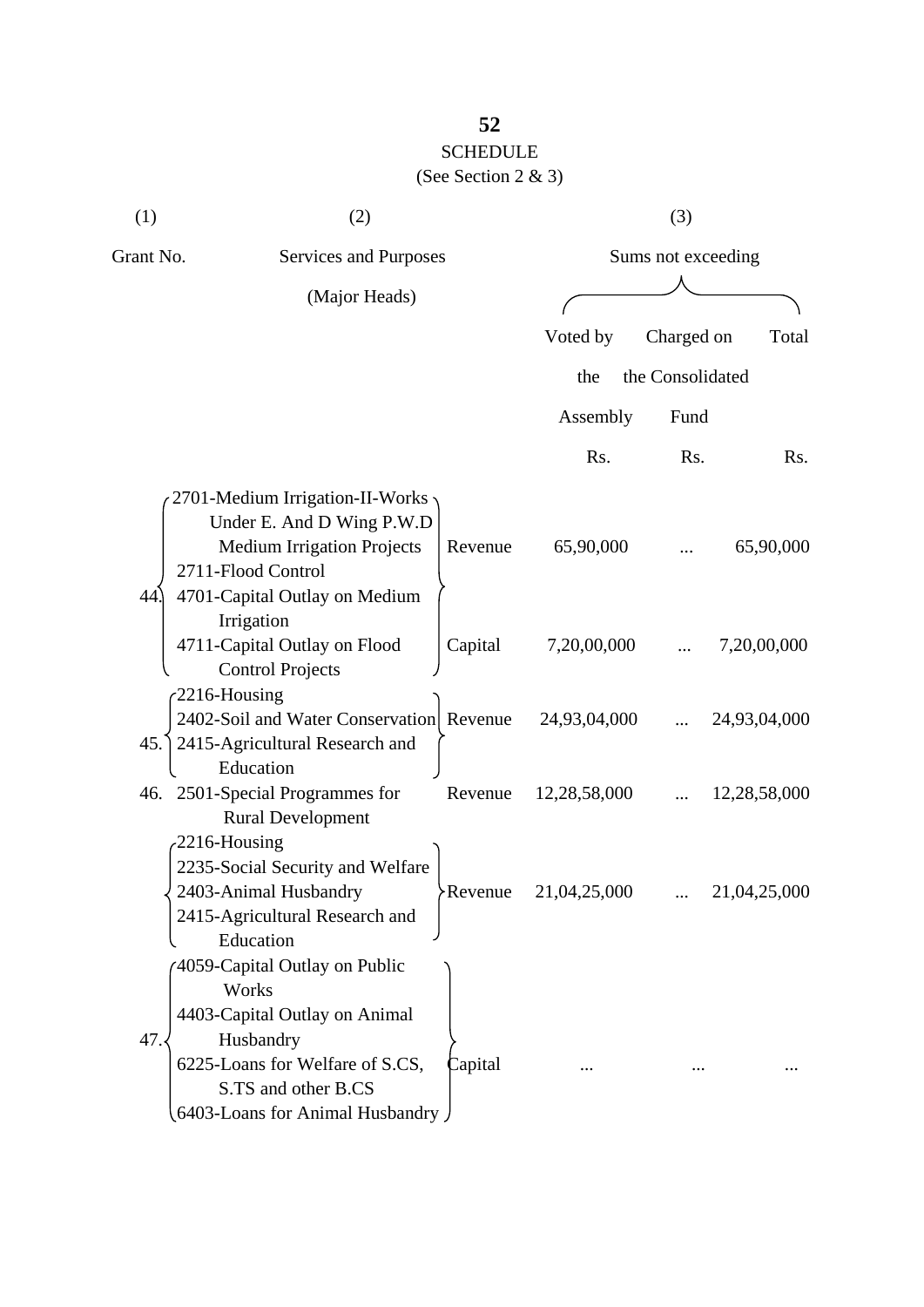| (1)       | (2)                                              |         |                    | (3)              |                  |
|-----------|--------------------------------------------------|---------|--------------------|------------------|------------------|
| Grant No. | Services and Purposes                            |         | Sums not exceeding |                  |                  |
|           | (Major Heads)                                    |         |                    |                  |                  |
|           |                                                  |         | Voted by           | Charged on       | Total            |
|           |                                                  |         |                    |                  |                  |
|           |                                                  |         | the                | the Consolidated |                  |
|           |                                                  |         | Assembly           | Fund             |                  |
|           |                                                  |         | Rs.                | Rs.              | R <sub>s</sub> . |
|           | 2216-Housing                                     |         |                    |                  |                  |
|           | 2404-Dairy Development                           |         |                    |                  |                  |
| 48.       | 2415-Agricultural Research and                   | Revenue | 12,96,51,000       |                  | 12,96,51,000     |
|           | Education                                        |         |                    |                  |                  |
|           | 2216-Housing                                     |         |                    |                  |                  |
|           | 2405-Fisheries                                   |         |                    |                  |                  |
|           | 2415-Agricultural Research and                   | Revenue | 4,50,60,000        |                  | 4,50,60,000      |
| 49.       | Education                                        |         |                    |                  |                  |
|           | 4216-Capital Outlay on Housing                   |         |                    |                  |                  |
|           | 4405-Capital Outlay on Fisheries                 | Capital | 18,00,000          |                  | 18,00,000        |
|           | 2406-Forestry and Wild Life                      |         |                    |                  |                  |
| 50.       | 2415-Agricultural Research and                   | Revenue | 32, 31, 15, 000    | 1,000            | 32, 31, 16, 000  |
|           | Education                                        |         |                    |                  |                  |
|           | 4406-Capital Outlay on Forestry<br>and Wild Life | Capital | 40,00,000          |                  | 40,00,000        |
|           | 51. (2216-Housing                                |         |                    |                  |                  |
|           | 2236-Nutrition                                   |         |                    |                  |                  |
|           | 2401-Crop Husbandry                              |         |                    |                  |                  |
|           | 2501-Special Programmes for                      | Revenue | 31,80,30,000       | $\dddotsc$       | 31,80,30,000     |
|           | <b>Rural Development</b>                         |         |                    |                  |                  |
|           | 2505-Rural Employment                            |         |                    |                  |                  |
|           | 2515-Other Rural Development                     |         |                    |                  |                  |
|           | Programmes                                       |         |                    |                  |                  |
|           | 4216-Capital Outlay on Housing                   |         |                    |                  |                  |
|           | 4515-Capital Outlay on Rural                     | Capital | 1,00,00,000        |                  | 1,00,00,000      |
|           | Development                                      |         |                    |                  |                  |
|           | 6515-Loans for other Rural                       |         |                    |                  |                  |
|           | <b>Development Programmes</b>                    |         |                    |                  |                  |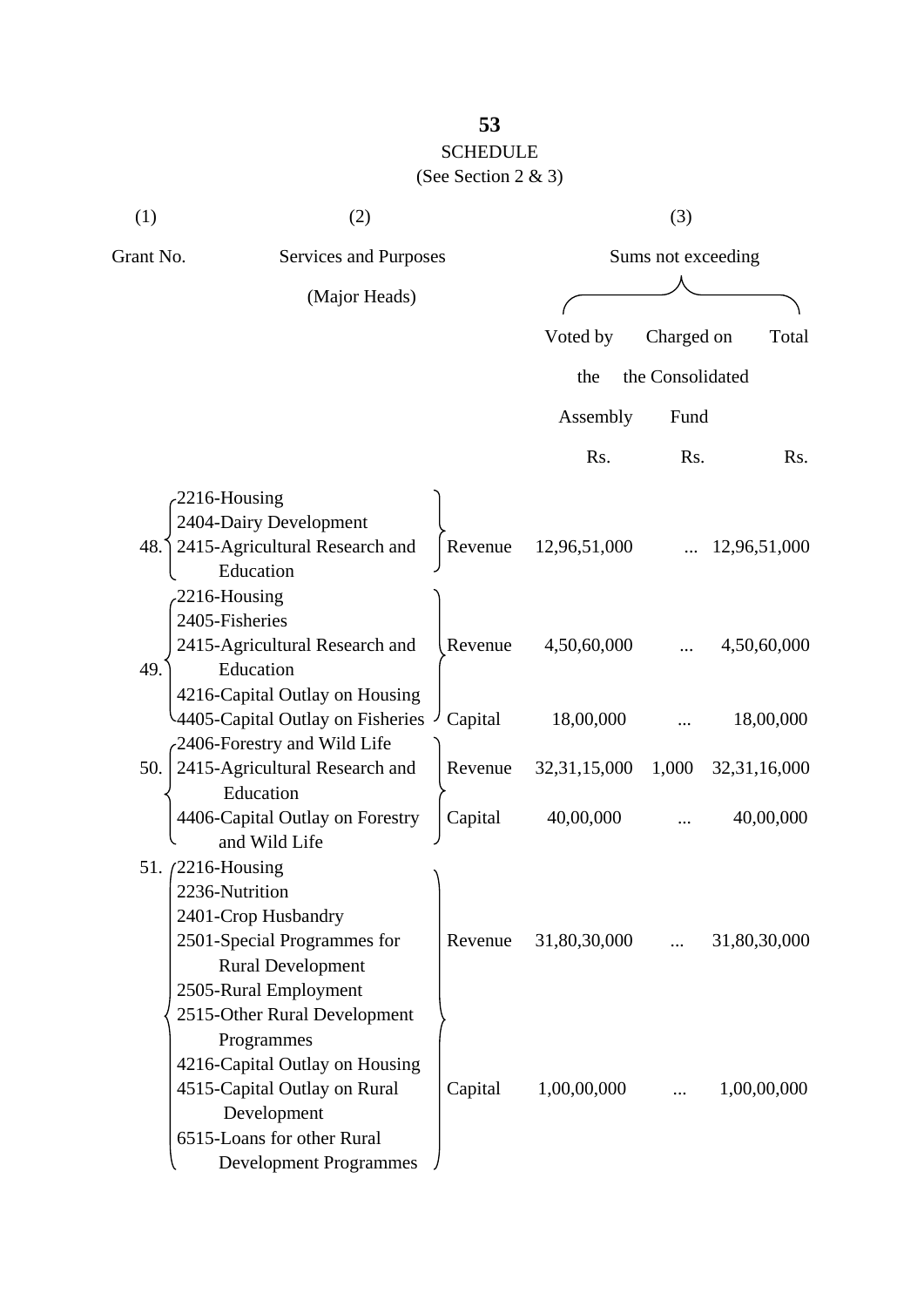# SCHEDULE

| (1)       | (2)                                                                                                                                                             |           |                      | (3)                |              |
|-----------|-----------------------------------------------------------------------------------------------------------------------------------------------------------------|-----------|----------------------|--------------------|--------------|
| Grant No. | Services and Purposes                                                                                                                                           |           |                      | Sums not exceeding |              |
|           | (Major Heads)                                                                                                                                                   |           |                      |                    |              |
|           |                                                                                                                                                                 |           | Voted by             | Charged on         | Total        |
|           |                                                                                                                                                                 |           | the                  | the Consolidated   |              |
|           |                                                                                                                                                                 |           | Assembly             | Fund               |              |
|           |                                                                                                                                                                 |           | Rs.                  | Rs.                | Rs.          |
|           | 2852-Industries                                                                                                                                                 | Revenue   | 5,96,50,500          | $\cdots$           | 5,96,50,500  |
| 52.       | 4854-Capital Outlay on Cement<br>and non-Metallic Mineral<br>4885-Capital Outlay on Industries<br>and Mineral<br>6885-Loans for other Industries<br>and Mineral | Capital   | 3,30,00,000          |                    | 3,30,00,000  |
|           | 2216-Housing<br>2851-Village and Small Industries<br>4851-Capital Outlay on Village<br>and Small Scale Industries                                               | Revenue   | 8,93,06,630          |                    | 8,93,06,630  |
| 53.       | 6851-Loans for Village and Small<br>Industries<br>$-2216$ -Housing                                                                                              | Capital   | 50,00,000            |                    | 50,00,000    |
|           | 2851-Village and Small Industries<br>4216-Capital Outlay on Housing                                                                                             |           | Revenue 11,69,70,000 |                    | 11,69,70,000 |
| 54.       | 4851-Capital Outlay on Village<br>and Small Scale Industries<br>6851-Loans for Village and Small<br>Industries                                                  | > Capital | 4,71,80,000          |                    | 4,71,80,000  |
|           | 2853-Non-Ferrous Mining and<br><b>Metallurgical Industries</b><br>4216-Capital Outlay on Housing                                                                | Revenue   | 7,82,00,000          |                    | 7,82,00,000  |
| 55.       | 4853-Capital Outlay on Mining<br>and Metallurgical Industries                                                                                                   | Capital   | 5,00,000             |                    | 5,00,000     |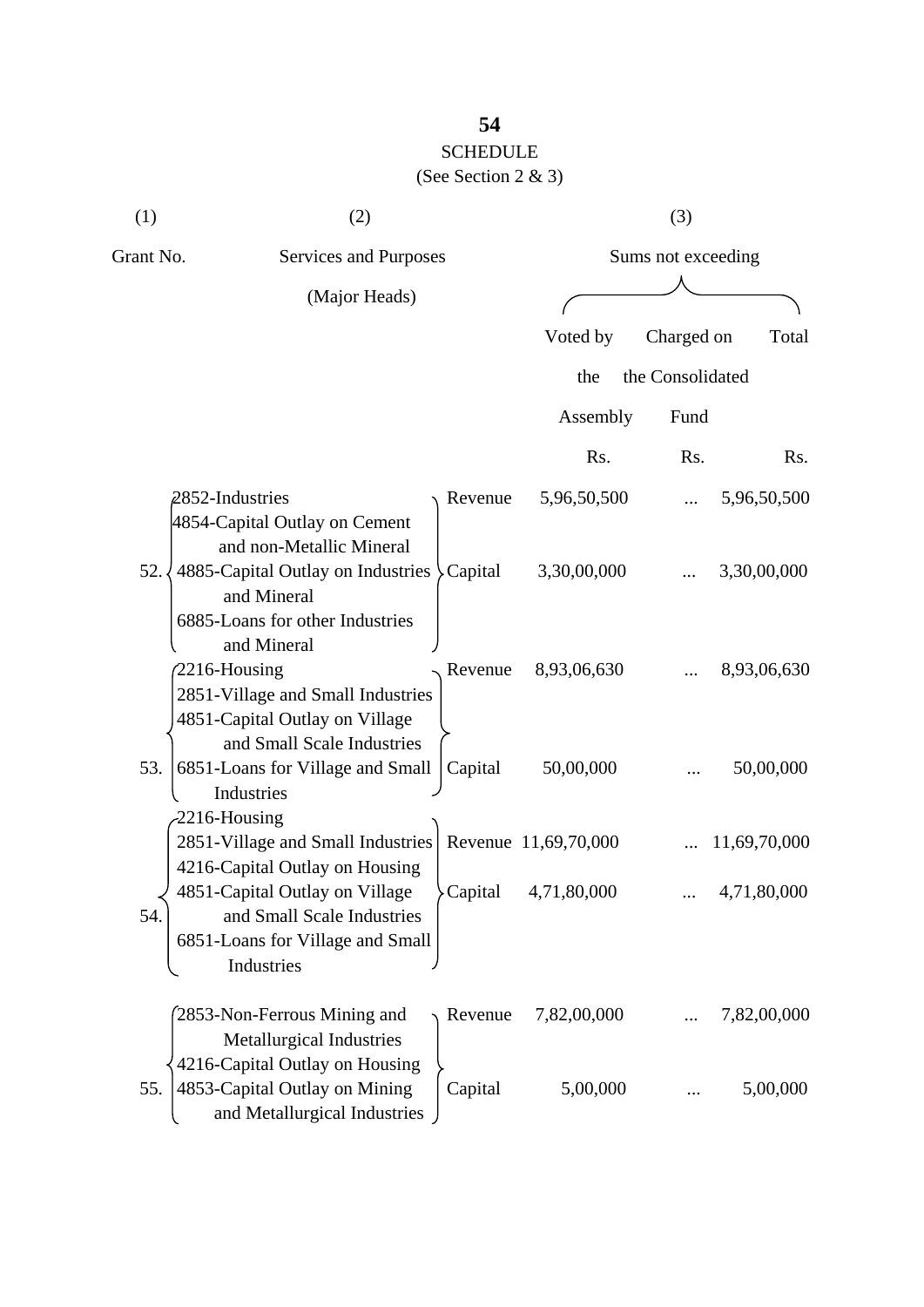| (See Section 2 & 3) |  |  |
|---------------------|--|--|
|                     |  |  |

| (1)       | (2)                                                                                                                                     |         |              | (3)                |                                    |
|-----------|-----------------------------------------------------------------------------------------------------------------------------------------|---------|--------------|--------------------|------------------------------------|
| Grant No. | Services and Purposes                                                                                                                   |         |              | Sums not exceeding |                                    |
|           | (Major Heads)                                                                                                                           |         |              |                    |                                    |
|           |                                                                                                                                         |         | Voted by     | Charged on         | Total                              |
|           |                                                                                                                                         |         | the          | the Consolidated   |                                    |
|           |                                                                                                                                         |         | Assembly     | Fund               |                                    |
|           |                                                                                                                                         |         | Rs.          | Rs.                | Rs.                                |
|           | 3054-Roads and Bridges                                                                                                                  | Revenue | 32,79,00,000 |                    | 32,79,00,000                       |
|           | 56. 5054-Capital Outlay on Roads<br>and Bridges                                                                                         | Capital | 79,77,43,600 |                    | 79,77,00,600                       |
|           | 3452-Tourism<br>4059-Capital Outlay on Public<br>Works                                                                                  | Revenue | 7,39,15,000  |                    | 7,39,15,000                        |
|           | 57. $\langle$ 5275-Capital Outlay on other<br><b>Communication Services</b><br>5452-Capital Outlay on Tourism<br>7452-Loans for Tourism | Capital | 72,00,000    |                    | 72,00,000                          |
|           | 58. 3606-Aid Materials and Equipment                                                                                                    | Revenue |              |                    |                                    |
|           | 59. 5465-Investment in General<br><b>Financial and Training</b><br>Institutions                                                         | Capital |              |                    |                                    |
|           | 6003-Internal Debt of the State<br>Government                                                                                           | Capital |              |                    | $\ldots$ 59,99,25,000 59,99,25,000 |
|           | 6004-Loans and Advances from the Capital                                                                                                |         |              |                    | $\ldots$ 16,30,17,440 16,30,17,440 |
|           | <b>Central Government</b>                                                                                                               |         |              |                    |                                    |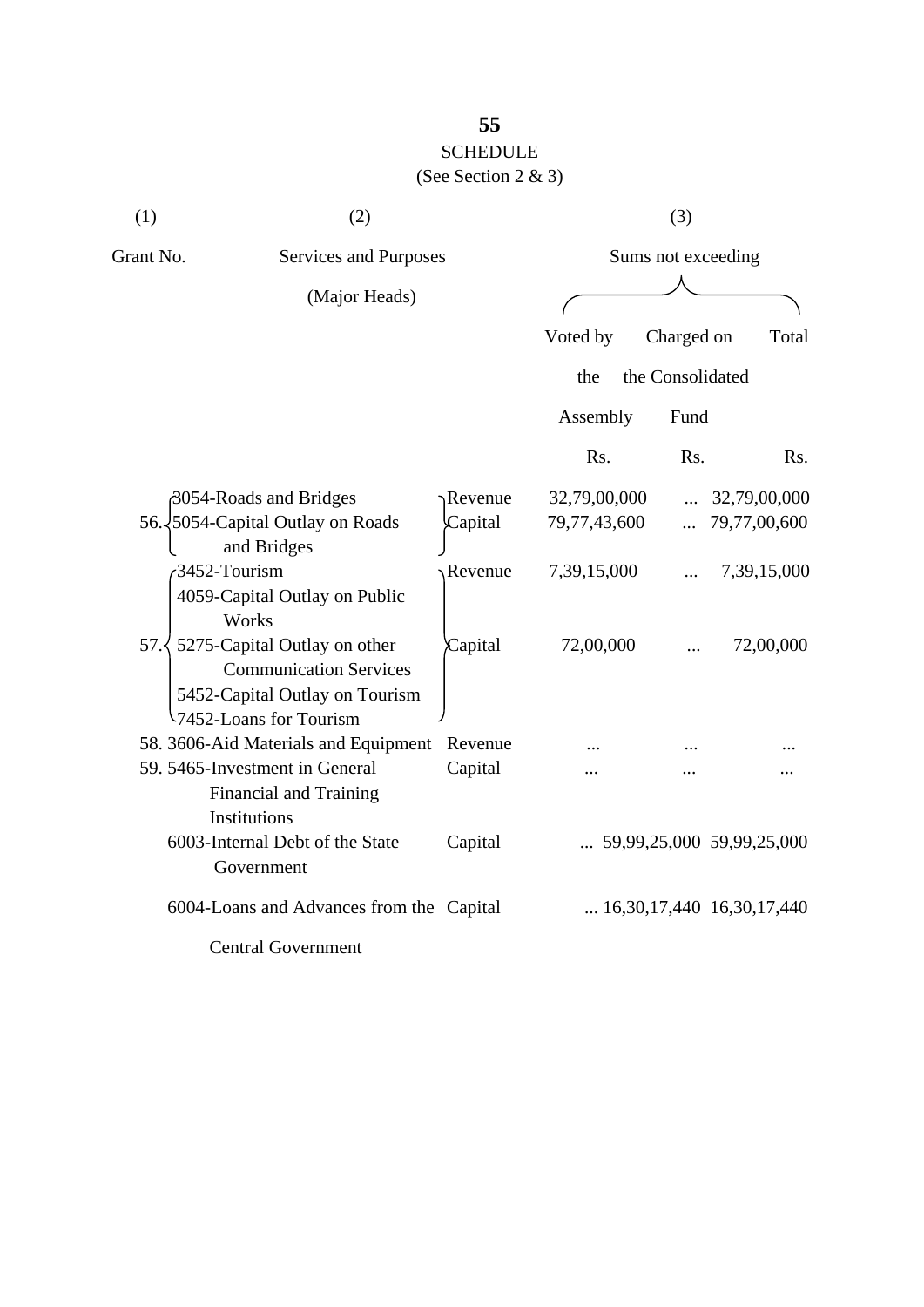| (1)       | (2)                                         |         |                                             | (3)                |                       |
|-----------|---------------------------------------------|---------|---------------------------------------------|--------------------|-----------------------|
| Grant No. | Services and Purposes                       |         |                                             | Sums not exceeding |                       |
|           | (Major Heads)                               |         |                                             |                    |                       |
|           |                                             |         | Voted by                                    | Charged on         | Total                 |
|           |                                             |         | the                                         | the Consolidated   |                       |
|           |                                             |         | Assembly                                    | Fund               |                       |
|           |                                             |         | Rs.                                         | Rs.                | Rs.                   |
|           | 60.7610-Loans to Government<br>Servants etc | Capital | 55,00,00,000                                |                    | $\ldots$ 55,00,09,000 |
|           | 61.7615-Miscellaneous Loans                 | Capital |                                             |                    | $\ddotsc$             |
|           | 62. 7810-Inter-State Settlement             | Capital |                                             |                    | .                     |
|           | 63. 7999-Appropriation to Contingency       | Capital | .                                           |                    |                       |
|           | Fund                                        |         |                                             |                    |                       |
|           | Total                                       |         | 1268,07,10,830 204,13,56,440 1472,20,67,270 |                    |                       |

### L.M.SANGMA,

 Under Secretary to the Govt. of Meghalaya, Law (B) Department.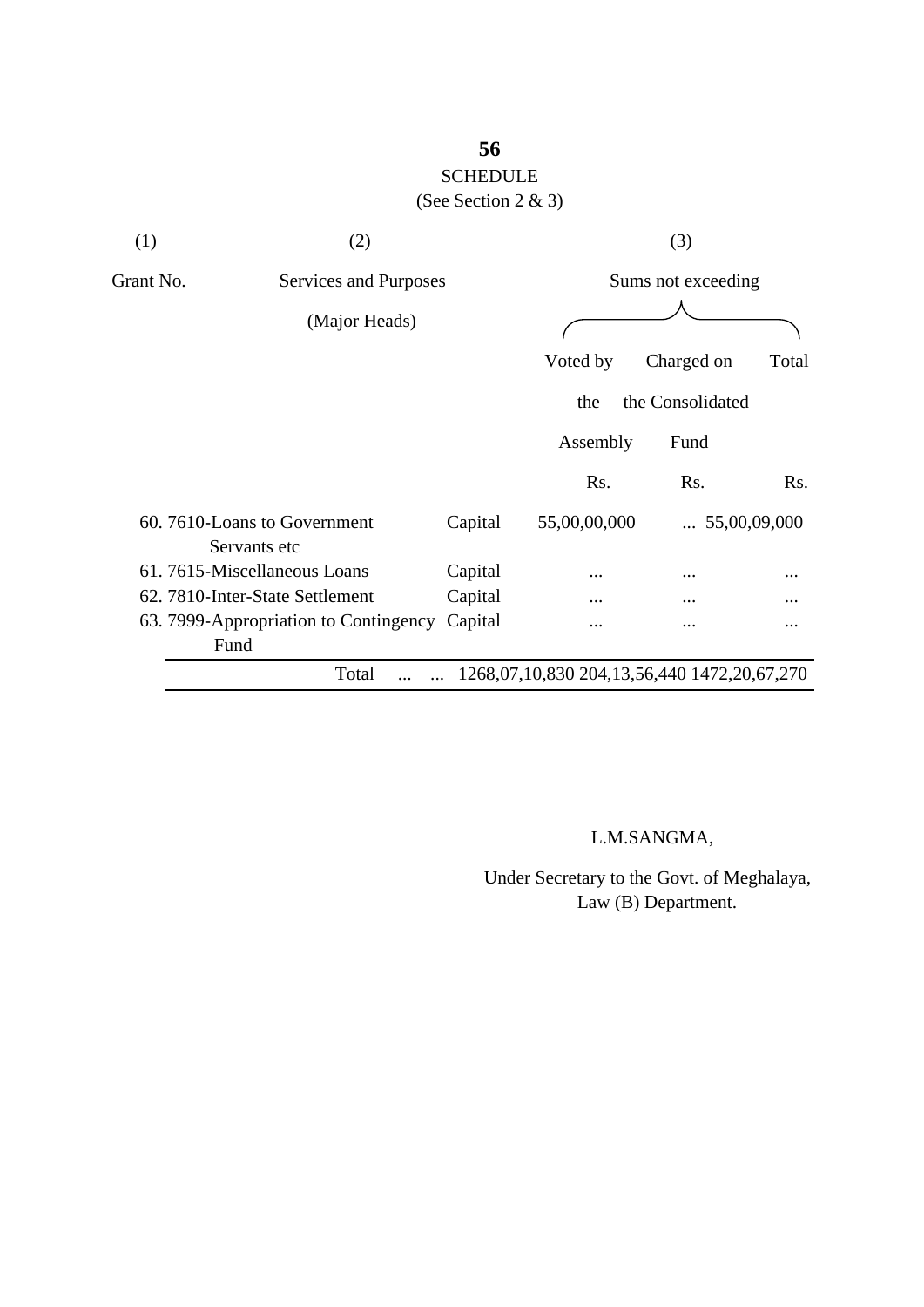# **The 8th February, 1999**

No. LL(B) 29/91/243- The Meghalaya Motor Vehicles Taxation (Amendment) Ordinance, 1999 promulgated by the Governor of Meghalaya on the  $8<sup>th</sup>$  February, 1999 is hereby Published for general information.

#### **MEGHALAYA ORDINANCE NO. 1 OF 1999**

Promulgated by the Governor on the  $8<sup>th</sup>$  February, 1999

Published in the Extra-ordinary Gazette of Meghalaya, dated 8<sup>th</sup> February, 1999

The Meghalaya Motor Vehicles Taxation (Amendment) Ordinance, 1999

An

#### **Ordinance**

Further to amend the Meghalaya Motor Vehicles Taxation Act (Assam Act IX of 1936 as adapted and amended by Meghalaya).

Whereas, the Meghalaya Legislative Assembly is no in session and the Governor is satisfied that circumstances exist which render it necessary for him to take immediate action;

Now, therefore in exercise of the powers conferred by clause (1) of Article 213 of the Constitution, the Governor of Meghalaya hereby promulgates in the Fiftieth Year of the Republic of India the following Ordinance, namely:-

| Short title and<br>Commencement | 1 | (1) This Ordinance may be called the Meghalaya Motor<br>Vehicles Taxation (Amendment) Ordinance, 1999.<br>(2) It shall be deemed to have come into force at once                                                                                                                                                            |
|---------------------------------|---|-----------------------------------------------------------------------------------------------------------------------------------------------------------------------------------------------------------------------------------------------------------------------------------------------------------------------------|
| Insertion of new<br>section 6A  | 2 | After section 5 of the Meghalaya Motor Vehicles Taxation<br>Act(Assam Act IX of 1936 as adapted by Meghalaya)<br>(hereinafter referred to as the principal Act), the following<br>new section 5A shall be inserted, namely:-                                                                                                |
|                                 |   | "5A. Revision of Tax- Notwithstanding anything contained<br>this Act, the State Government may, subject to various<br>publication of its intention to do so, by notification in the<br>Official Gazette revise the rate of tax on motor vehicle and<br>there upon such rates of tax in the Schedule shall stand<br>amended. |
| Amendment of<br>Section 15.     | 3 | In section 15 of the principal Act, for the words "fifty"<br>rupees" and "one hundred" occurring therein, the words<br>"five hundred" and "one thousand" shall respectively be<br>substituted.                                                                                                                              |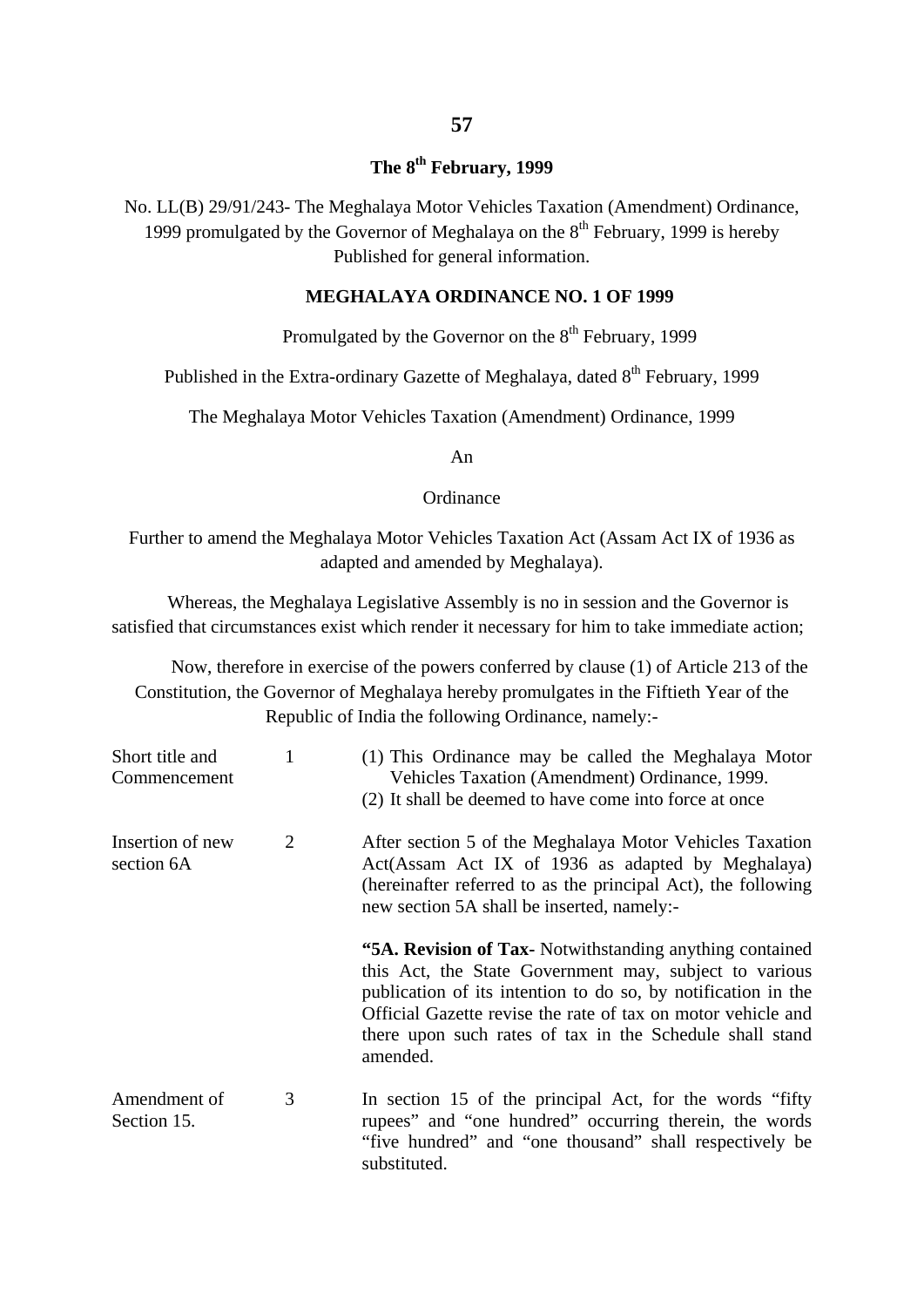| Additional to section 4<br>17   |   | To section 17 of the principal Act, the following provisos<br>shall be added namely-                                                                                                                                                                                                                                                                                                                                                                                                                                                                                                                                                                                                                                                                                                                                                                                                                                                                                                                                                                                                                                                                                                                                                                                                                                                                                                                                             |
|---------------------------------|---|----------------------------------------------------------------------------------------------------------------------------------------------------------------------------------------------------------------------------------------------------------------------------------------------------------------------------------------------------------------------------------------------------------------------------------------------------------------------------------------------------------------------------------------------------------------------------------------------------------------------------------------------------------------------------------------------------------------------------------------------------------------------------------------------------------------------------------------------------------------------------------------------------------------------------------------------------------------------------------------------------------------------------------------------------------------------------------------------------------------------------------------------------------------------------------------------------------------------------------------------------------------------------------------------------------------------------------------------------------------------------------------------------------------------------------|
|                                 |   | "Provided that no appeal shall be admitted unless the person<br>preferring the appeal has tendered payment of an amount<br>which shall not be less than fifty percent of the amount of<br>tax appealed against.                                                                                                                                                                                                                                                                                                                                                                                                                                                                                                                                                                                                                                                                                                                                                                                                                                                                                                                                                                                                                                                                                                                                                                                                                  |
|                                 |   | "Provided further that where the appeal is upheld and the<br>order of assessment, imposition recovery of tax is quashed<br>or set aside, then the person preferring the appeal shall be<br>entitled to refund of the amount so paid by him under the<br>first proviso".                                                                                                                                                                                                                                                                                                                                                                                                                                                                                                                                                                                                                                                                                                                                                                                                                                                                                                                                                                                                                                                                                                                                                          |
| Insertion of new<br>Section 19B | 5 | After section 19-A of the principal Act, the following new<br>section shall be inserted, namely-                                                                                                                                                                                                                                                                                                                                                                                                                                                                                                                                                                                                                                                                                                                                                                                                                                                                                                                                                                                                                                                                                                                                                                                                                                                                                                                                 |
|                                 |   | '9-B Seizure and detention of vehicles for non-payment<br>of tax-<br>(1) Notwithstanding anything contained in this Act, any<br>Police Officer not below the rank of Sub-Inspector or<br>any Enforcement Inspector of the Transport Department<br>or, any officers of the Transport Department especially<br>authorised in this behalf by the Commissioner of<br>transport, may seize any vehicle in respect of which the<br>tax due and payable under this Act has not been paid or<br>the certificate of registration of which has been<br>suspended under clause (c) of section 19-A and may<br>detain the vehicle so seized until such time as the entire<br>amount of tax is paid for the vehicle.<br>(2) Any vehicle seized under sub-section (1) shall be<br>released immediately on payment of the amount of tax<br>due and such amount of the fine as the State<br>Government may impose.<br>(3) Any vehicle seized and contained under sub-section (1)<br>shall be taken to the nearest Police Station or to the<br>Office premises of the licensing officer having<br>jurisdiction in the area in which the vehicle is seized<br>and shall be kept in safe custody of the offices seizing<br>the vehicle until it is released under sub-section (2).<br>(4) The expenses if any, for the safe custody of the vehicle<br>or seized and detained under sub-section (1) shall be<br>borne by the owner of the vehicles". |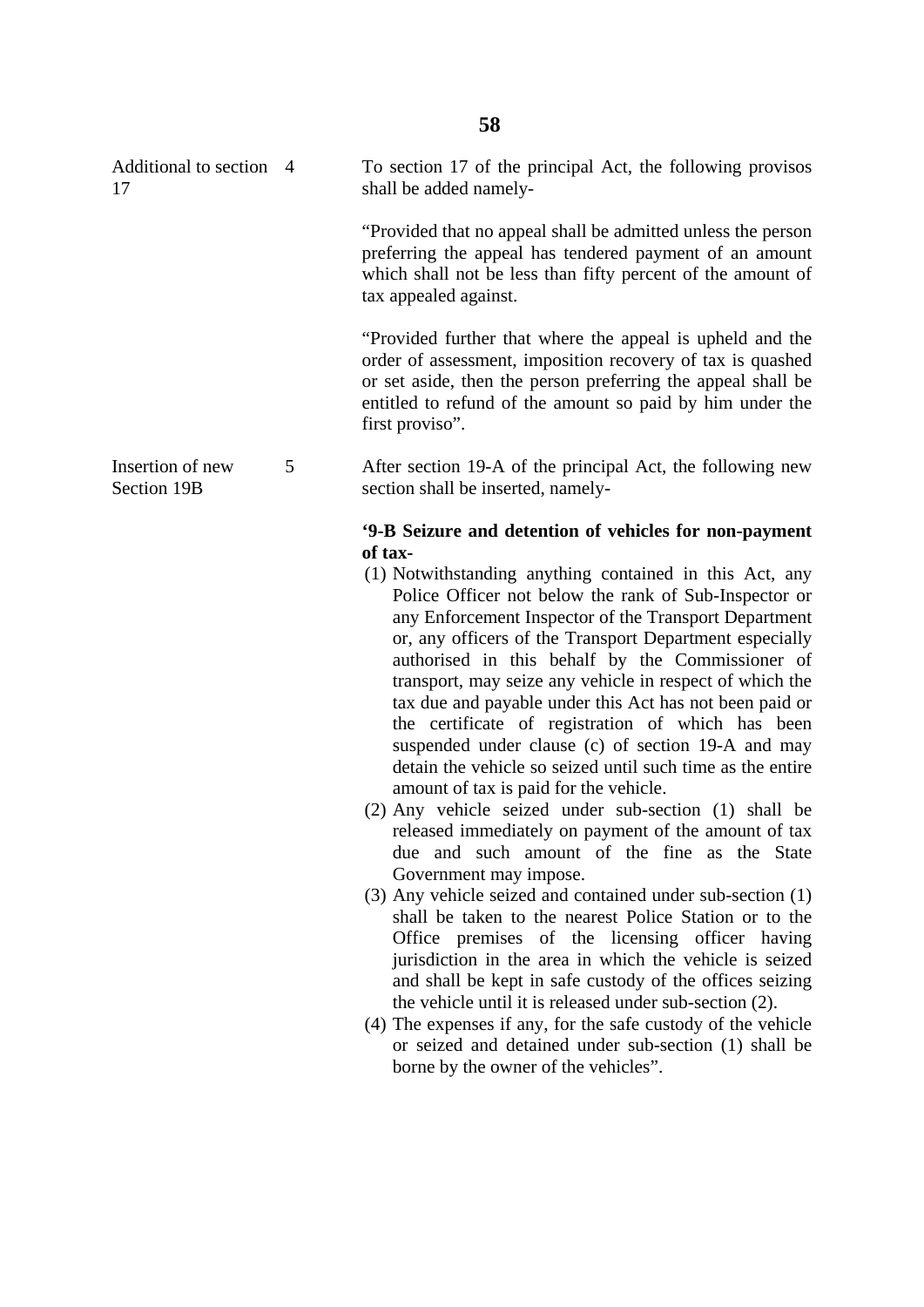| Amendment of | For the existing Schedule of the principal Act the |
|--------------|----------------------------------------------------|
| Schedule     | following shall be substituted namely.             |

#### 'THE SCHEDULE'

*(See Section 4 (1))*

### 'RATE OF TAX MOTOR VEHICLES'

### PART-A

"Vehicles not plying for hire or reward"

| Article No.<br>Description of Vehicles<br>2                                                                                                                                                               | <b>Annual Tax</b><br>3                                                         | <b>Quarterly Tax</b><br>4 |
|-----------------------------------------------------------------------------------------------------------------------------------------------------------------------------------------------------------|--------------------------------------------------------------------------------|---------------------------|
| <b>MOTOR CYCLES, SCOOTERS</b><br>THREE WHEELERS                                                                                                                                                           | (in Rs.)                                                                       | (in Rs.)                  |
| Two Wheelers:-<br>Motor Cycles and Scooters propelled                                                                                                                                                     |                                                                                |                           |
| Not exceeding 90 Kg, in<br>(i)                                                                                                                                                                            | 65                                                                             |                           |
| Exceeding 90 Kg, in weight<br>(ii)<br>unladen                                                                                                                                                             | 100                                                                            |                           |
| <b>Three Wheelers:-</b><br>Three Wheelers propelled by<br>machanised power-<br>Tri-Cycles<br>(i)<br>Auto Rickshaw.<br>(ii)                                                                                | 90<br>200                                                                      |                           |
| Trailers:-<br>Trailers or side Cars attached to two<br>wheelers and three wheelers covered<br>by this article.                                                                                            | 25                                                                             |                           |
| Passengers vehicles and Trailers-<br>Passenger Vehicles:-<br>Vehicles constructed an used solely<br>for conveyance of passengers and<br>their personal luggage-<br>If it is 14 horse-power or less<br>(i) | 225                                                                            |                           |
|                                                                                                                                                                                                           | by machanised power-<br>weight unladen<br>If it exceeds 14 horse-power<br>(ii) | 175                       |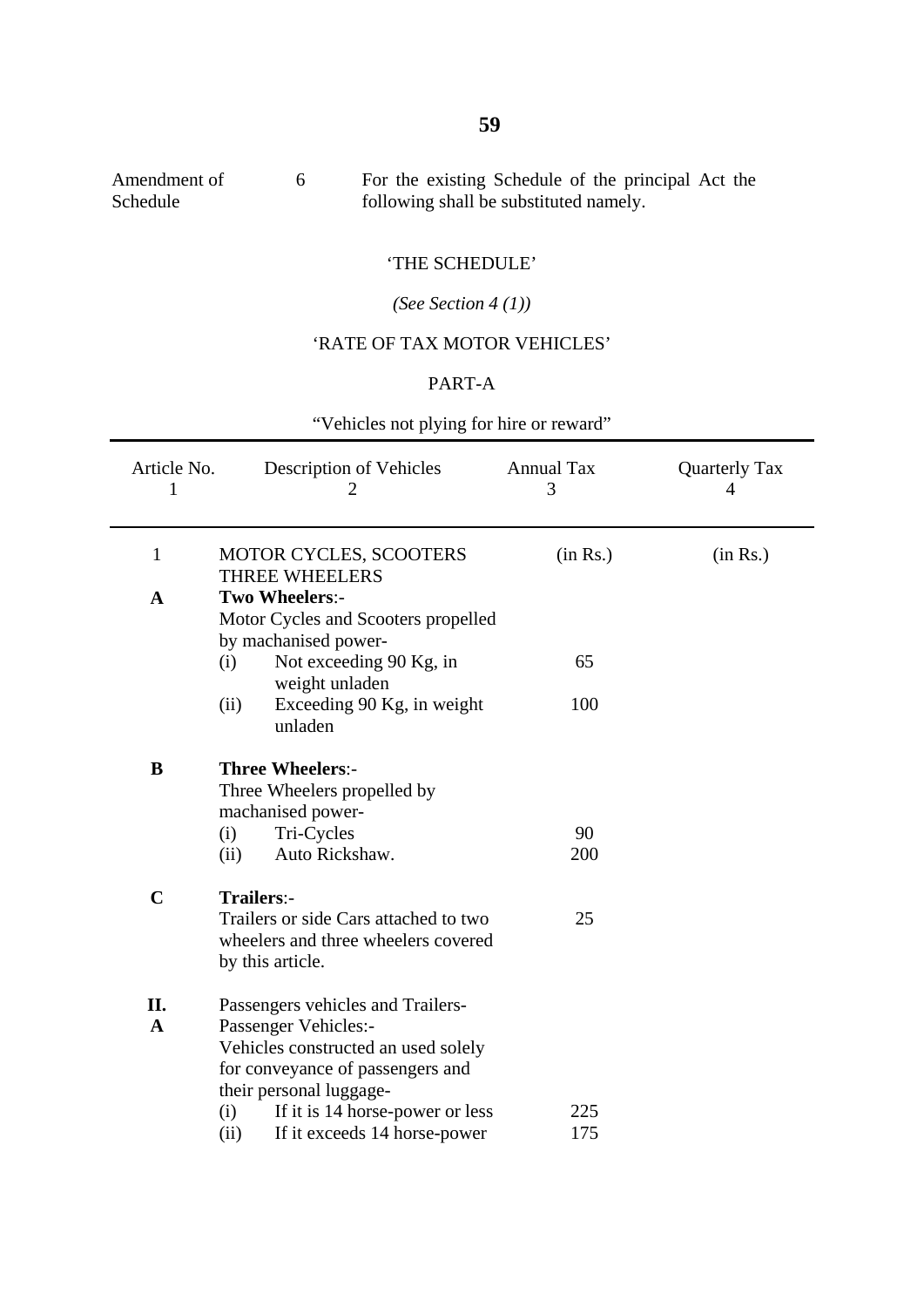| <b>B.</b>      | <b>Trailers:-</b><br>Trailers attached to or draw by<br>vehicles covered by clause A of this<br>articles. |                                                                                                                                                                      |                  |                |  |  |  |
|----------------|-----------------------------------------------------------------------------------------------------------|----------------------------------------------------------------------------------------------------------------------------------------------------------------------|------------------|----------------|--|--|--|
|                | (i)<br>(ii)<br>(iii)                                                                                      | Light<br><b>Medium Trailers</b><br><b>Heavy Trailers</b>                                                                                                             | 65<br>115<br>225 |                |  |  |  |
| Ш.<br>A.       |                                                                                                           | <b>OTHER VEHICLES</b><br><b>Good Vehicles-</b><br>Vehicles constructed and used solely<br>for transport of good only-                                                |                  |                |  |  |  |
|                | (i)                                                                                                       | authorised to carry one metric                                                                                                                                       | 680              | 170            |  |  |  |
|                | (ii)                                                                                                      | tonne or less<br>for very additions $\frac{1}{2}$ metric<br>part<br>thereof<br><b>or</b><br>tonne<br>authorised load of goods.                                       | 180              | 45             |  |  |  |
| <b>B.</b>      |                                                                                                           | <b>Passenger and Goods Vehicles-</b><br>Vehicles used partly for conveyance<br>of passengers and their personnel<br>luggage and partly for carrying of               |                  |                |  |  |  |
|                | (i)<br>(ii)<br>(iii)                                                                                      | goods.<br>If it is horse-power or less<br>If it exceeds 14 horse-power<br>Additional tax<br>for<br>each<br>person in excess of 6 which<br>the vehicle is designed to | 220<br>280<br>40 | 55<br>70<br>10 |  |  |  |
|                | (iv)                                                                                                      | carry<br>Additional tax for every $\frac{1}{2}$<br>metric tonne or part thereof<br>of authorised load of goods.                                                      | 100              | 25             |  |  |  |
| $\mathbf{C}$ . |                                                                                                           | <b>Tractors-</b>                                                                                                                                                     |                  |                |  |  |  |
|                | (i)                                                                                                       | exceeding <sub>2</sub><br><b>Not</b><br>metric<br>tonnes in weight                                                                                                   | 120              | 30             |  |  |  |
|                | (ii)                                                                                                      | Exceeding 2 metric tonnes<br>but not exceeding 3 1/2 metric                                                                                                          | 240              | 60             |  |  |  |
|                | (iii)                                                                                                     | tonnes in weight.<br>Exceeding $3\frac{1}{2}$ metric tonnes<br>in weight.                                                                                            | 460              | 115            |  |  |  |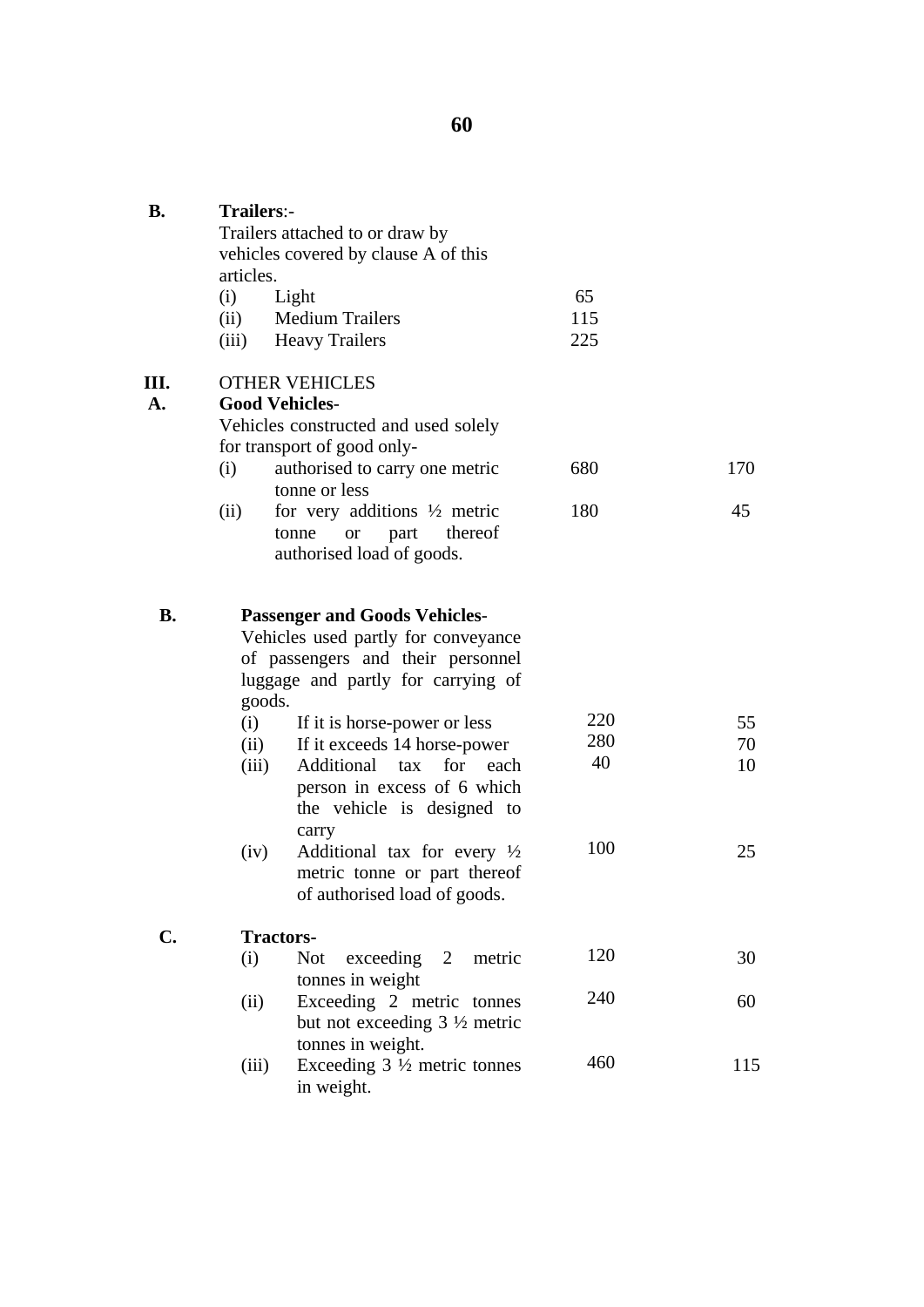| ۰.                 |  |
|--------------------|--|
| ×<br>I<br>v.<br>۰. |  |

| D. | <b>Trailers-</b><br>Trailers attached to or drawn by<br>vehicles covered by clause A to C of<br>this article.<br>Light<br>(i)<br>(ii) Medium Trailers<br>(iii) Heavy Trailers                                                                                                         | 120<br>220<br>460 | 30<br>55<br>115 |
|----|---------------------------------------------------------------------------------------------------------------------------------------------------------------------------------------------------------------------------------------------------------------------------------------|-------------------|-----------------|
| Е. | <b>Mechanical Cranes-</b><br>Mechanical Cranes mounted on<br><b>Motor Vehicles</b><br>Light (not) exceeding 3<br>(i)<br>metric tonnes in weight<br>Medium (exceeding 3 metric<br>(ii)<br>tonnes but not exceeding 5<br>metric tonnes<br>Heavy (exceeding 5 metric<br>(iii)<br>tonnes) | 120<br>240<br>460 | 30<br>60<br>115 |

#### **PART-B**

Vehicles plying for hire or reward

#### **IV. PASSENGER VEHICLES**

Vehicles plying for hire or reward for conveyance of passengers and their personnel luggage.

#### **A. Auto Rickshaws, Jeeps, Taxis-**

**B.**

(Permits issued by RTAs)

| $\rm(i)$ | Auto rickshaws                      | 200  | 50  |
|----------|-------------------------------------|------|-----|
| (ii)     | Taxi Cabs                           | 460  | 115 |
| (iii)    | Maxi Cabs                           | 2000 | 500 |
| (iv)     | Jeeps                               | 280  | 45  |
| (v)      | <b>Station wagons</b>               | 750  | 175 |
|          | <b>Stage Carriage-</b>              |      |     |
|          |                                     |      |     |
| (i)      | Mini Bus (up to 30 seats) for every | 100  | 25  |
|          | seat authorised to carry passenger. |      |     |
| (ii)     | Omni Bus (above 30 seat) for every  | 80   |     |
|          | seat authorised to carry passenger) |      |     |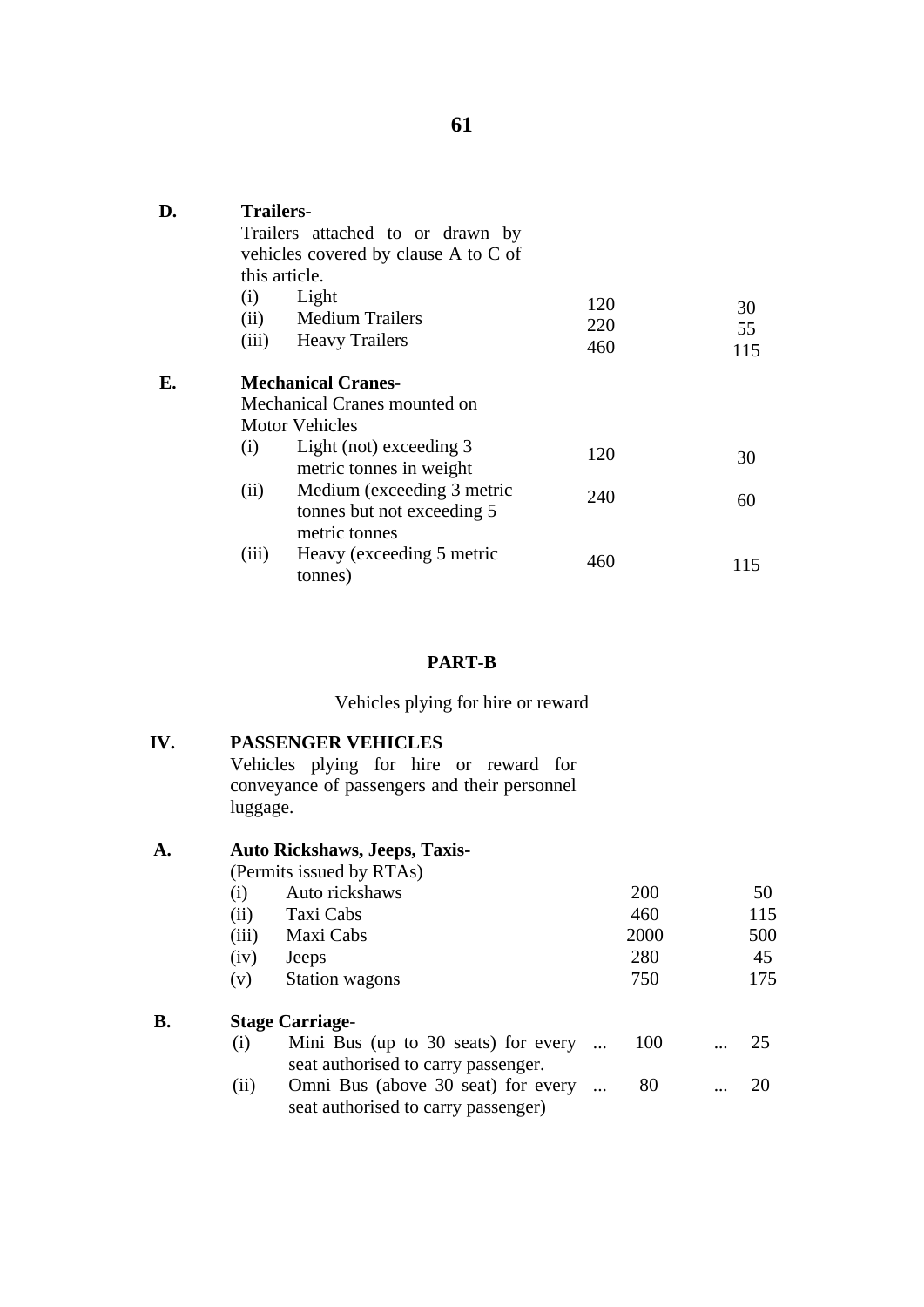| ×<br>I<br>v. |
|--------------|
|--------------|

| $C_{\bullet}$ |             | <b>Tourist Vehicles-</b>                                                                                                                              | (in Rs.)   |      | (in Rs.) |     |
|---------------|-------------|-------------------------------------------------------------------------------------------------------------------------------------------------------|------------|------|----------|-----|
|               |             | (Permits issued by STA for the State permit)<br>or National Permit).                                                                                  |            |      |          |     |
|               | (i)         | <b>Tourist Taxi Cabs</b><br>(authorised to carry not more than 6)<br>passengers).                                                                     | $\dddotsc$ | 1440 |          | 360 |
|               | (ii)        | <b>Tourist Maxi Cabs</b><br>(authorised to carry more than 6 but<br>not more than 12 passengers).                                                     |            | 3000 |          | 750 |
|               | (iii)       | <b>Tourist Buses</b><br>For every seat authorised to carry<br>passenger.                                                                              | $\cdots$   | 120  | .        | 30  |
| V.            | Goods only- | <b>GOODS VEHICLES</b><br>Vehicles constructed and used for transport of                                                                               |            |      |          |     |
|               | (i)         | For<br>one metric<br>$less$<br>tonne<br><sub>or</sub><br>authorised load of goods.                                                                    |            | 600  |          | 150 |
|               | (ii)        | For every additional $\frac{1}{2}$ metric tonne of<br>authorised load of goods.                                                                       |            | 180  |          | 45  |
| VI.           |             | PASSENGER-cum-GOODS VEHICLES-<br>Vehicles used partly for conveyance of<br>passengers and their personal luggage and<br>partly for carrying of goods. |            |      |          |     |
| A.            | (i)         | Contract Carriage (Casual)-<br>For every seat authorised to carry                                                                                     |            | 80   |          | 20  |
|               | (ii)        | passenger.<br>An additional tax for every $\frac{1}{2}$ metric<br>tonne or part thereof of authorised<br>load of goods.                               |            | 180  |          | 45  |
| VII.          | (i)         | <b>TRACTORS-</b><br>Not exceeding 2 metric tonnes in                                                                                                  |            | 300  |          | 75  |
|               | (ii)        | weight<br>exceeding 2 metric tonnes but not                                                                                                           |            | 580  |          | 145 |
|               | (iii)       | exceeding $3\frac{1}{2}$ metric tonnes.<br>exceeding $3\frac{1}{2}$ metric tonnes.                                                                    |            | 840  |          | 210 |
|               |             |                                                                                                                                                       |            |      |          |     |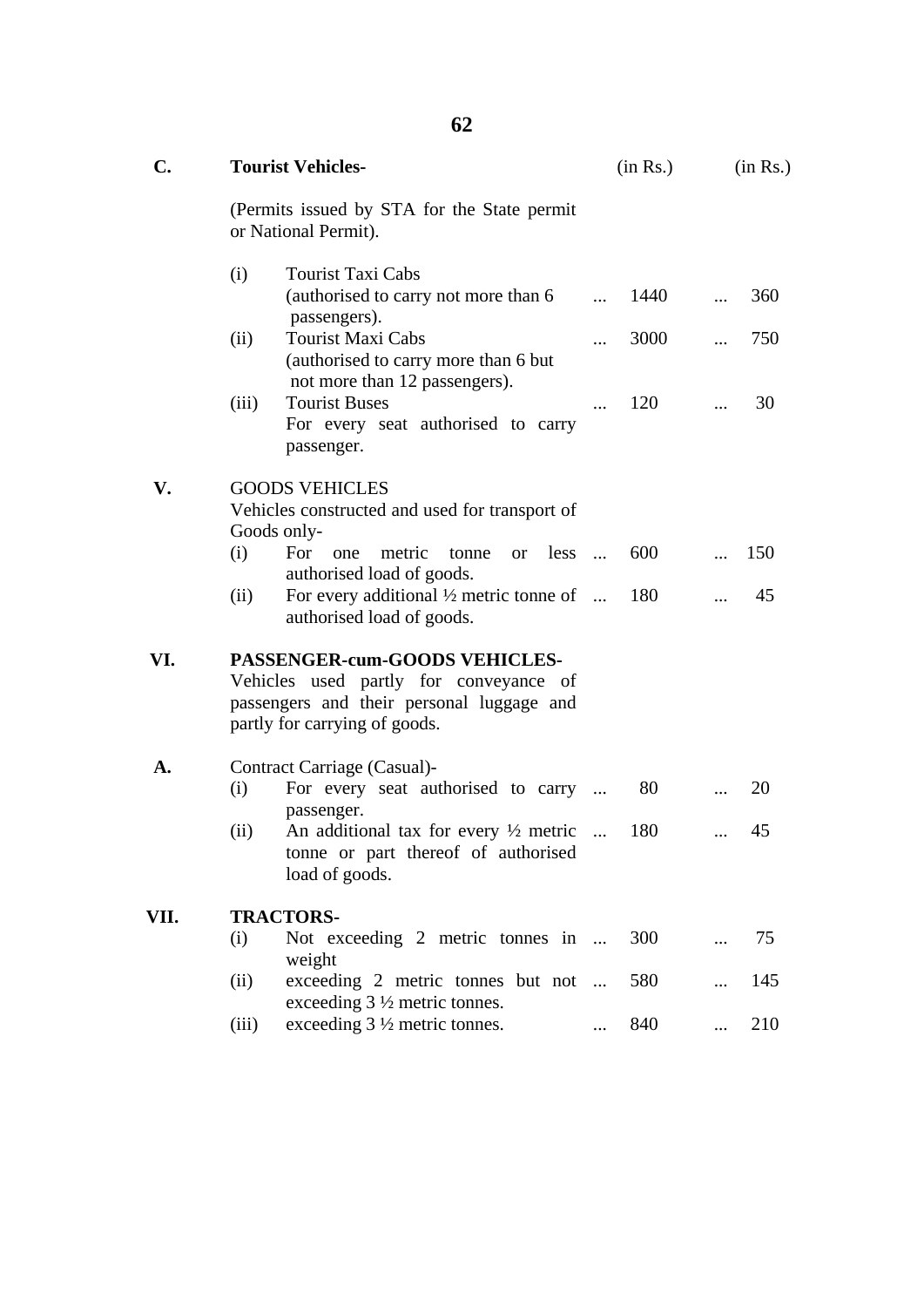#### **VIII. TRAILERS**

Trailers attached to or drawn by vehicles covered by article IV to VII-

| (i) Light Trailers   | $\ldots$ 240 | $\cdots$ | -60          |
|----------------------|--------------|----------|--------------|
| (ii) Medium Trailers | 460          |          | $\dots$ 115  |
| (iii) Heavy Trailers | $\ldots$ 800 |          | $\ldots$ 200 |

#### **IX.** VEHICLES PLYING ON SPECIAL ROUTES

Vehicles authorised to ply for hire on special routes under permits granted by the State Government The appropriate tax payable under articles IV to VII together with such additional fess as

may be prescribed by the State Government.

| X. | <b>CRANES</b>   | AND. | ARTICULATED | (in Rs.) | (in Rs.) |
|----|-----------------|------|-------------|----------|----------|
|    | <b>VEHICLES</b> |      |             |          |          |

| A | Vehicles-   | Mechanical cranes mounted on<br>Motor                                                            |                     |
|---|-------------|--------------------------------------------------------------------------------------------------|---------------------|
|   | (i)<br>(ii) | Light (not exceeding 3 metric tonnes)<br>$\dots$ 300<br>Medium (exceeding 3 metric tonnes<br>581 | 75<br>$\dots$ 145   |
|   | (iii)       | but not exceeding 5 metric tonnes)<br>Heavy (exceeding 5 metric tonnes)<br>840<br>$\cdots$       | 210<br>$\mathbf{r}$ |
| B |             | <b>Articulated Vehicles</b>                                                                      |                     |
|   | (i)         | Up to $22660$ Kilogram gross vehicle $\ldots$ 8,000<br>weight                                    | $\ldots$ 2,000      |
|   | (ii)        | Exceeding 22600 Kilogram but not<br>exceeding 26400 Kg gross vehicle  10,000<br>weight.          | $\ldots$ 2,500      |
|   | (iii)       | Exceeding 26400 Kg but not<br>exceeding 36600 Kg gross vehicle  14,000<br>weight                 | $\ldots$ 3,500      |
|   | (iv)        | Exceeding 36600 Kg but not<br>exceeding 50000 Kg gross vehicle  18,000<br>weight                 | 4,500               |
|   | (v)         | Exceeding 50000 Kg gross vehicle  22,000<br>weight                                               | $\ldots$ 5,500      |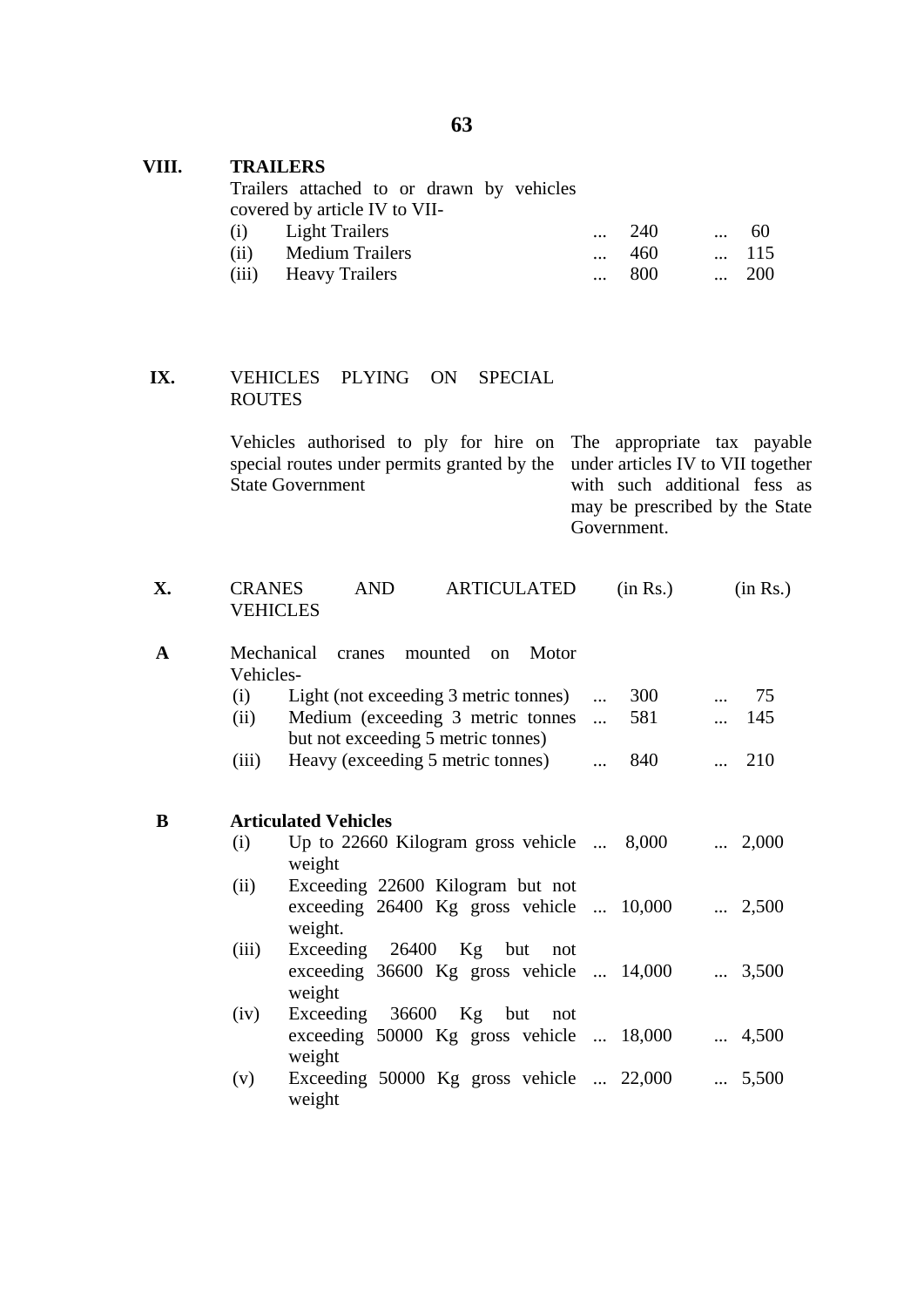Plus Rs. 760/- for every Plus Rs. 115/- for additional 500 Kg gross vehicle weight or part thereof above 50,000 Kgs. every additional 500 Kg gross vehicle weight or part thereof above 50,000 Kgs.

#### Raj Bhavan, M.M.JACOB

Dated:Shilllong, the 8<sup>th</sup> February, 1999 Governor of Meghalaya

Dated Shillong, L.M.SANGMA,

The 8<sup>th</sup> February, 1999. Under Secretary to the Govt. of Meghalaya,

Law (B) Department.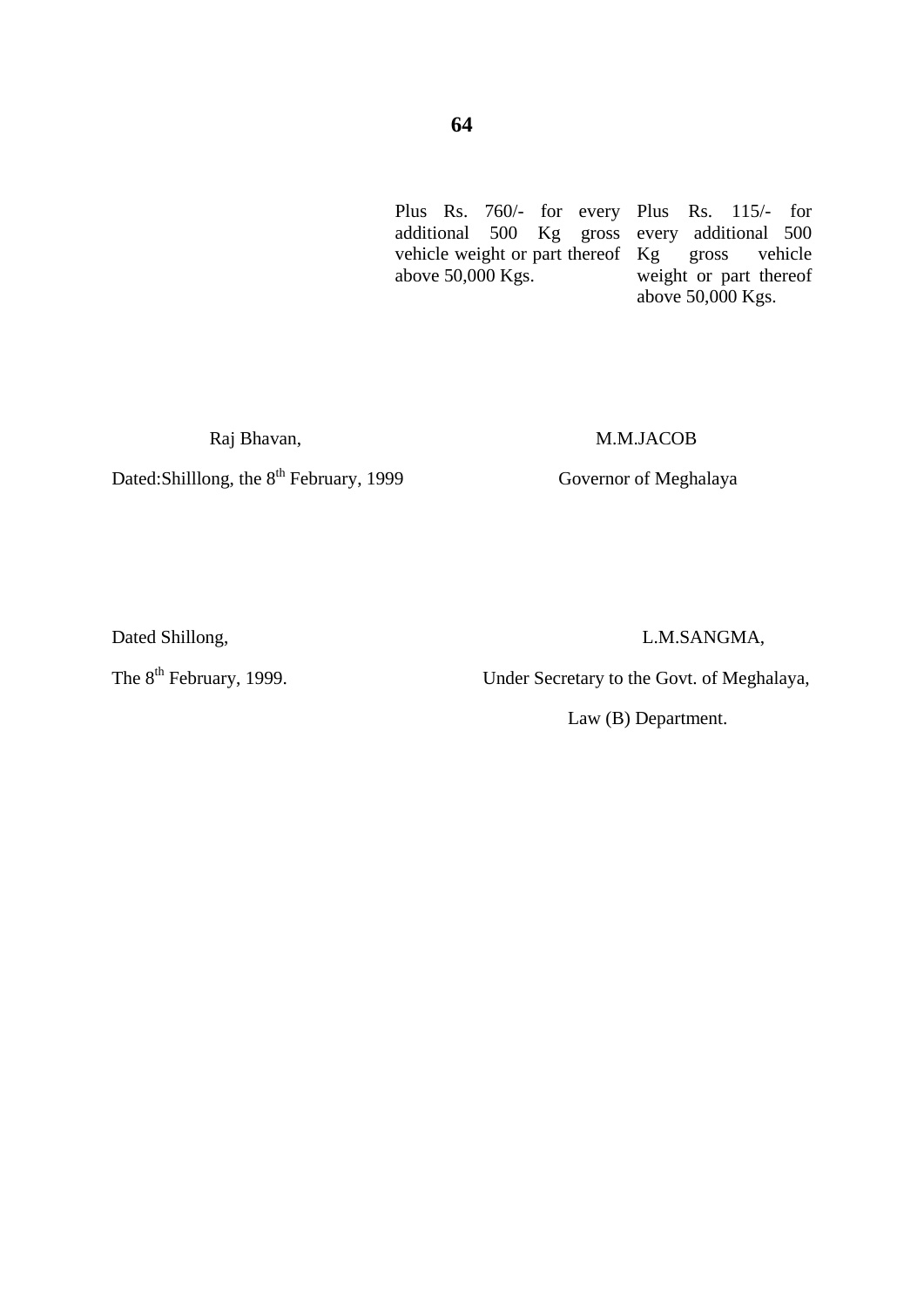No. LL (B) 200/84/97- The Contingency Fund of Meghalaya (Amendment) Ordinance, 1999 is hereby published for general information.

#### **MEGHALAYA ORDINANCE NO. 2 OF 1999**

Promulgated by the Governor on  $8<sup>th</sup>$  February, 1999

Published in the Gazette of Meghalaya Extra Ordinary, issued dated  $8<sup>th</sup>$  February, 1999

#### THE CONTINGENCY FUND OF MEGHALAYA (AMENDMENT) ORDINANCE, 1999

**An**

#### **Ordinance**

to amend temporarily the Contingency Fund of Meghalaya Act, 1972.

Whereas, the Legislative Assembly of Meghalaya is not in session and the Governor is satisfied that circumstances exist which render it necessary for him to take immediate action;

Now, therefore in exercise of the powers conferred by clause (1) of Article 213 of the Constitution, the Governor of Meghalaya hereby promulgates in the Fiftieth Year of the Republic of India the following Ordinance, namely:-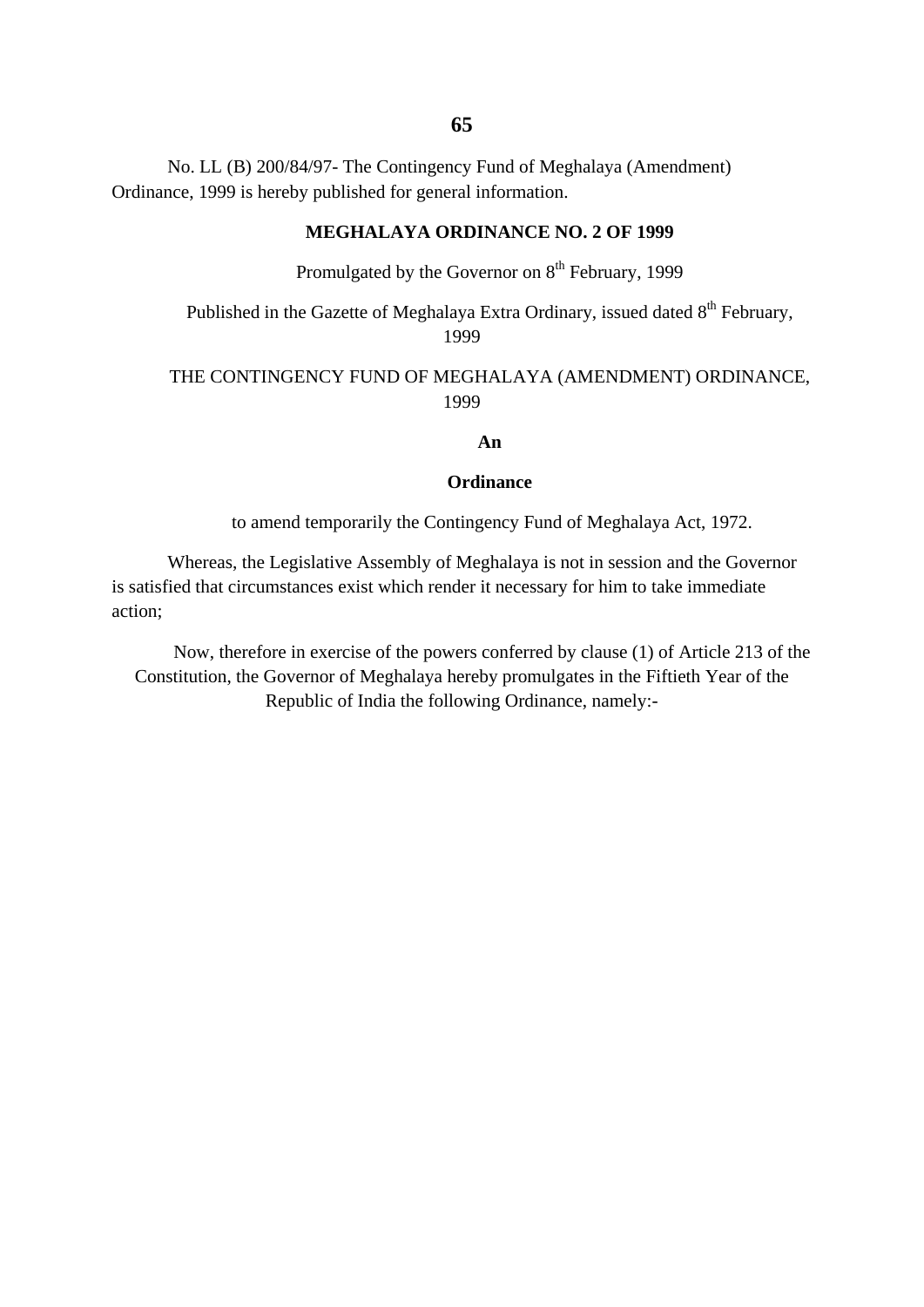Short title and Commencement Amendment of Section 2 of Meghalaya Act 5 of 1972 1 2 (1) This Ordinance may be called the Contingency Fund of Meghalaya (Amendment) Ordinance, 1999. (2) It shall come into force at once To section 2 of the Contingency Fund of Meghalaya Act, 1972, the following proviso shall be added, namely:- "Provided that during the period beginning on the date of commencement of the Contingency Fund of Meghalaya (Amendment) Ordinance 1999 and ending on the  $31<sup>st</sup>$  day of March, 1999, this section shall have effect subject to modification that for the words 'rupees six crores' the words 'rupees fifteen crores' shall be substituted".

Dated, Raj Bhavan, M. M. JACOB,

Shillong, the 8<sup>th</sup> February, 1999 Governor of Meghalaya

Dated Shillong, L. M. SANGMA The 9<sup>th</sup> February, 1999 Under Secretary

to the Government of Meghalaya

Law (B) Department.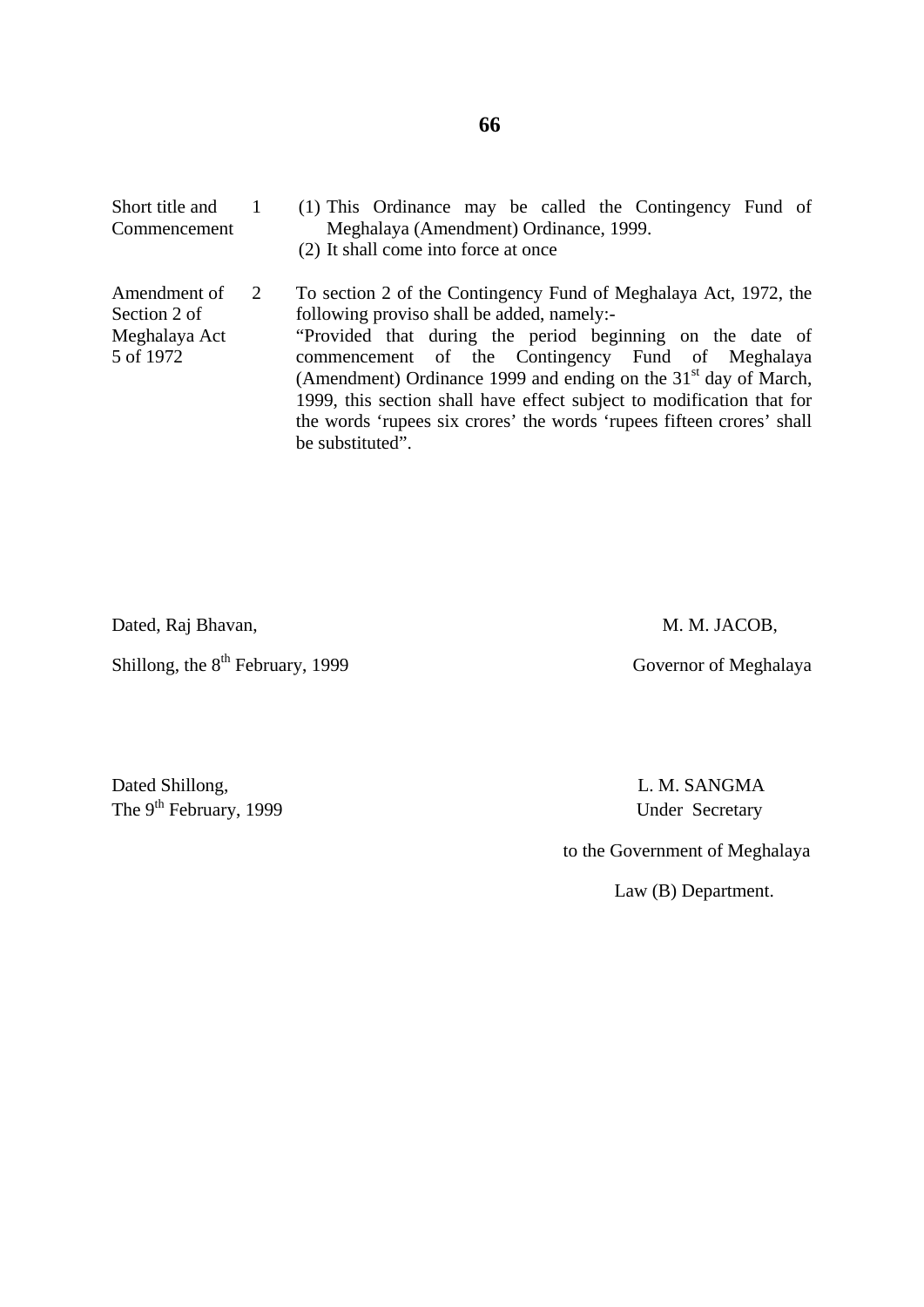### **The 29th December, 1999**

No. LL (B) 32/92/172- The Meghalaya Sales Tax (Amendment) Ordinance, 1999 (Ordinance No.3 of 1999, promulgated by the Governor of Meghalaya on the  $29<sup>th</sup>$  December, 1999 is hereby published for general information.

#### **MEGHALAYA ORDINANCE NO. 3 OF 1999**

Promulgated by the Governor of Meghalaya on 29<sup>th</sup> December, 1999

Published in the Gazette of Meghalaya Extra Ordinary, issued dated 29<sup>th</sup> December, 1999

#### THE MEGHALAYA SALES TAX (AMENDMENT) ORDINANCE, 1999

**An**

#### **Ordinance**

Further to amend the Meghalaya Sales Tax Act (Assam Act XVII of 1947 as adapted and amended by Meghalaya).

Whereas, the Meghalaya Legislative Assembly is not in session and the Governor is satisfied that circumstances exist which render it necessary for him to take immediate action;

Now, therefore in exercise of the powers conferred by clause (1) of Article 213 of the Constitution of India, the Governor of Meghalaya hereby promulgates in the Fiftieth Year of the Republic of India the following Ordinance, namely:-